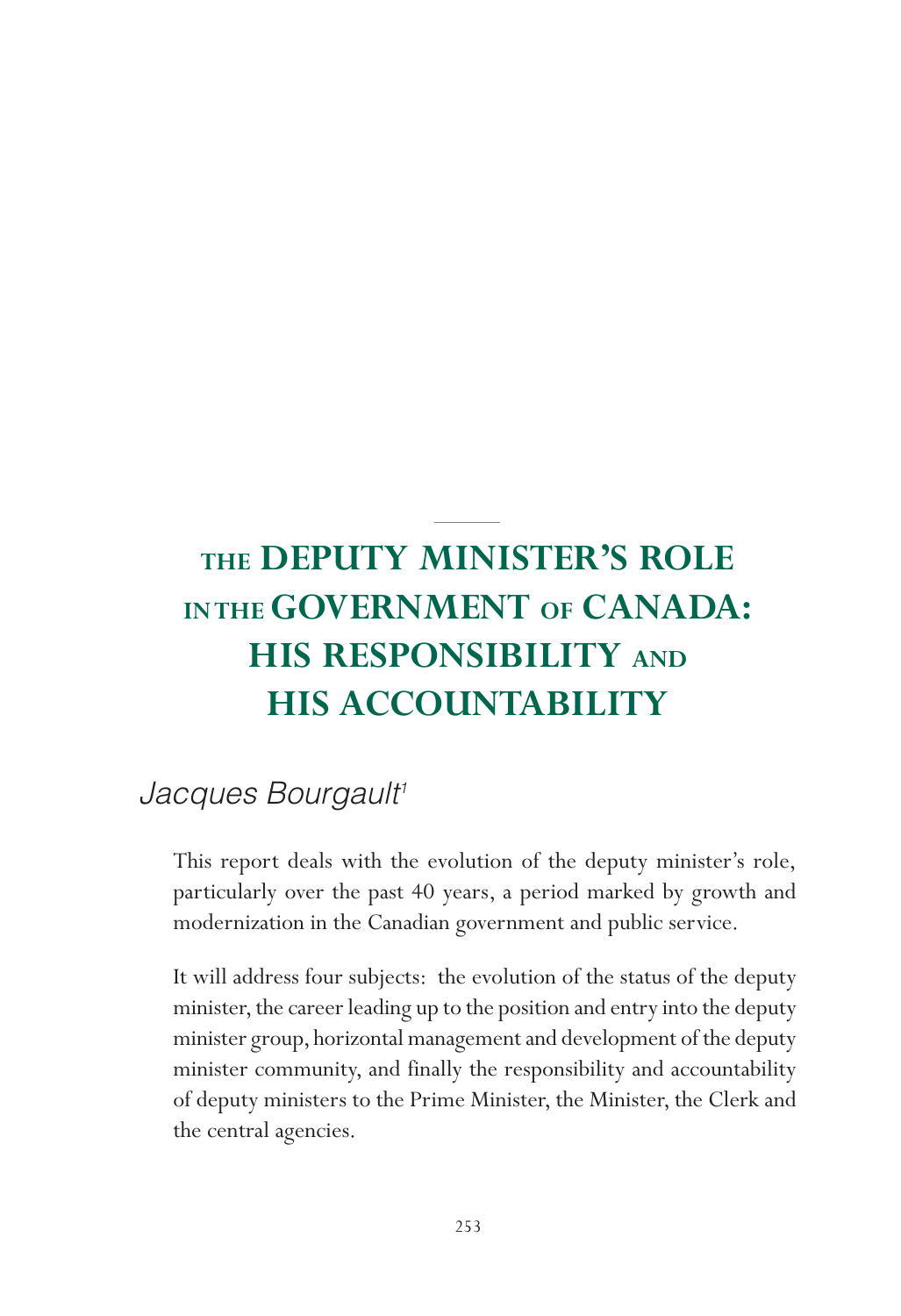The first part will explain where the deputy minister is situated in the ministerial hierarchy, and what his responsibilities, functions, powers and obligations are. It will then describe the appointment process, tenure and the implications of this status in the so-called Whitehall model (application to the executive of the so-called Westminster model).This particular model of relations with political personnel will be placed in perspective alongside several models from other countries.

The second part of the study will deal with the career development of deputy ministers leading up to this level of duties and entry into the deputy minister group. Notably, it will be seen how this career involves a shorter tenure, more interdepartmental mobility, more corporate than departmental identification, and familiarity with the operation of the central agencies and their culture. This last element implies an early assessment of potential by major senior public service actors.

The third part of the research is concerned with the operation of the deputy minister group as a community, and also the rise of horizontal management. Nowadays, Canadian deputy ministers work not only within a more interdepartmental framework, but more so within a corporate framework where overall government management affects the individual management plan of every department.We will identify the types of corporate implications, common information tools and processes, coordination of initiatives and integration of departmental programming. Finally, we will examine the impacts of these trends on relationships with ministers and departments.

The final part of the study deals with the responsibility and accountability of deputy ministers in the light of the powers given to them under the law or by the delegation of responsibilities, as well as the directives they receive from the Prime Minister, the Minister, the Clerk and even other central agencies of the government.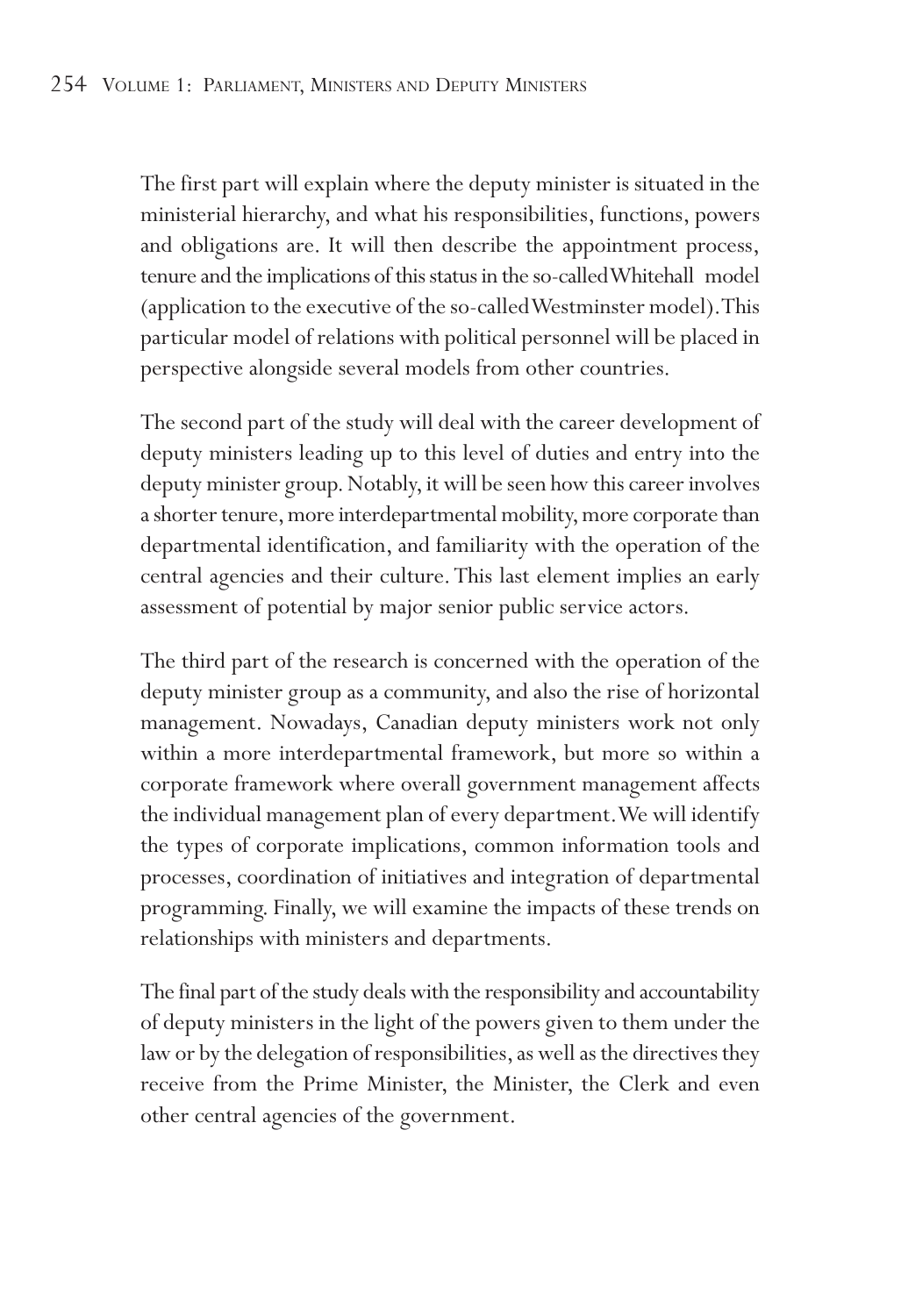This research is based on official documentation (Statutes, Orders in Council, Guidelines and publications by the Privy Council Office), a brief review of the relevant literature, empirical studies already carried out on certain aspects of the subject and, finally, to complement this information, a number of interviews with senior public servants and former federal deputy ministers.These interviews are in addition to some 200 interviews conducted over the past 30 years.<sup>2</sup>

The entire report highlights, on one hand, how the deputy minister's role, responsibilities and career have evolved and, on the other, how the performance of his functions has developed, in order to show how his obligations as an agent have evolved in terms of the discharge and accountability for his responsibilities.

## 1 Status: Deputy Minister's Position and Functions 1.1

The Deputy Minister: Selection, Recommendation and Appointment

The appointment of deputy ministers, the most senior officials in departments and those closest to ministers, has a discretionary basis that differs from the strict verification of merit that governs the appointment of other public servants in Canada. The departmental statutes provide that the Governor in Council should make such appointments. Under a constitutional convention, the Prime Minister has the exclusive prerogative of recommendation, and the Order in Council passed by Laurier in 1896 formalizing this power has always been renewed (the last time in 1935). The Prime Minister's recommendation nearly always follows the custom of prior consultation involving the Clerk and Secretary to the Cabinet.The Prime Minister sometimes consults his political advisers for an opinion on the Clerk's suggestion. The appointment occurs through the approval of a legal instrument of appointment, the Order in Council, passed at a meeting of the Privy Council, where the Governor General is deemed to be present by the fact of her signature *(Davis, 1968, pp. 304-6)*. 3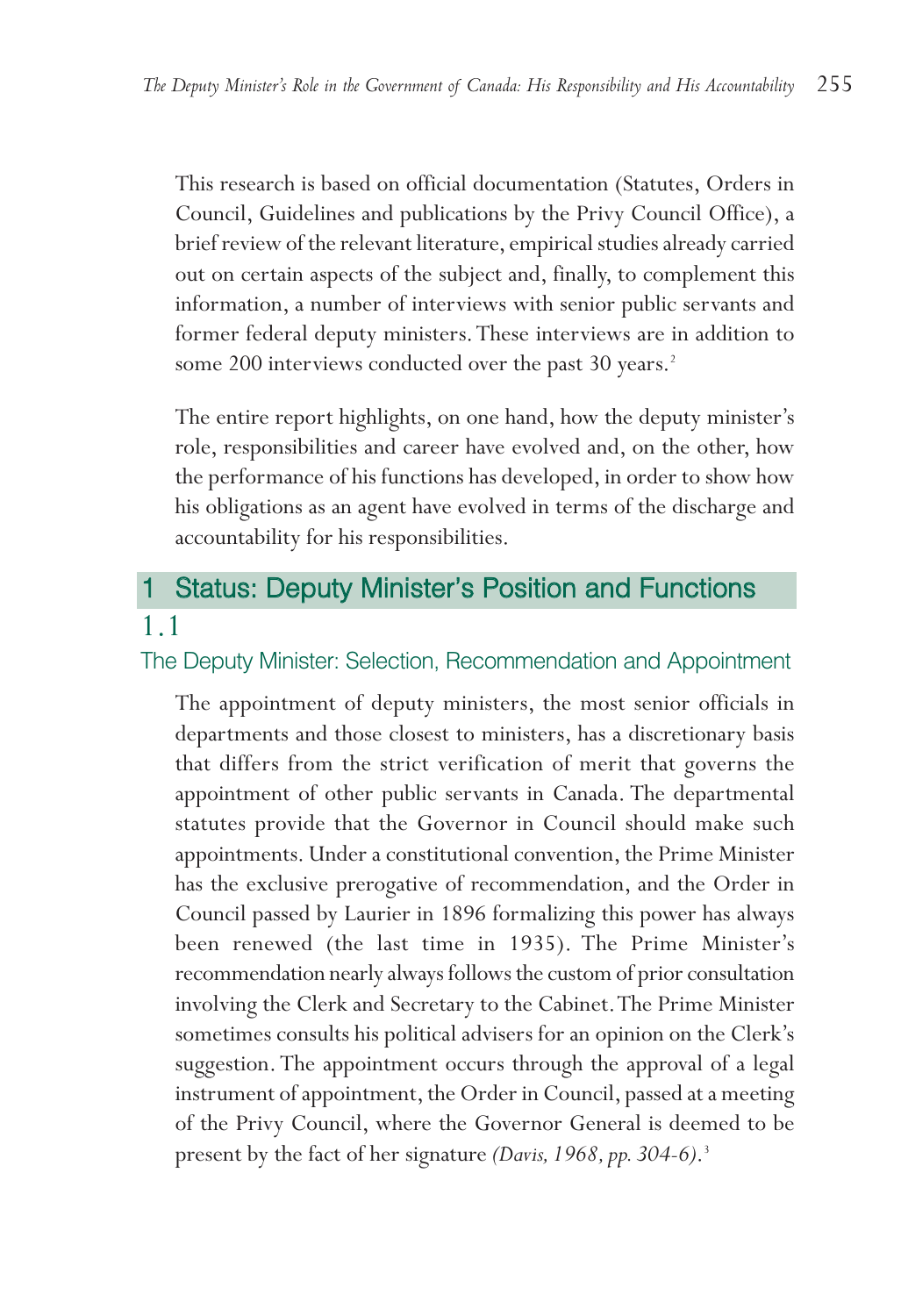The deputy minister is mandated, therefore, as an agent serving the government, in its collective responsibility to Parliament, by being assigned to a department to serve the minister of the department. Several factors are considered in determining the choice of incumbents, such as: the candidate's experience, his strengths (policy development, leadership or management), the department's particular needs and the minister's experience in the department concerned in order to create complementary tandems, etc. *(Bourgault, 2005c, pp. 19-29)*. A deputy minister recalls: "[Translation] One day the Clerk said to me: Keep an eye on this minister because he tends to be a little lazy!" This process makes the deputy minister an agent who serves the government by being assigned to a department so as to serve the minister. A former Clerk confirmed this as early as 1972: "[Translation] It must be recalled that in our system of government, the appointment of deputy ministers is the Prime Minister's prerogative. It is therefore logical to say that they are in the service of the government." *(Tellier, 1972, p. 378)*.

Since the late 1970s, the Privy Council Office (PCO) has relied on a secretariat of senior staff to lay the groundwork prior to an appointment and to manage the deputy ministers' files. Several deputy ministers from the early 1970s have told us they did not find out about their appointment until after the Order in Council was passed! Others read about it in the newspaper. In spite of the discretionary and political nature of the appointment, the Public Service of Canada remains eminently apolitical and professional. Since the 1960s, over 95 percent of deputy ministers have come from the ranks of associate and assistant deputy ministers, and the very vast majority of these have made their careers in the federal public service *(Bourgault, 2005c, pp. 31-38)*.

The appointment of the deputy minister is for an indefinite period during pleasure.The *Interpretation Act* (section 24.1) provides that the power to appoint includes the power to dismiss.A simple, unexplained decision by the Prime Minister is enough to relieve a deputy minister of his duties.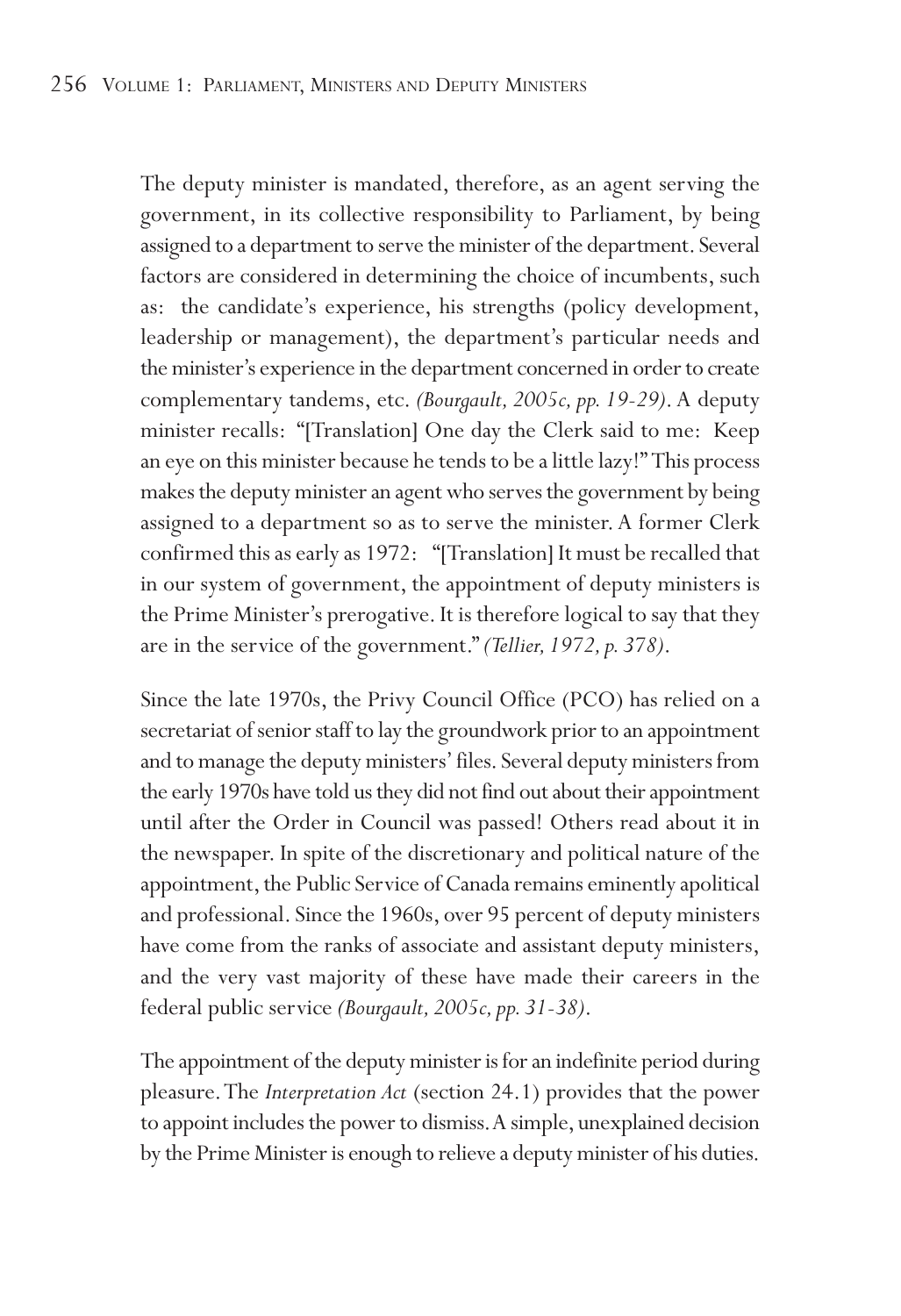The Prime Minister may attach to the revocation of an appointment another discretionary recommendation to appoint a deputy minister to another deputy minister's mandate, another discretionary designation (e.g., as an ambassador) or a special assignment (e.g., head of a study or a reform).

## 1.2

#### Responsibilities of the Deputy Minister

The deputy minister is responsible to the minister, the government, the central management agencies and Parliament.

#### 1.2.1 The Minister

In a parliamentary democracy system, the departmental statutes and most of the functional statutes assign the powers to make decisions and act exclusively to Ministers.They are responsible both individually and collectively to Parliament, particularly the House of Commons. The collective responsibility of the ministers of government to Parliament stems from the existence of the ministerial solidarity of Cabinet. Deputy ministers only rarely have autonomous decision-making powers and, therefore, support and serve ministers in their responsibilities, notably by providing advice and carrying out any delegations of authority from the minister. The ministers have powers from various sources: statutes respecting the department and any agencies in the portfolio (management and direction of the department, parliamentary responsibility of the agency), functional statutes (which codify sectoral policies), central agency legislation, legislation respecting various specialized agencies, regulations made further to the above-mentioned legislation, conventions, precedents and customs, a broad range of responsibilities, missions or special roles *(PCO, 2002,p.10)*. It is the role of deputy ministers to support their ministers in the exercise of these powers. The delegation of these powers has two effects: creation of accountability to the minister and establishment of an area of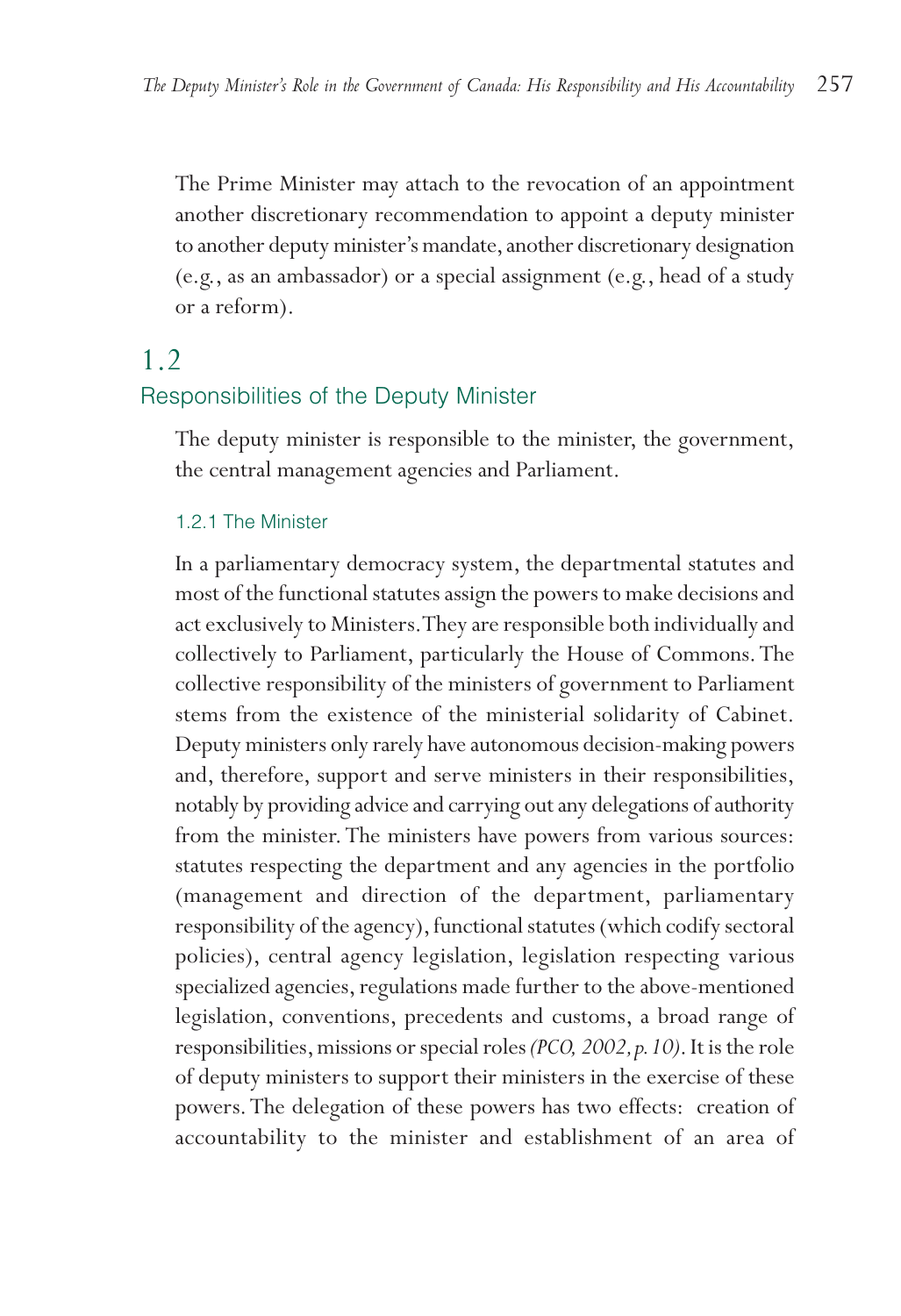administrative autonomy for the deputy minister.As one deputy minister said: "[Translation] As soon as he assumes his duties, the minister signs a delegation of authority for me, and then I become *the* person responsible to him…and *the* person in command!"

A minister bears responsibility for his own actions and those performed on his behalf by his officials, with or without his prior knowledge. Deputy ministers have the essential responsibilities of providing the minister with sound advice and ensuring that officials' actions comply with the law as well as with the wishes of the minister and the government."The accountability of departmental officials is to the minister through the deputy minister, but it is the minister who is accountable to Parliament." *(PCO, 2002, p. 7)*<sup>4</sup>

The government is active in huge areas and manages hundreds of billions of dollars and hundreds of thousands of employees, across an entire continent, in complex areas of ever-evolving knowledge, social challenges and public policies. The minister, generally an MP, who represents a riding, sits in the House and is active within his party, does not have the time, availability, training, information or experience to study all the files requiring his approval. Furthermore, the majority of ministers are given new departmental assignments, on average every two years, and this requires them to become acquainted with new files and a new network of civil service stakeholders.

The deputy minister's mission is to serve the minister in non-partisan fashion, competently, impartially, diligently and loyally. So as to optimize the management of the minister's time and to inform him in his decisions and projects, the deputy minister provides professional, non-partisan advice concerning the development and implementation of policies, prepares the tools that will enable the minister to take a discerning stand in public, and manages the compliance of the decisions he makes. On a daily basis, he ensures the sound operational management of the department.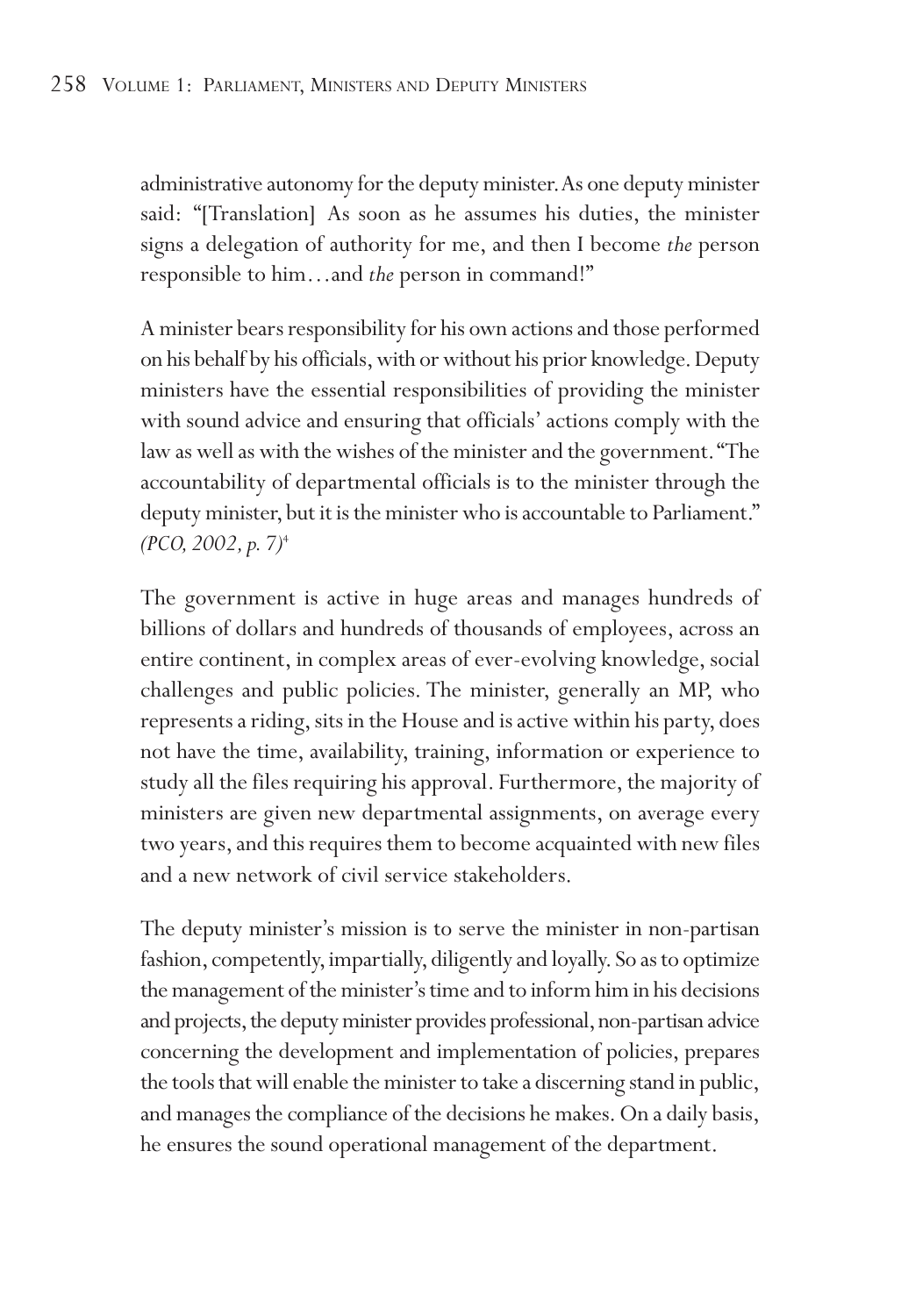The deputy minister also acts as the senior adviser to the minister concerning all the responsibilities exercised by him. In addition to having responsibility to Parliament for the agencies in his portfolio, the minister receives special mandates from the Prime Minister and Cabinet. The deputy minister acts as his chief adviser in all such matters. "Their role is to provide their minister with the broadest possible expert advice and support needed for the minister's portfolio responsibilities and to undertake the day-to-day management of the department on behalf of their minister. However, deputy ministers do not exercise direct authority over non-departmental bodies within the portfolio." *(PCO, 2002, p. 7)*.

#### 1.2.2 The Government

The deputy minister also serves the government of the day as the institution responsible to the House of Commons. More particularly, he serves the Prime Minister, who heads the Cabinet as a Committee of the Privy Council, the body that appointed the deputy minister.To do so, he provides the Prime Minister, the Clerk, Cabinet and its committees, with information, studies and opinions; he takes part in discussions among senior officials and carries out specific mandates assigned to him. Generally speaking, he comments on draft policies of the Council of Ministers and ensures that the agenda and priorities of the government are properly reflected in his department's action plan. He also ensures that all of his department's employees act to fulfill the objectives of the government of the day. In addition, he organizes interministerial consultations on any issue liable to affect the general responsibilities of the other ministers.The manner in which the deputy minister supports his minister is another way of serving the government, overall; sound projects make the government look good, and timely cautions keep it from getting into trouble.

Some have noted the excessive influence of senior public servants on Ministers and the government. The decision-making provisions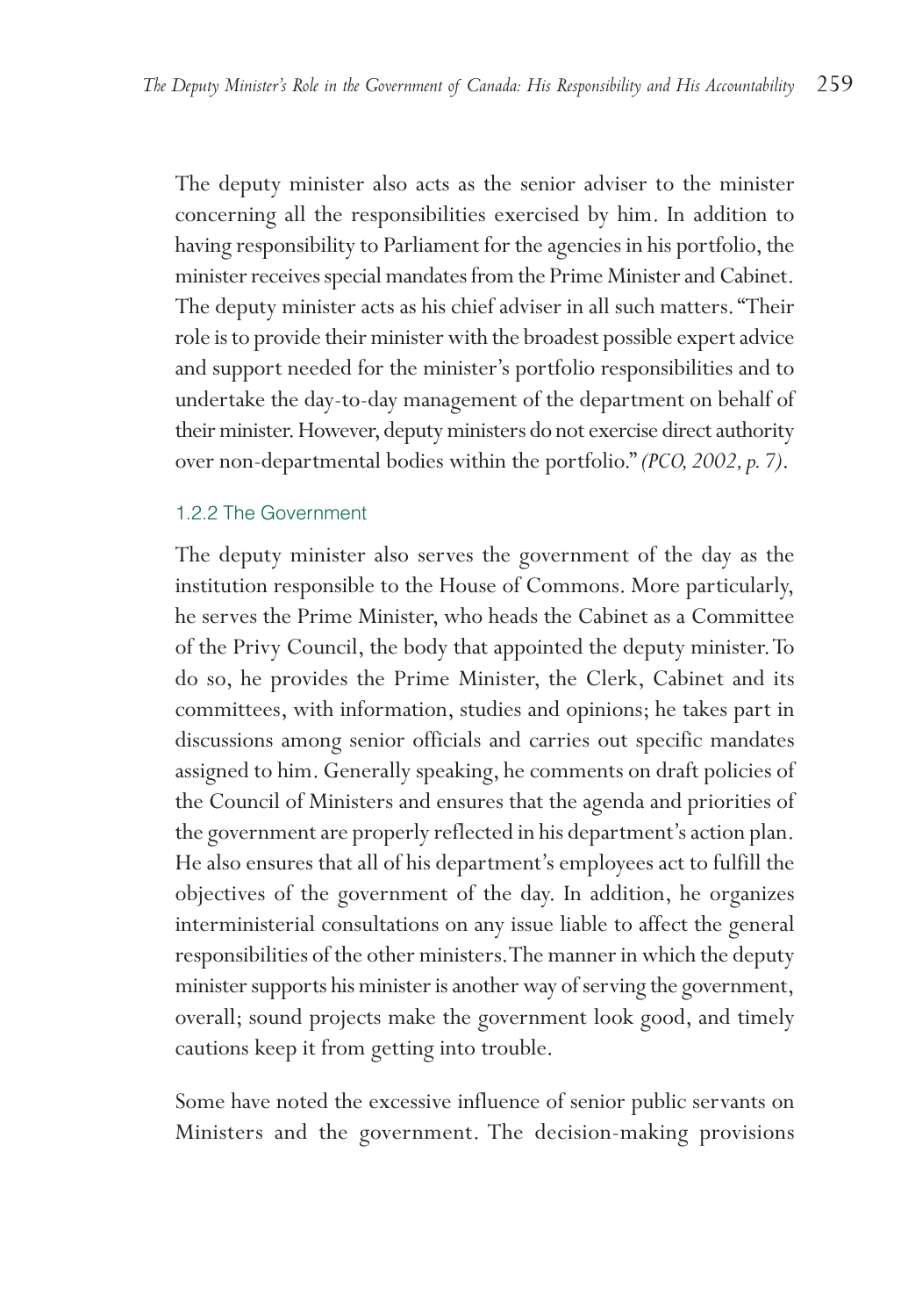introduced during the past 40 years seem to have increased the professional autonomy of Ministers and Cabinet:

The Trudeau approach to decision-making in the Cabinet [to multiply ministerial committees and prepare abundant documentation for decisions] has had many consequences… For these reasons ministers are not as dependent upon their principal civil servant advisers as they were in earlier administrations…[but] while ministers have become more expert, the problems have become more complex, and there remains plenty of scope for the exercise of the analytic powers and judgement of senior permanent advisers. *(Sharp, 1976, p. 6)*.

### 1.2.3 The Central Management Agencies

Deputy ministers receive delegated responsibilities from the heads of central agencies, such as the Minister of Finance, the President of the Treasury Board, the President of the Human Resources Management Agency, the Minister of Public Works and Government Services, etc. Legislative provisions, regulations and decisions set the delegation frameworks.

Deputy ministers must carry out these delegated authorities competently and diligently, ensure that appropriate management and control systems are in place, and periodically report to their principals:

their responsibility to ensure that government-wide management practices are observed in their departments in order to support the Ministry's ability to approach Parliament as a collectivity for supply, and to maintain the confidence of the House of Commons in the Ministry. *(PCO, 2003, p. 17)*.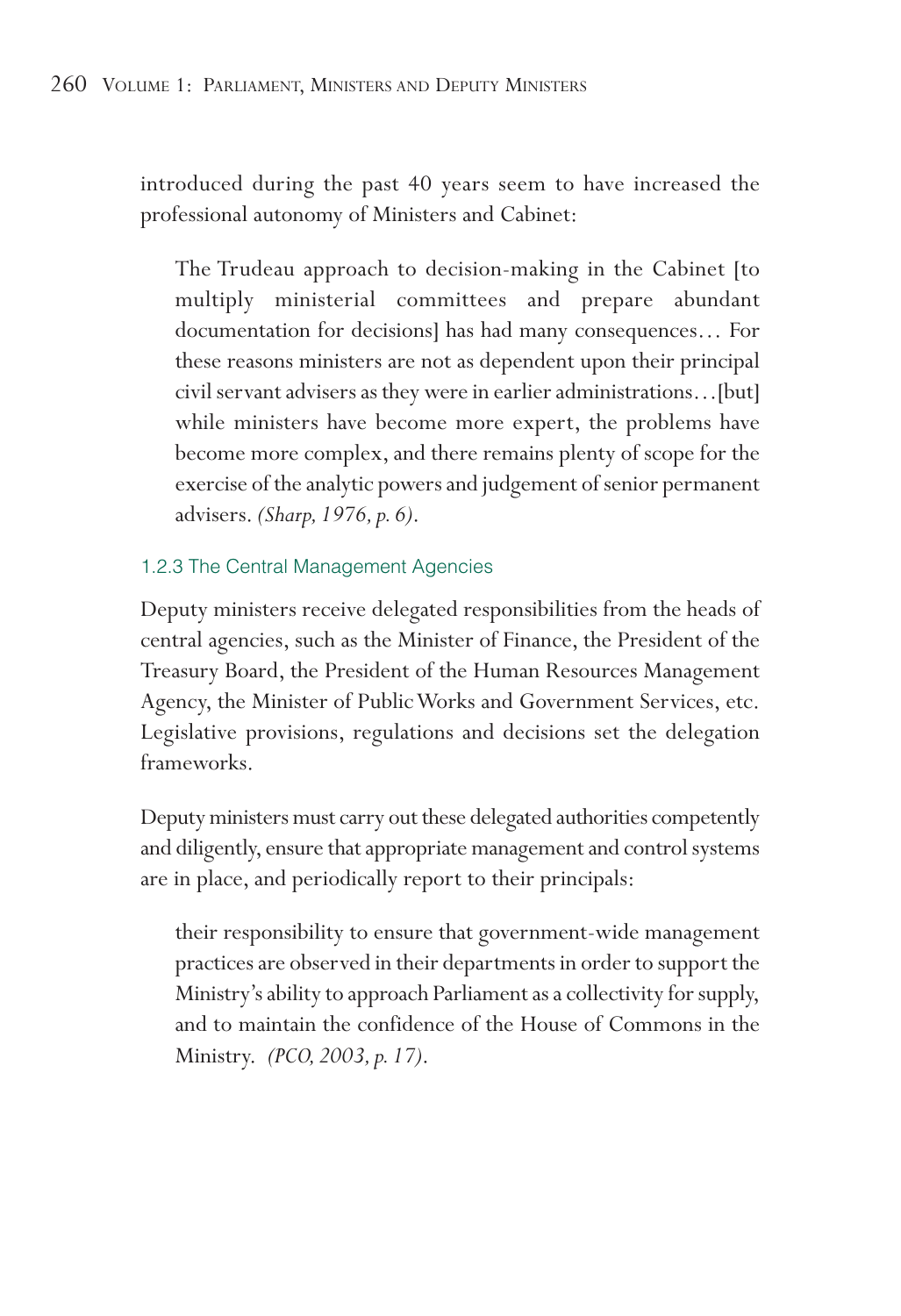#### 1.2.4 Parliament

Since 1987, a parliamentary committee has been able to summon a deputy minister to communicate information about the management of a department and any public information that the minister cannot provide himself. Parliamentary agents conduct examinations of departmental operations and report to Parliament, which assigns its committees to study the findings. Deputy Ministers may thus be summoned to appear.

### 1.3

#### Powers and Obligations

Departmental statutes do not generally provide for any particular power for the deputy minister; they contain rather a standard section whereby he assumes the role of deputy head responsible for the financial and human resources of the department. Legally, the deputy minister acts under the direction and management of his minister. Most of the powers of the deputy minister are delegated by the minister in accordance with the provisions of the *Interpretation Act*. Under section 24(2) of this Act, the minister authorizes the deputy minister to fulfill certain administrative, legislative and judicial functions assigned to the minister. Not all ministerial prerogatives can be delegated to the deputy minister.

Moreover, certain provisions of the *Financial Administration Act* (e.g., sections 31.1, 31.3, 32.2 and 62 give specific powers to the deputy head to allocate the budget and submit it to the Treasury Board (TB), to implement controls, internal audits, control of commitments and public property inventory systems), the *Public Service Employment Act* (staffing, promotion, competitions) and the *Official Languages Act* (by delegation) assign certain powers directly to the deputy head. In these areas, the minister can only make sure that the deputy minister fulfills his responsibilities, without giving him specific instructions.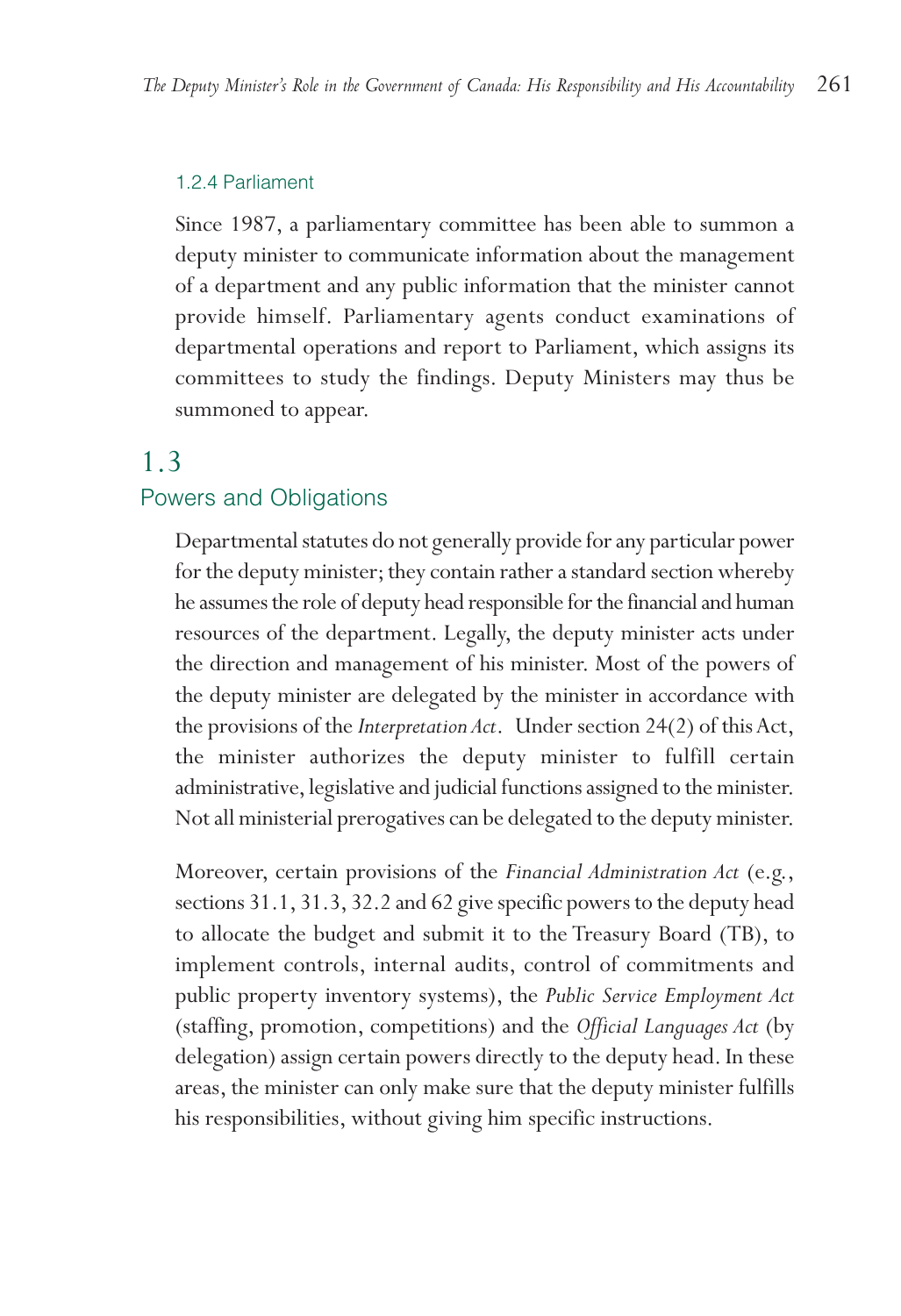The deputy minister also enjoys some other direct powers, such as those arising from special statutes, conventions, common law or legislation respecting regulatory matters designed to isolate decision-making in political interventions.

The formal obligations of the deputy minister involve accountability to his multiple principals (minister, Cabinet, Prime Minister, central agencies), as well as to any institutions and agencies thus designated by the Act (Parliament and its agents). Less formal, but just as real, obligations are imposed on deputy ministers: in his department he must implement the government priorities and management initiatives of the central agencies, and, as a manager, he also has moral obligations towards his peers, senior executives and employees.

## 1.4

### Classifications of Seven Types of Relationships with Political Personnel from Four International Models

The system of relationships between ministers and senior officials is aimed at guaranteeing the conditions for implementing the agenda arising from the democratic will and ensuring adequate management of the machinery of government.The models vary depending on the emphasis each system puts on either of these two objectives. Presented in a very simplified fashion for the purposes of this paper, the institutional typology presents four families of systems of relationships between political and administrative spheres. The Weberian (or Westminster) model promotes the fundamental distinction between the political and administrative spheres. Senior officials have no legal career guarantee but are professional and non-partisan.This is the model used in the United Kingdom, Canada,Australia, Ireland, etc. In the continental European model, senior officials are career employees but are actively involved in the formulation and promotion of government policies.As observed in France, Germany,Austria, Sweden and Switzerland, they are generally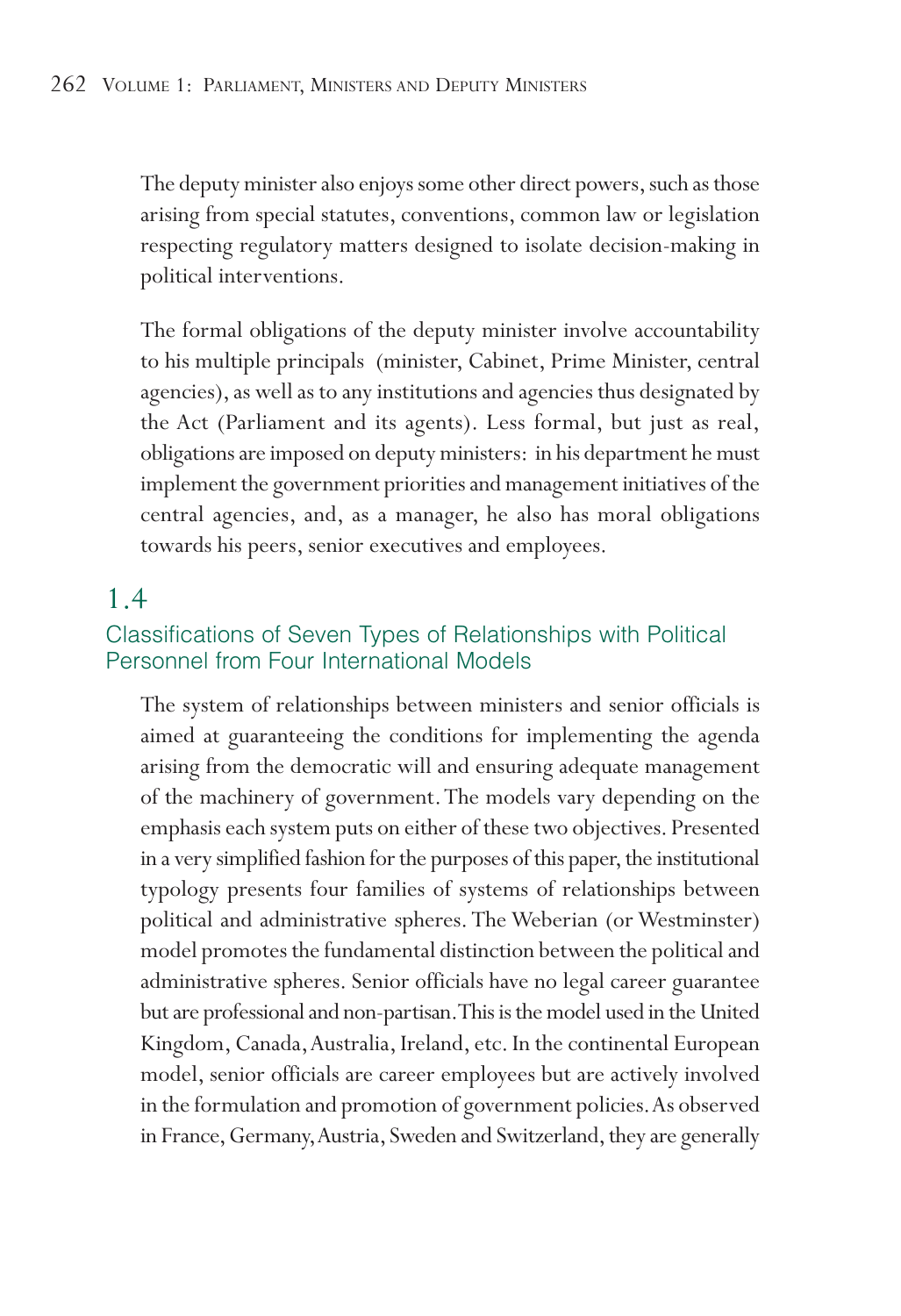associated by affiliation or sympathy with a trend, party or politician. The American model relies on a senior civil service, which has no career guarantees, and is non-professional, partisan and very involved in the formulation of policies. Finally, in the socialist governments, the senior civil service is highly politicized and enjoys statutory career guarantees *(Bourgault, 2005c, pp. 41-67)*.

In the early 1980s, Aberbach, Putnam and Rockman identified a functional classification of four types of relationship between senior officials and ministers.These types of relationship included the *complete separation of roles* (the minister alone decides on everything and the public servant only implements),*shared expertise*and *political sensitivity*(the public servant provides the expertise and the politician ideology and sensitivity to the pressures of society),*shared responsibilities based on impetus and balance* (the politician represents the general non-organized interests of society and the public servant arbitrates the interests of specialized clients by taking part in policy development) and the *perfect integration of roles*when the politician and the public servant play undifferentiated roles.Campbell (1989) adds three types between categories 3 and 4 of the model: the *reactive career bureaucrat* who pursues his career interests while participating in the development of policies, the *proactive permanent civil servant* who associates himself with the political leaders of the day to facilitate his own political agenda and advancement, and the *politicoadministrative amphibian*who is not from the civil service but who enjoys privileged linkages within the highest levels of the party in power.

It is important to look at the diversity of these models inasmuch as each model defines roles to be assumed, flexibility, behavioural expectations from the environment and particular areas of accountability. For example, the complete separation of roles model confines the deputy minister to a purely administrative role and forbids him to advise the minister on any subjects of a political nature. The pure amphibian, however, can intervene in partisan debates and expects his minister to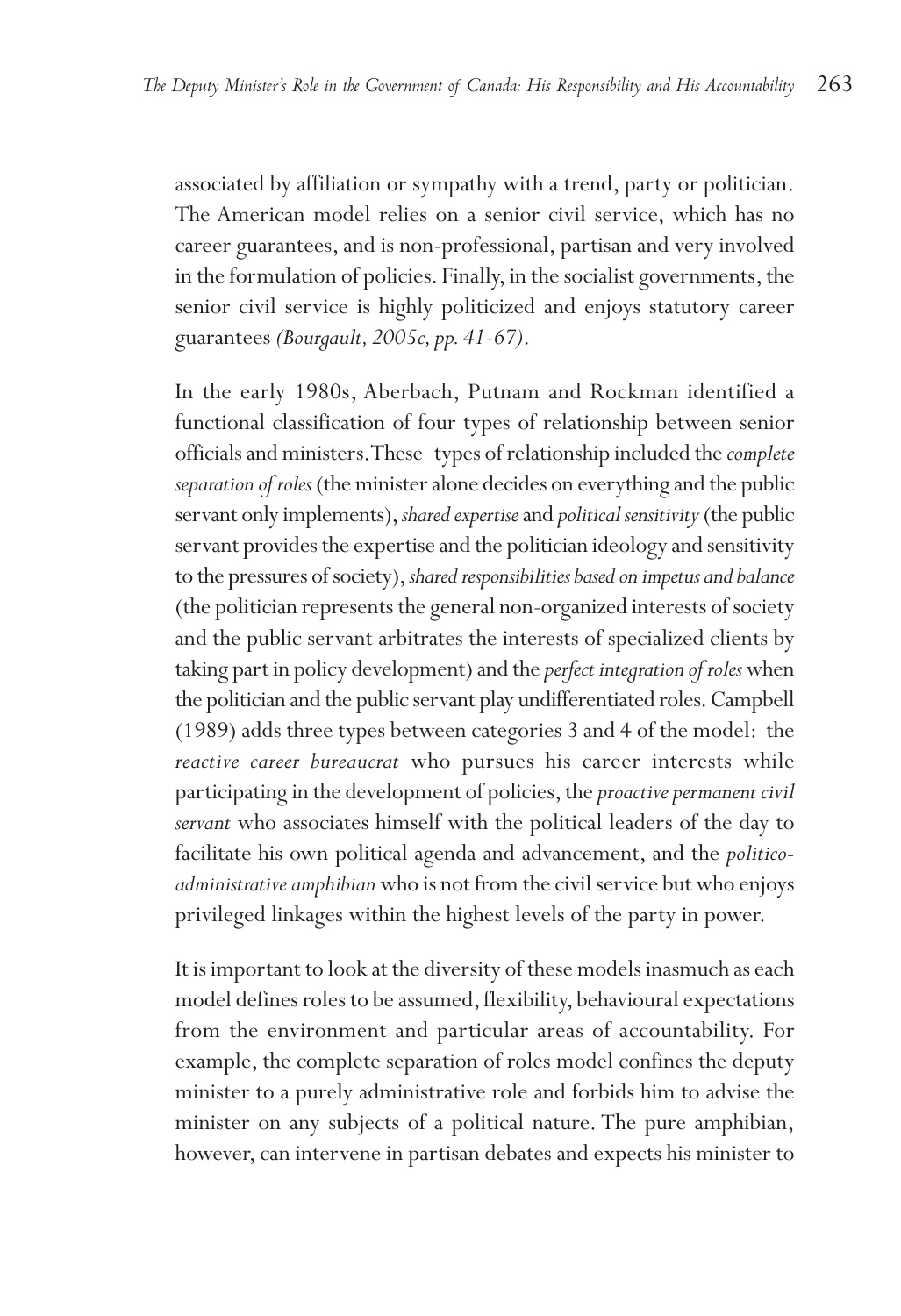intervene in management of the department.

The Canadian senior public servant of the latter half of the 20th century corresponds to three of these models: *shared expertise and political sensitivity, reactive career bureaucrat and proactive permanent civil servant*. Indeed, they transmit expertise to politicians, make a success of their career through their contribution to policy and promote implementation of the agenda of the government of the day. Nearly every senior bureaucrat has a career path worthy of special classification attention, to the extent that occasionally there are some cases that fall into the other categories. Cooperation on the basis of mutual and convergent interests distinguishes the relationship between Canadian ministers and senior bureaucrats.

## 2 Deputy Ministers' Career Development 2.1

## Career Leading up to this Level of Duties

Most deputy ministers have a graduate studies degree.The proportion of PhDs has decreased since 1977. At this level of responsibility, the senior public service is no longer looking for super-specialists, but rather discriminating managers who know how to efficiently manage the convergence of knowledge provided by his department's specialists.A large majority of deputy ministers come from the social sciences, mostly from political science studies. Deputy ministers come almost exclusively from the federal public service.Three-quarters of them have held assistant or associate deputy minister positions in other departments or federal agencies. Nearly all of them have occupied a senior executive position in the Privy Council Office (PCO) in the ten years preceding their appointment. Since 1967, deputy ministers have had an average of 25 years in the federal public service by the time of their first appointment *(Bourgault, 2005c, pp. 12-13)*.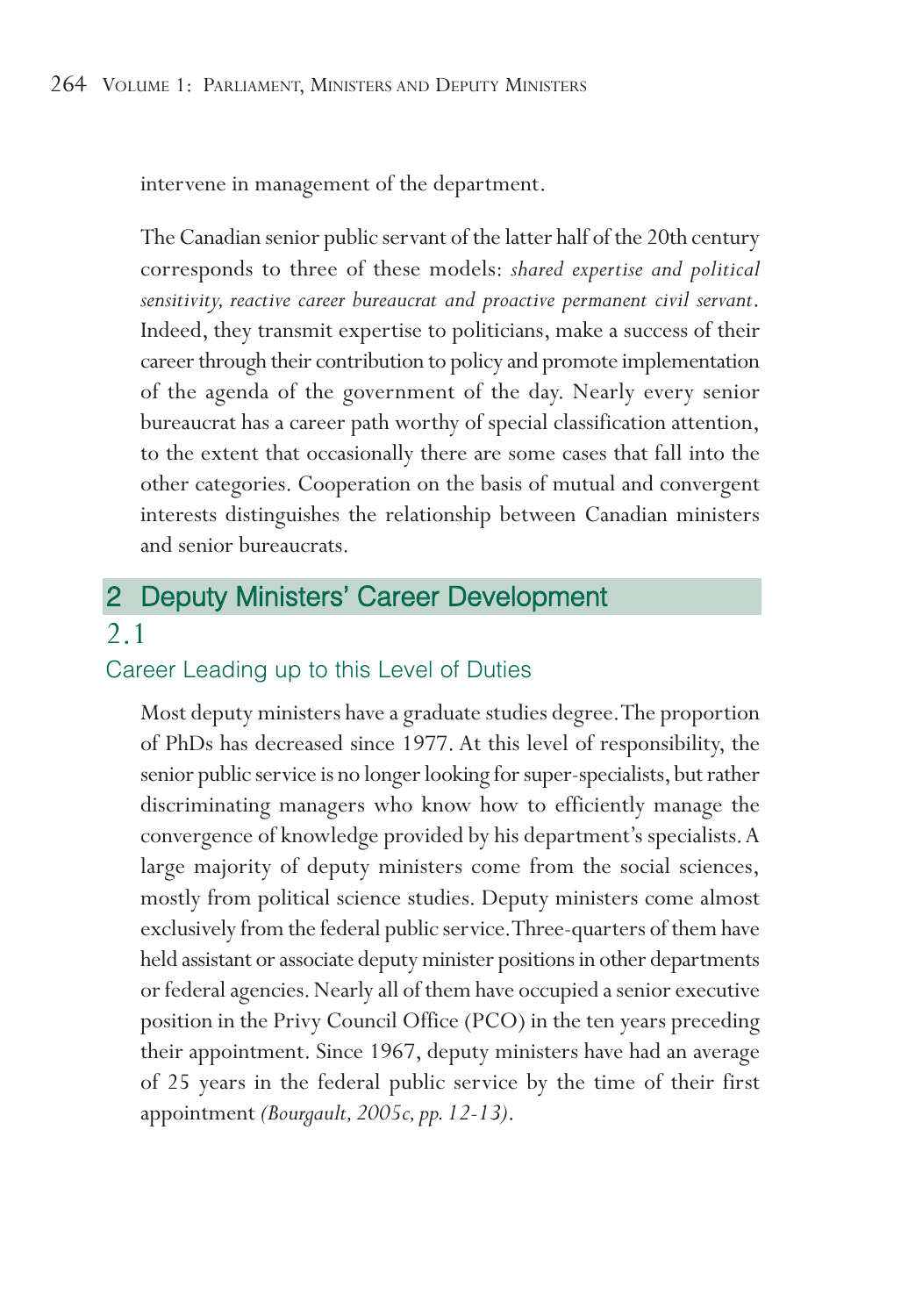## 2.2 Career within the Deputy Ministers' Group

A second career begins with the first appointment to a deputy minister position. It consists of multiple assignments as departmental deputy minister, then in other types of position staff on a discretionary basis. Until 1917, deputy ministers spent more than 13 years at this level, and over 9 years between 1917 and 1947, nearly all (8.7 years) in the same position. From 1947 to 1997, they spent an average of 6.5 years at this level, two-thirds in the same position. Between 1997 and 2003, the average time spent decreased to 3.3 years.

Today, the first appointment is made at an older age: between 1967 and 1987, the first appointment occurred before age 50 in 65 percent of cases but, since 1997, this has been so in only 30 percent of cases *(Bourgault, 2005c, p. 12)*. A study comparing the average ages of assumption of duties in 12 OECD countries shows that Canada is sixth in the group for the period since 1984. It is in the middle of the pack whereas before it appointed some of the youngest deputy ministers *(Bourgault, 2005c, p. 34)*.This phenomenon, coupled with the way the challenges of the job have evolved, requiring a more adaptable personnel, and the availability of a more generous pension plan, considerably shorten the duration of the deputy minister's career. Prior to 1967, more than half left after age 60, but since 1977, the proportion has dropped to 20 percent *(Bourgault, 2005c, pp. 12-16)*.

## 2.3

### Shrinking of Tenure

Tenure represents the continuous time a person spends in one departmental assignment as deputy minister. The deputy ministers assigned as at July 1, 2003, had occupied their position for 1.6 years, a recent wave of appointments having negatively affected this average.<sup>5</sup> Two years later, nine of the 28 incumbents were still in their position.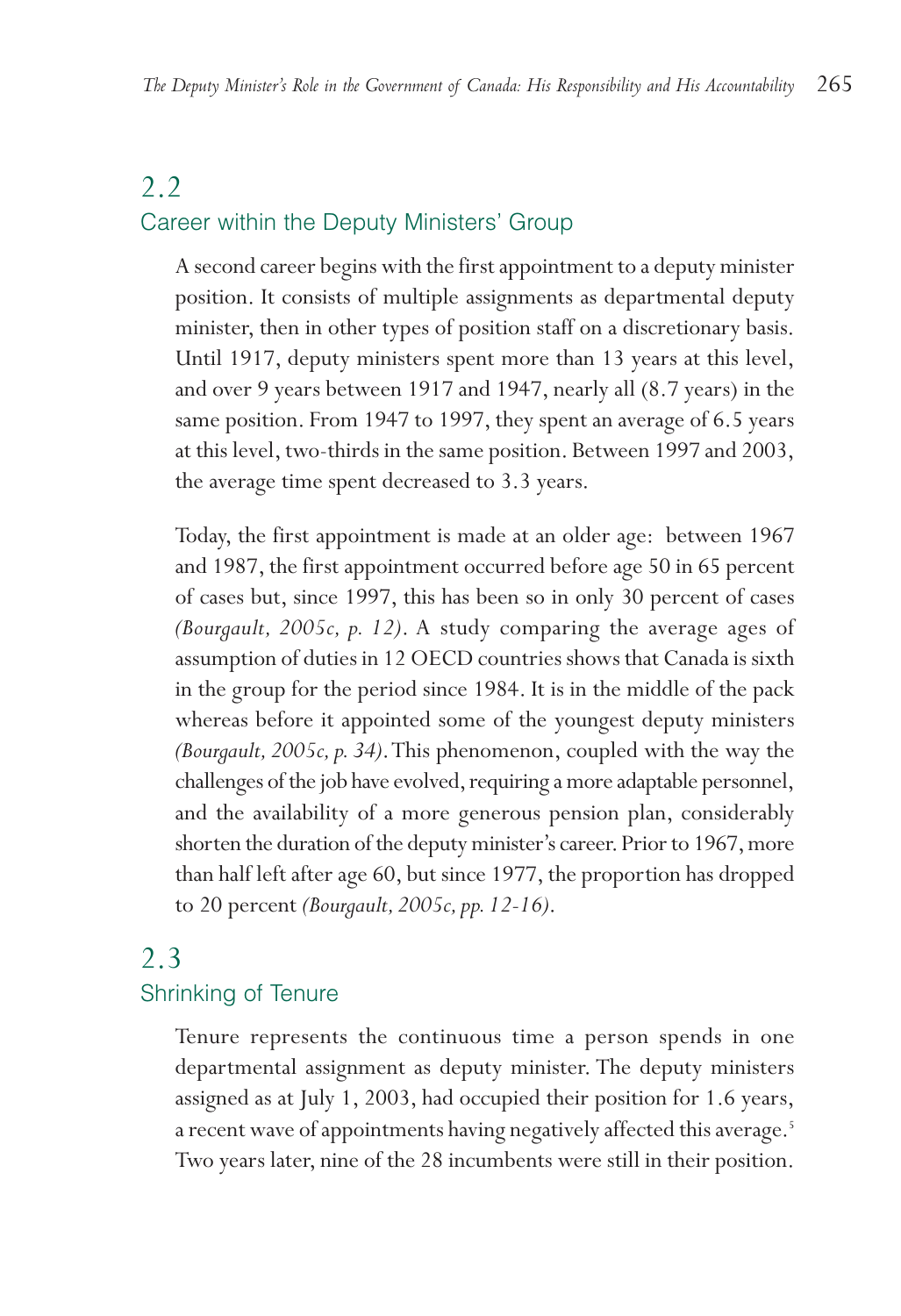The members of this group had held the same position for 2.96 years. Thus, tenure in a single assignment has decreased by three-quarters since 1867 when it was 12.2 years.The times when the trend was broken were during the decades from 1947 to 1957 (down to 5.9 years) and from 1977 to 1987 (down to 2.3 years).<sup>6</sup> Numerous changes of government and Prime Minister also contribute to this phenomenon *(Bourgault,2005c,pp.15-16)*. For example, the Trudeau-Clark-Trudeau-Turner-Mulroney sequence of Prime Ministers from 1978 to 1987 (one per 1.6 years on average for eight years) had repercussions on the deputy ministers—although they are not partisan, the position is "sensitive". Since 1993, tenure in the same position, owing to the political continuity of the government, has gone up slightly. In 2003, five of the deputy ministers had held their positions for over four years, and one person for over seven years. This was quite a contrast with Osbaldeston's observation that less than 10 percent of incumbents in 1987 had been in their positions for three years or more; only two incumbents left their jobs before completing the first year of their mandate.The situation in July 2005 is comparable to that of 2003.

## 2.4

## More Interdepartmental Mobility

Interdepartmental mobility is increasing remarkably, lending credence to the claim that a deputy minister is a corporate employee of the government, assigned to a department by the Prime Minister, to serve the minister. Since the early days of Confederation, but even more since the 1960s, deputy ministers have had several assignments at this level. From 1917 to 1977, the proportion of deputy ministers who had only one assignment fell from 91 percent to 48 percent.Today, nearly 30 percent of incumbents have from two to five assignments, during an average period of 15 years at this level.Actually, multiple assignments rose from five percent before 1967 to 17 percent after 1967 *(Bourgault, 2005c, p. 14)*.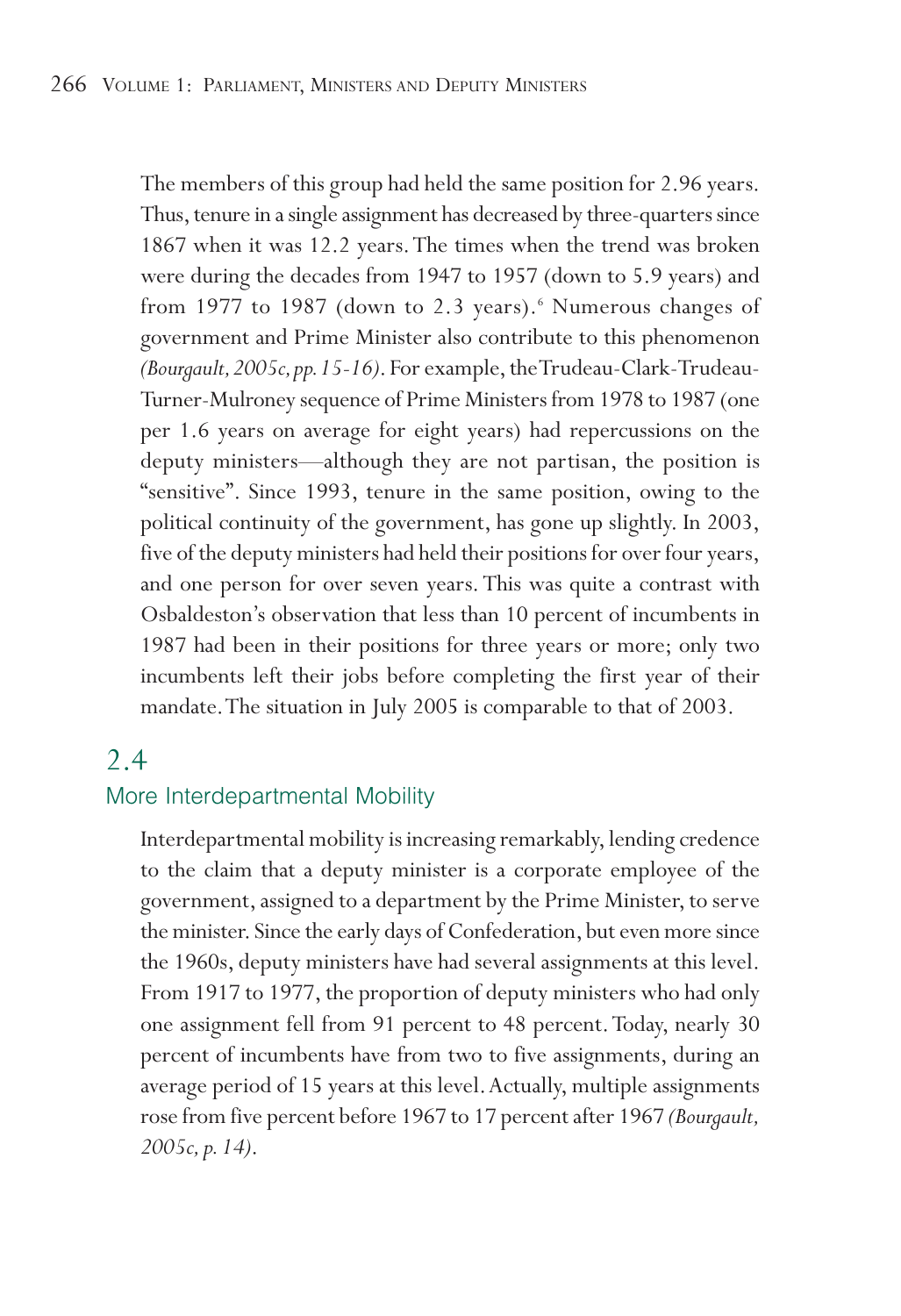## 2.5 Learning About the Culture of Central Agencies and How They Operate

The career path of today's deputy ministers leading up to the time they assumed their position shows that they nearly all have experience working with the central agencies. Though less time is being spent working at the Treasury Board Secretariat (TBS), periods spent at the Privy Council Office (PCO) remain the general rule. Such periods at the PCO vary between two and five years, and only outside recruitment or regional career necessities give rise to exceptions to this rule, thus demonstrating the extent of corporate training. Since these agencies form the nerve centre and strategic centre of executive power, deputy ministers must know about and understand their operation so that they can deal with them. Furthermore, they play a key role in implementing the government's agenda and management priorities *(Bourgault,2005c, pp. 12-13 and 31-38)*. According to one former Clerk, however, a governing principle is that no senior official should spend his whole career with the PCO. This promotes the mobility and multiplication of assignment opportunities in the PCO: "A third principle is that there are virtually no officers making a career within Privy Council Office…the term of appointment is purposely kept short, three to five years…and is part of broader career development."*(Robertson,1971,p. 505)*. Many others found out about the "centre" of government from other points of view: in central departments, such as Finance, or horizontal departments, such as Foreign Affairs and Justice. Some have served ministers as chiefs of staff—even if those ministers were of a government party different from the one that has appointed them deputy ministers today. In short, what is of chief importance is intimate knowledge of how the machine works.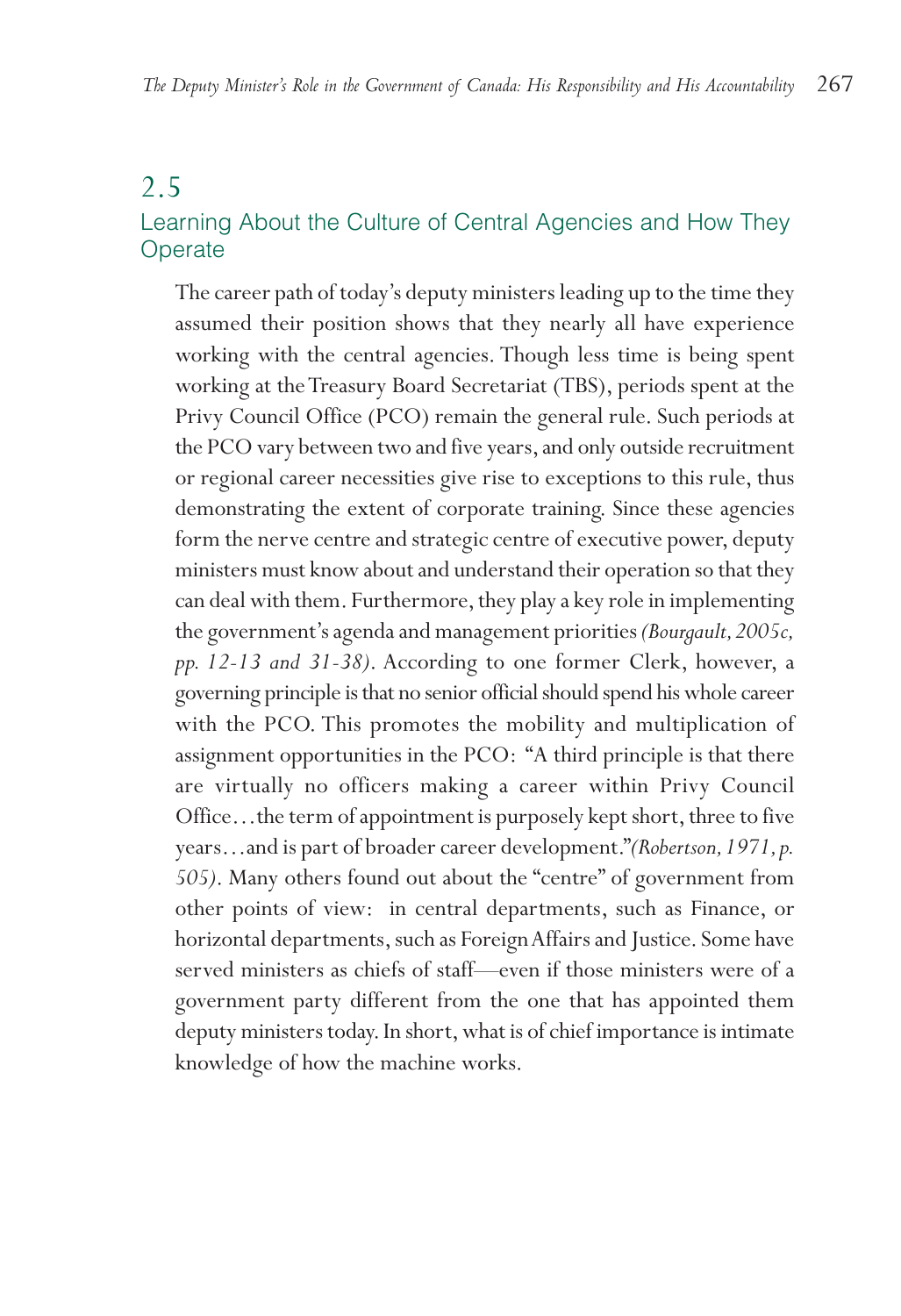## 3 Horizontal Management and Community Development 3.1

## Operation of the Deputy Minister Group as a Community

Canadian deputy ministers seem to form a functional community with a strong sense of identity, lots of cohesion and loyalty to one another. Some fear the formation of an opposition force, while others see in it a danger of loss of efficiency. It seems to us rather that the performance conditions of a deputy minister mean that he cannot achieve anything without the support of his department.They know that, if they do not meet with success, they will soon be replaced. Deputy ministers have to unite the department at the "centre" and transmit the "centre's" inflows to the department. Furthermore, the decisions of the "centre" rely on the departments' studies and opinions. Finally, the trend towards more modern corporate management has more advantages than disadvantages.The DM seeks to balance loyalties in "normal" situations, that is, in all but the extremely rare times when the PM intervenes indirectly or insistently.

#### 3.1.1 Evolution of the Centre as a Strategic Reference Point for Deputy Ministers

The evolution of the Privy Council Office and the roles of the Clerk as a centre point in the administrative machinery affects the relationships the deputy ministers have with the centre of government. Former Clerk Paul Tellier notes that the reinforcement of the Prime Minister's Office and the Privy Council Office have increased the power of the PM and the centre *(Tellier, 1972, p. 381)*. Still, in 1959, Halliday wrote:

The position of the Prime Minister is one of exceptional and peculiar authority. He has been called the keystone of the Cabinet, or the sun around which all the planets revolve…he is naturally master of the Cabinet in all matters of organization and procedure. It has been said the office of Prime Minister is what the holder makes of it. *(Halliday 1959, p. 232)*.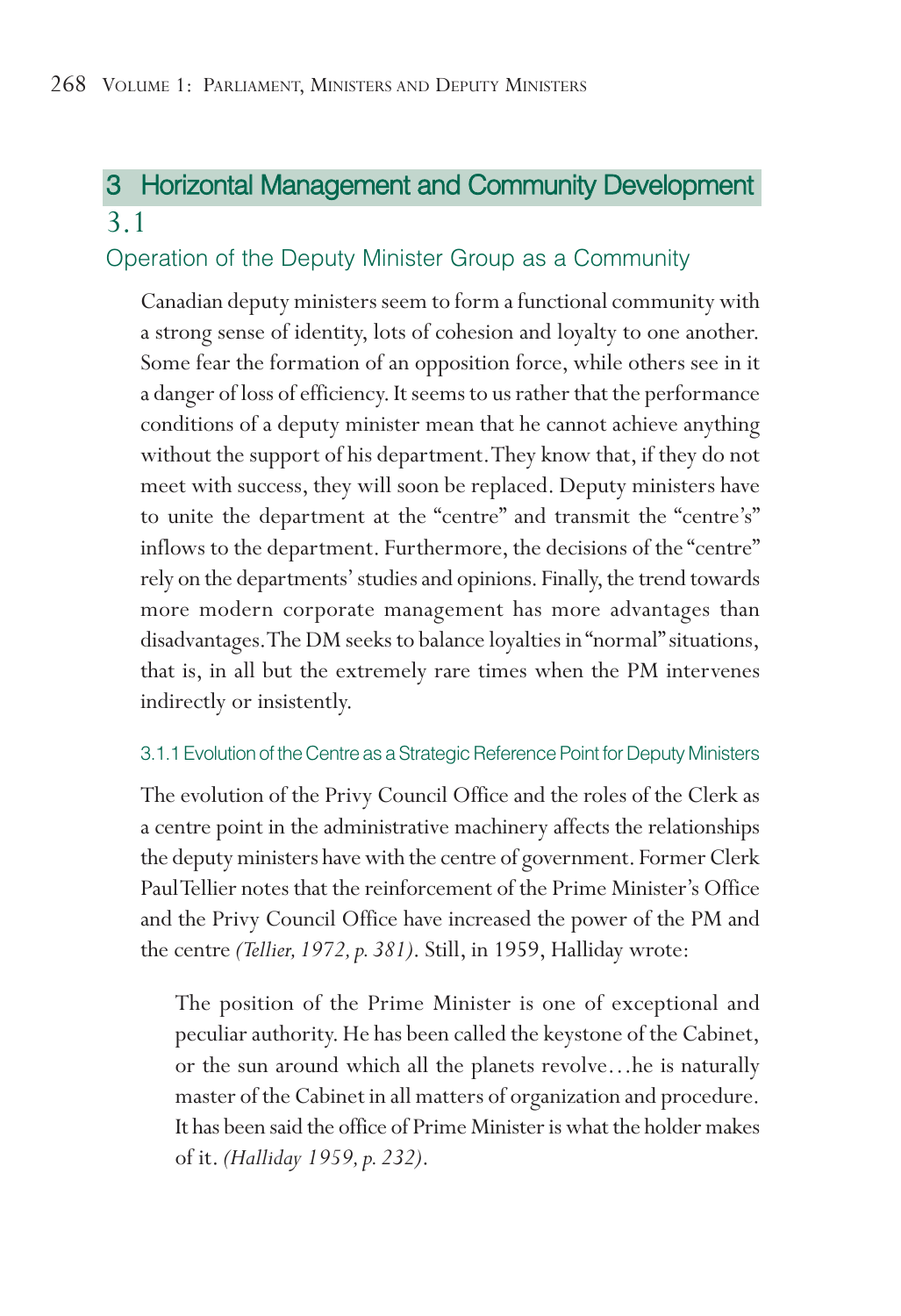Up to World War II, the Privy Council Office simply played the role of secretariat to the Cabinet and the Prime Minister. Major issues were the subject of discussions among the Prime Minister, a handful of deputy ministers, a few ministers and some outside advisers. *(Sharp, 1976, p. 3)*. At Cabinet meetings, it was not unusual to see the Prime Minister take out a slip from his pocket with the day's agenda on it. The Clerk took very minimal notes *(Robertson, 2000, p. 216)*.The War Cabinet Committee revealed the advantages of the ministerial committees, which steadily developed until they reached their height in numbers and influence under Trudeau and in decision-making authority under Mulroney. So the Clerk, especially in his capacity as Secretary to the Cabinet, had ever greater importance between 1946 and 1964 *(Bourgault,2005b,p.16)*.The deputy ministers had to constantly work with the Secretary to the Cabinet in order to prepare their ministers for these meetings, notably by discussions among deputy ministers or by holding preparatory meetings *(Bourgault,2005b,p.13)*.

The Clerk gradually became the deputy minister to the Prime Minister, and this affirmed his role in relation to his peers beginning in 1985 with Paul Tellier *(Savoie, 2005, p. 37)*. "The Clerk is your boss," said one deputy minister. He advises the Prime Minister in all the PM's prerogative areas, (e.g., appointments, hirings, classifications, salaries, separations, promotions, appraisals, etc.) and provides support for the ultimate decision-maker of our contemporary executive universe, notably to identify the subjects in respect of which expectations could be expressed and even, to judge from our interviews, to comment on the ministers' selection proposals.

Until 1969, the Clerk was regarded as one of the deputy ministers, who was assigned some specialized duties, was in daily contact with the PM and was potentially influential. He acted as a "senior" within the community *(Hay, 1982, p. 15)*.With the increasing complexity of the committee machinery, the growth of its functions in the late 1960s,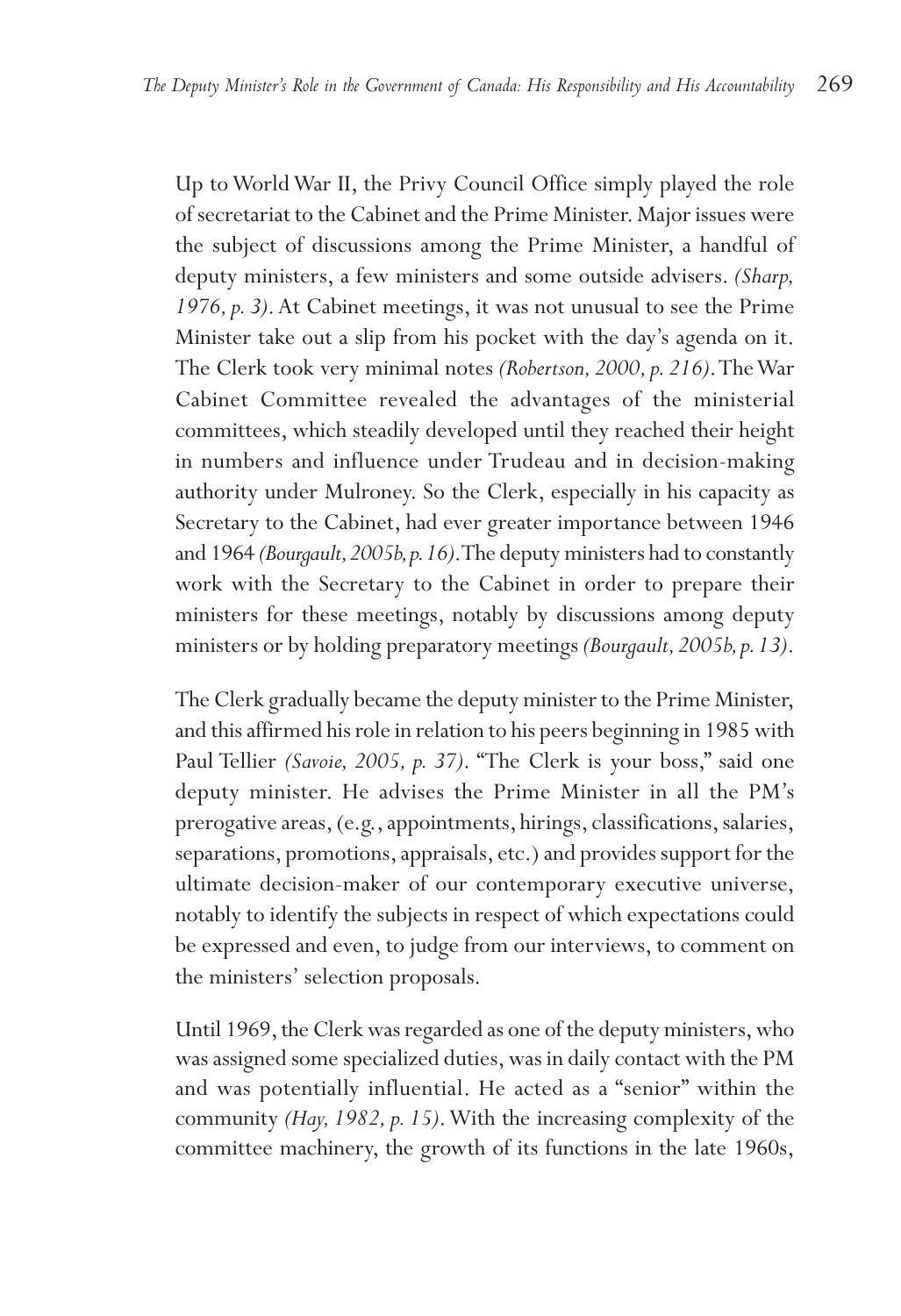and the arrival of Pitfield in 1975, the Clerk was apparently regarded formally for the first time as the most senior official, a *primus inter pares*, indeed even a "boss." He became a reference point for the deputy ministers and an intermediary in difficult situations within the departments. In 1992, further to the recommendations made by the working group on the initiative Public Service 2000, a legislative amendment made the Clerk the Head of the Public Service and the person in charge of its development, and required that the Head provide an Annual Report to the Prime Minister *(Bourgault,2005b,p.21)*. Every Clerk has his personality and his style *(Gray, 1985, pp. 15-16*), but beyond the individualities, we have seen that, in all these capacities, the evolution of the relationships between the deputy ministers and the centre of government has been marked in two ways in the past 40 years: confirmation of the Clerk's supremacy over the deputy ministers and creation of a central apparatus for coordinating the departments'actions.

#### 3.1.2 The Community

The support of the deputy ministers' community plays an essential role in professional life; peers sit on committees, but above all, they generally exhibit support and solidarity for each other, in addition to supplying informed advice for one another.The Five Lakes Country Club no longer plays the social role it once did and the festive annual event is no longer held. In order to strengthen the community of deputy ministers, the Clerk organizes such things as dinners and educational events, while other opportunities for meetings and discussions contribute indirectly. The deputy ministers say they give top priority to returning their peers' calls. Some meet outside office hours to "[Translation] Freely talk about the challenges of the job and vent their feelings"*(Bourgault,2002, Chap. 3)*. Some management tools, such as performance appraisals, with significant contributions by peers, contribute to the feeling of community belonging.

Some feel that loyalty to the centre and the community is greater than that owed to the minister and departmental employees.Attachment to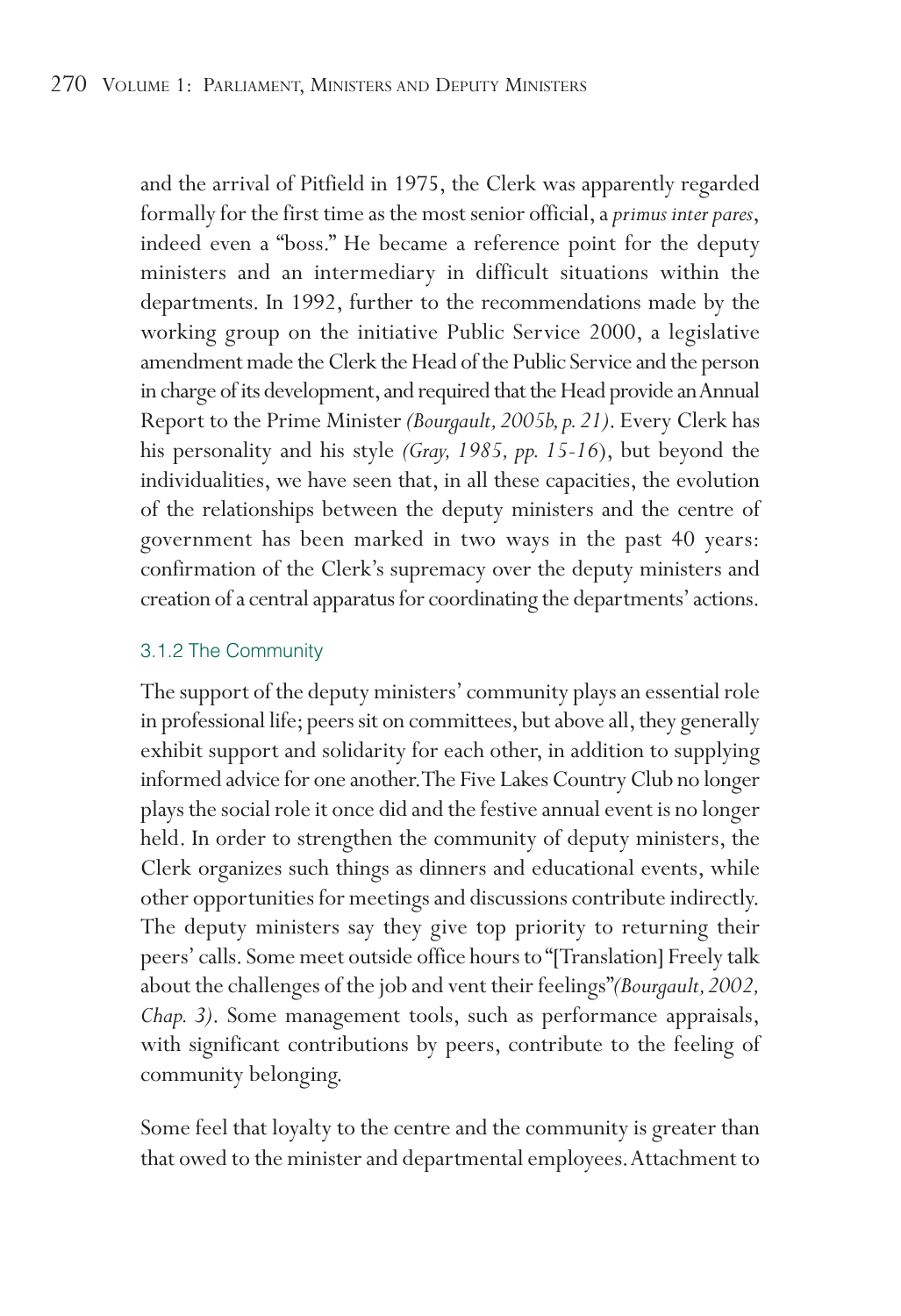the centre and to one's peers could be a problem for a minister seen too seldom (Savoie, 2004) and could make the department's executives mistrustful (Jabes and Zussman). They wonder how non-specialists who spend so much time out of the department can understand the department's files and effectively defend its interests among the central authorities.This means, though, that, since ADMs are also generalists who systematically move on after brief assignments, we would have to move down four levels before finding someone who really is familiar with the department and its programs! These arguments are erroneous and exaggerated.

First, deputy ministers serve the government first by serving their minister and they understand that this is their primary task. Serving one's minister today also involves being connected to the "centre." Second, the mistrust of executives observed in the early 80s may be explained as a form of resistance to this new trend of appointing generalists within corporatist empires of specialists (engineers, accountants, physicians), as resistance to the intrusion of the "centre" into professional enclaves, or finally, as a fear that new approaches might disturb comfortable habits acquired over the years. Above all, we must understand that, these days, everything is changing so quickly and science is progressing so quickly that no one can any longer, as in 1960, claim to be *the* specialist in a department's affairs. Even in the civilian world, there are no longer any doctors or lawyers who can claim to know everything in their field! The deputy minister's role is one of integrator, one who can harness the knowledge applied to public policy problems.They are specialists in this type of intellectual business.We no longer hear such criticisms making demands for specialization.

Third, loyalty to the "centre" and to one's peers is limited since deputy ministers have to mobilize the department in order to be successful, and exclusive reliance on the centre would condemn them to rejection as foreign bodies.All deputy ministers know they are judged by the rank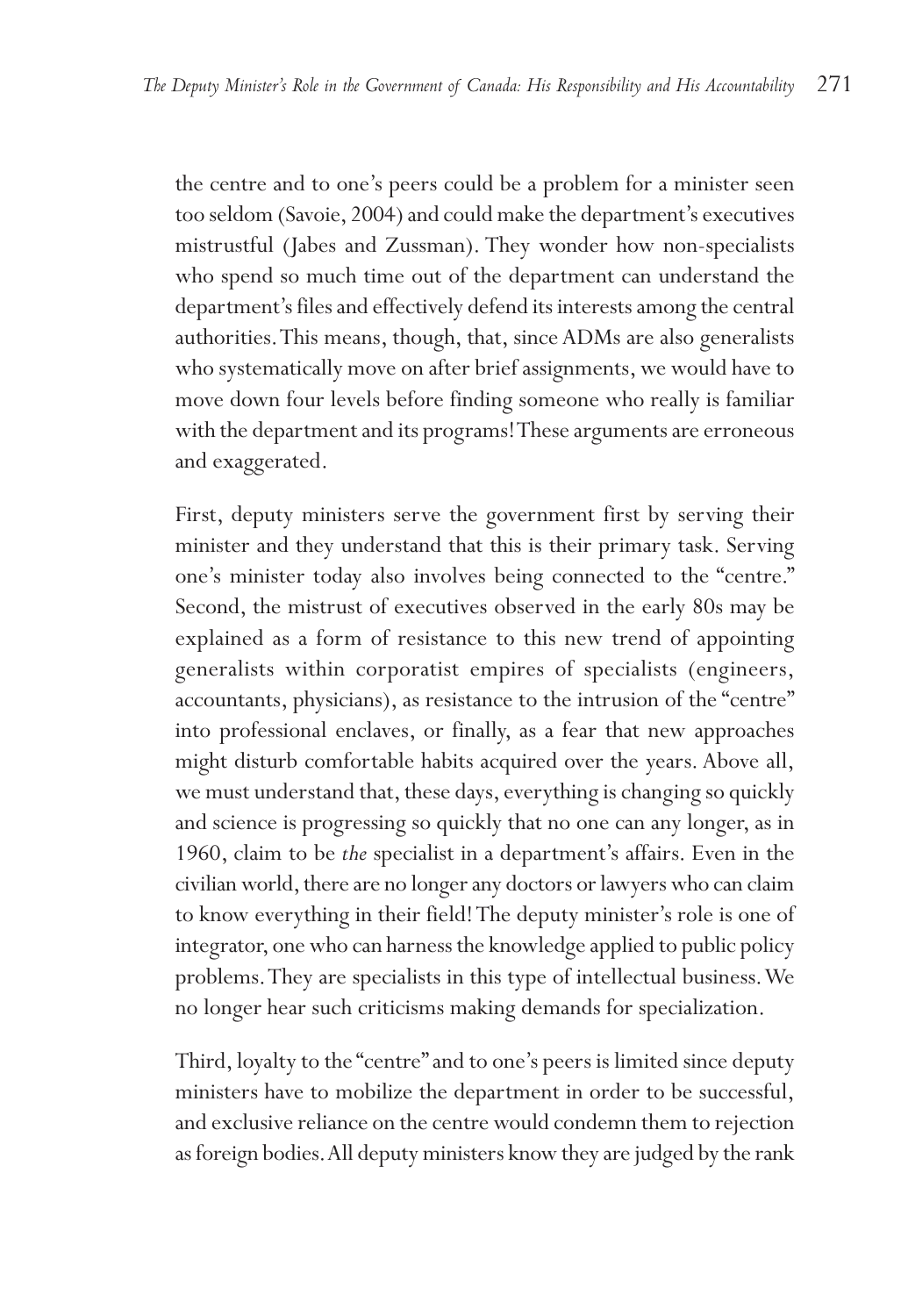and file on the criterion of getting resources and power from the centre.They eagerly find out about their department's life and issues, they are briefed and take people with them to plead their cases.The networks they have built up over the years, in various previous assignments, help them. Deputy ministers can very quickly get a good grasp of a department's work and its issues.They give themselves five to eight months to do so, using strategies of assumption of duties and leadership techniques to rally their employees around a vision *(Bourgault, 2002)*.They are trained for this, and accustomed to doing it; they are just as good at it as the DGs who frequently change departments.

Nowadays, other public servants also have short tenures, and this helps them to accept the rotation of deputy ministers. It is worrisome to see how quickly executives are rotated in Ottawa (that is, below the DM and ADM levels); tenure seems to be so extremely short that it is hard to maintain corporate memory. In these circumstances, an executive can take risks, should they help him get ahead; when the negative consequences emerge three or five years down the road, the executive will be long gone!

Finally, the power of the community is not absolute in Canada. If such were the case, how would the choice of isolationist behaviour by the Public Works DM in the sponsorship affair over reliance on his peers be explained? Or how could the "patience" of the Treasury Board Secretariat be justified? In a strong community model, protection of the group would have quickly imposed swift and complete rectification of individual behaviours prejudicial to the group.

## 3.2

## Rise of Horizontal Management

The concept of horizontal management emerged in the early 1970s. It may be seen at meetings of bi- or multi-ministerial or government-wide ad hoc committees or committees with mandates and formal processes.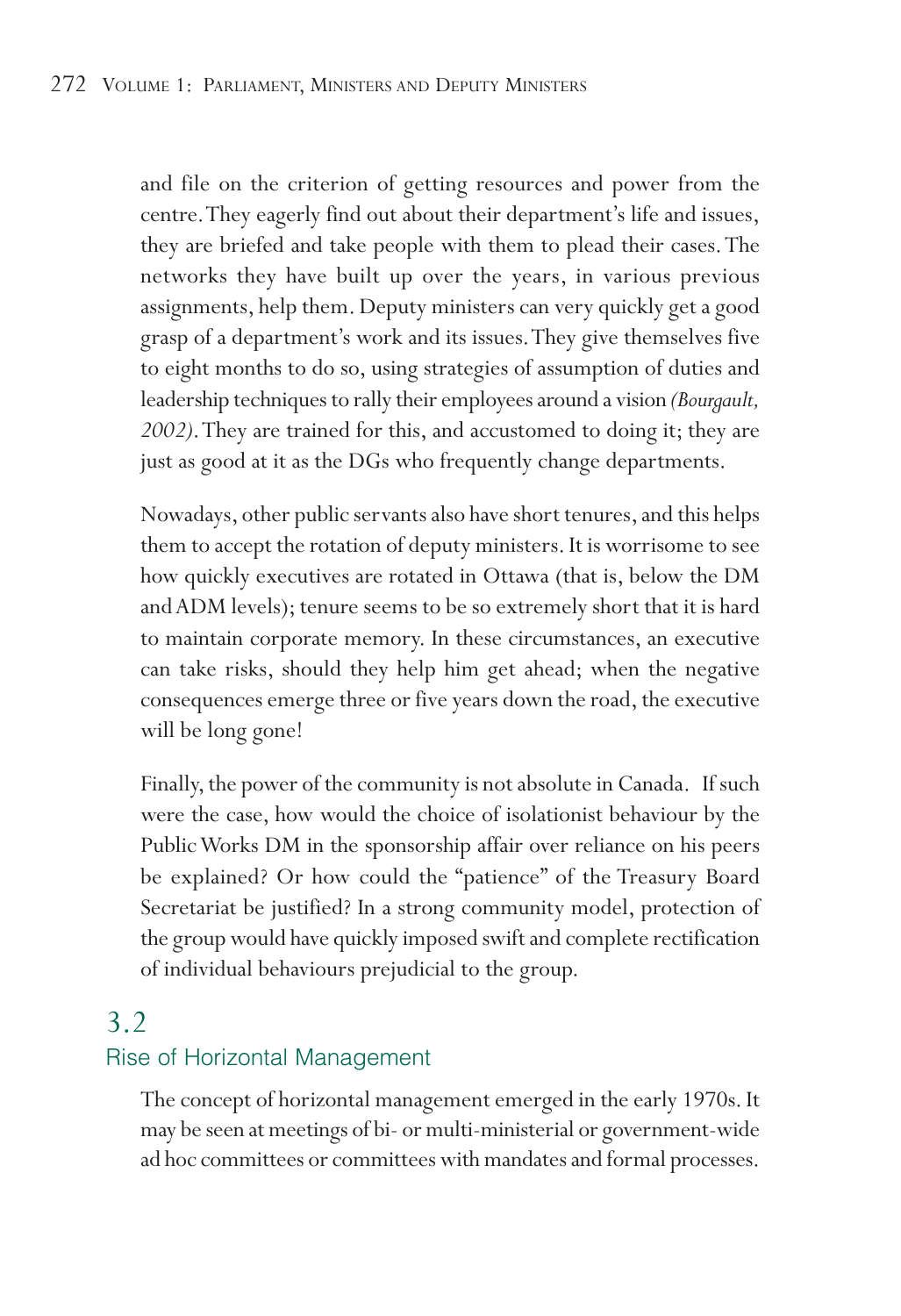Horizontal management involves three areas: files on policy or program development or management of direct concern to the department (tools: thematic focus groups), corporate files where the deputy ministers give collective opinions as senior advisers to the government (tools: Clerk's breakfasts, Friday lunches, etc.) and management of the community of deputy ministers (tools: Committee of Senior Officials (COSO) and deputy ministers' focus dinners). Horizontal management of all types takes close to 40 percent of the working time of deputy ministers, which gives rise to criticisms from those who feel that the fundamental role of deputy ministers should be to serve their minister and manage their department. In response to this, it is argued that, without horizontal management, the time of the deputy minister would be even more taxed by reactive management of crises, conflicts and operational emergencies, and would produce policies of lesser quality *(Bourgault,2002,Chap.2*). Many accounts support this view: Sharp notes the presence of such committees in the post-war years *(1976,p.3)*.Pitfield wrote in 1976,"We have not viewed government sufficiently as a total system" *(1976, p. 19)*. "There is growing interdependence in reaching decisions in specific policy areas in dealing with the enormous administrative complexities of government"*(Hay,1982,p.7)*. Horizontal management is a reality that cannot be avoided, and deputy ministers take part in it with concern for the perception of their ministers.

## 3.3

### Tools and Processes of Mutual Information, Coordination of Initiatives and Integration of Departmental Programs

Coordination tools vary in their specific forms according to the style and preferences of each Clerk, but in the past 15 years, they have complied with a certain standard profile.They begin with a one-hour breakfast every Friday (or the day after Cabinet meets), which includes a summary of the meeting of Cabinet, a presentation of the Clerk's vision and additional information, and a discussion of certain political aims. At the same time, some 15 other deputy minister committees and other,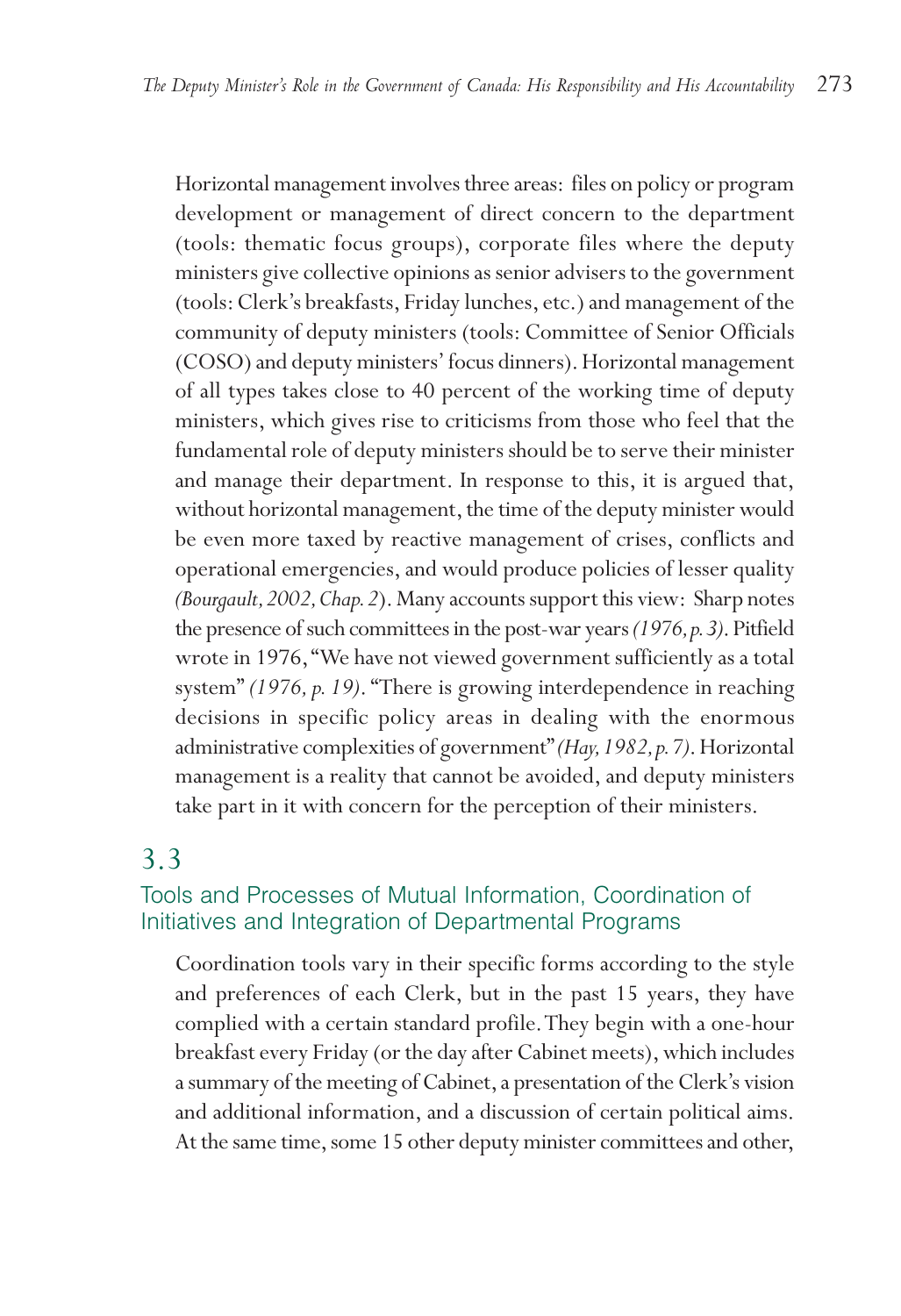ad hoc committees bring together the deputy ministers; some meet a few times a week and others a few times a year.As well, the community of deputy ministers goes on a few retreats every year for one or two days *(Bourgault, 2005a, p. 10)*.

### **Types of DM group meetings in 2004**

#### **Formal committees (with mandates) within the PCO:**

The Coordinating Committee of Deputy Ministers (10 senior members of the group) exists as a committee, and also has a core committee and three subcommittees.

The COSO (12 DMs) now plays a strategic role in the development of the public service; it is used for succession, DMs' working conditions and performance appraisals. Monthly meetings, as a rule.

The DM advisory committee on human resources management (7-8 members); monthly meeting to implement new Act.

DM advisory committee to TBS (weekly meetings).

TBS committee on management of government information (mandate under review).

Interministerial committee on security and information (variable frequency).

DM committee on official languages (monthly meetings).

Committee on justice and legislative affairs (not very active of late).

DM committee on business development (not very active of late).

Committee on pride and recognition (re-assuming a lot of importance).

Committee on the environment and sustainable development (assuming a lot of importance).

#### **Other professional meetings**

Without really being a committee, the Canadian School of Public Service (CSPS) Board includes several DMs and plays a strategic role for both DMs and the senior public service.

COSO: thematic meetings every other week for dinner.

CSPS dinner for DMs the first Friday of every month. There are presentations followed by discussions.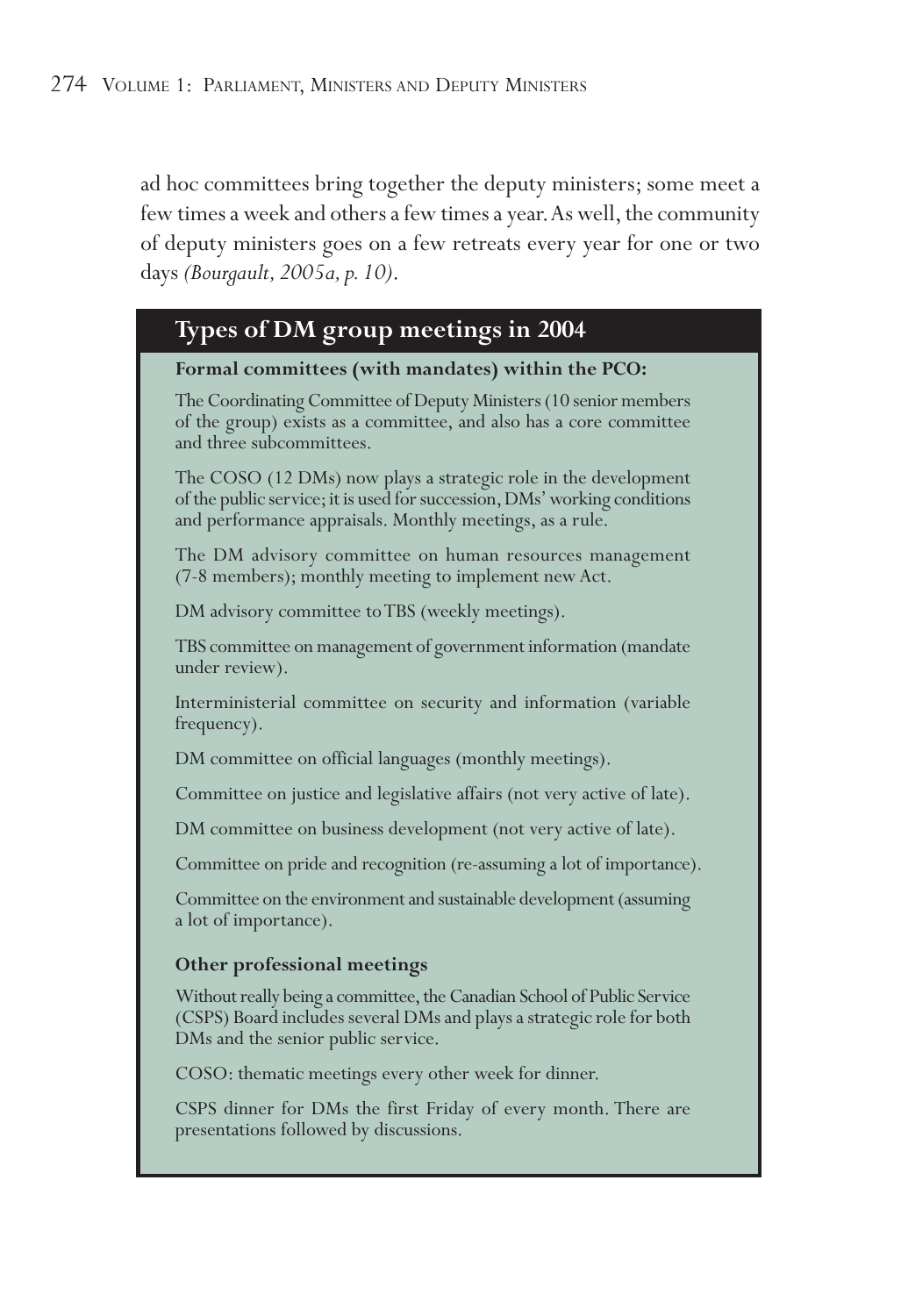## 3.4

## A Corporate Framework in which the Overall Government Management Plan Affects the Particular Management Plan of Each Department

Nowadays, deputy ministers arrive in a department inspired by a corporate vision. Most of them come from the ranks of assistant deputy ministers. Already, at this level, they do not belong to a specific department, but to the Leadership Network, that is, the government corporation. Early in their career, interdepartmental mobility for executives fosters a government perspective over a uni-departmental one. Seven other instruments contribute to a corporate rather than a departmental approach.The Committee of Senior Officials (COSO) identifies potential candidates for the positions of associate deputy minister and deputy minister.An orientation day for new incumbents is held at the Canada School of Public Service. In addition to explaining the framework and challenges of the function, the session provides reference material, opportunities for transmitting organizational culture, and an opportunity to create more informal links among the members of the community.The Clerk agrees on a performance contract with each of the DMs (composed of key and ongoing objectives, horizontal elements, designated objectives and personal learning objectives). The Clerk's list of priorities, along with other tools such as the department's management accountability framework (the Plans and Priorities document transformed into Actions and Results) provide a framework for corporate pressure. At the end of the year, a visiting committee gathers information (self-evaluation, the minister's point of view, and opinions of the heads of central agencies, such as the Commissioner of Official Languages). COSO studies the files and recommends ratings to the Clerk, who transmits his recommendations to the PM. Retreats and the committee system are an opportunity both to get the opinions of members of the community on government projects being developed and to create a feeling of inclusion for everyone in the production of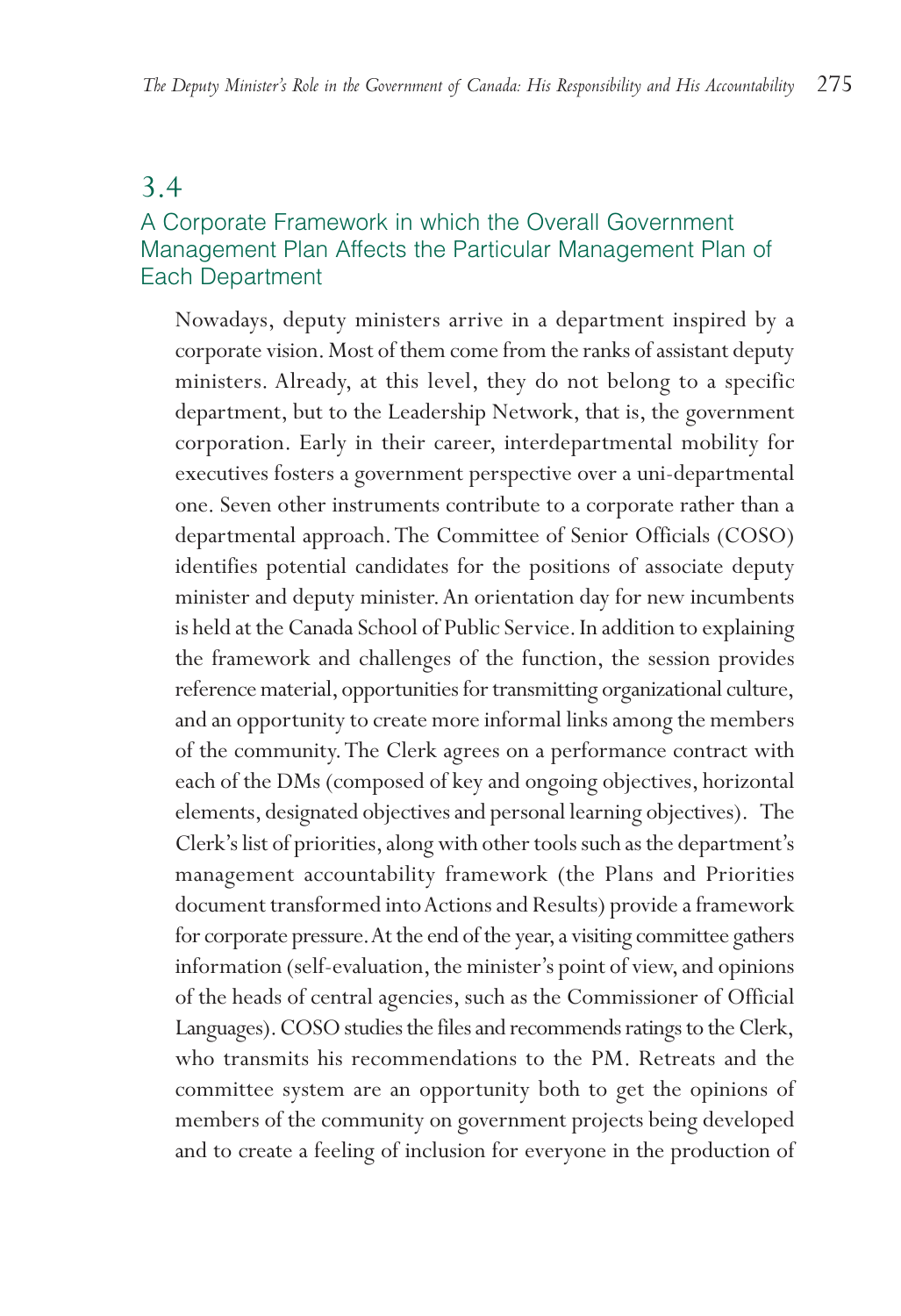government policies and initiatives. Corporate support activities include offers of mentorship, availability of personal support, coaching by the Clerk, and offers of continuing learning events.

Management thus goes from horizontal to corporate and encourages deputy ministers to regard their contribution as something that goes beyond the boundaries of their department to encompass the performance of the government as a whole. Furthermore, the commitment of deputy ministers to meld the priorities of the department with those of the government of the day and, likewise, the obligation to account to the Prime Minister, via the Clerk, are marks of corporate management.

## 3.5

### The Impacts of These Trends on Relations with Ministers and **Departments**

The development over time of provenance profiles and the Leadership Network contributes in principle to a more corporate than departmental sense of belonging.This change has been criticized by many departmental employees (see the studies by Zussman), since it reduces the number of late-career internal promotions, protects departmental culture less, reduces the internal solidarity of administrations and promotes the perception that there is no longer the possibility of intervention from the centre of government. Over the years, there has been a strengthening of corporate identification via institutions (increased authority of the PM and the Clerk) and corporate management mechanisms (debriefing breakfasts, coordination committees, performance appraisals, retreats, selection and orientation).

Nevertheless, every deputy minister very clearly understands that what will make him or break him is primarily his performance within his department and his relations with his minister. No one seeks confrontation with his assigned department in order to satisfy the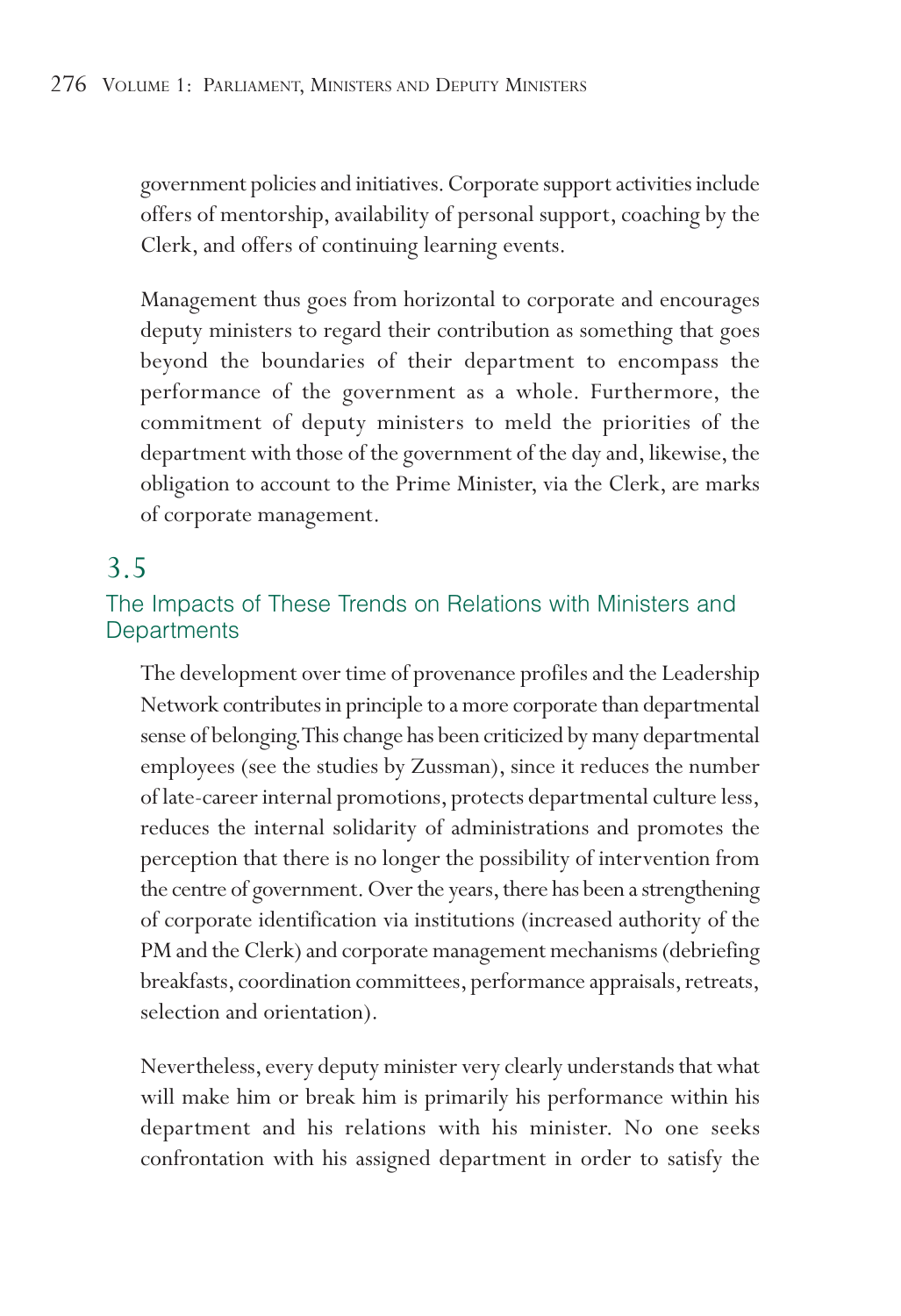interests of the corporation *(Bourgault, 2002, Chap. 3)*. The deputy minister must discover, rather, how to give shape in his department to the priorities of the Clerk and the government. Corporate trends nevertheless have impacts on the relations deputy ministers have with their ministers and their departments.

These trends have enshrined the multiple nature of the accountability of deputy ministers: to the PM, the Clerk, the corporation and the minister. Ideally, this accountability is not hierarchical, but simultaneous; conflicts remain possible when the demands from various sides do not converge.The chief occupation of the deputy minister is to relieve these tensions: the central agencies reduce resources, while the minister has expensive projects; the centre wants to decrease such and such involvement by the government, while the minister really likes a type of program; the department is considering a program, which the minister is not keen on;Treasury Board slashes some area of expenditure, while the department seeks to increase it; pressure groups demand a particular action, which the government no longer wants, etc.A senior official tells us: "[Translation] A minister is told "no" fairly often. Ninety per cent of the time, it's because the minister doesn't know he can't do what he's thinking of. If the minister insists, the situation has to be explained to him in detail. If he still insists, you can tell him that you'll discuss it with the Prime Minister and usually that's the end of it!"

As a rule, the deputy minister owes his loyalty first to his minister *(PCO, 2003, p. 15)*. Where there are conflicts with government priorities, however, the loyalty of the deputy minister will go to the Prime Minister since he represents the government for the minister. Normally, the deputy minister is loyal to the Clerk over his peers, but recent cases have illustrated exceptions to this rule.

Several items feed frustrations in relations between ministers and deputy ministers: personality conflicts, different ways of working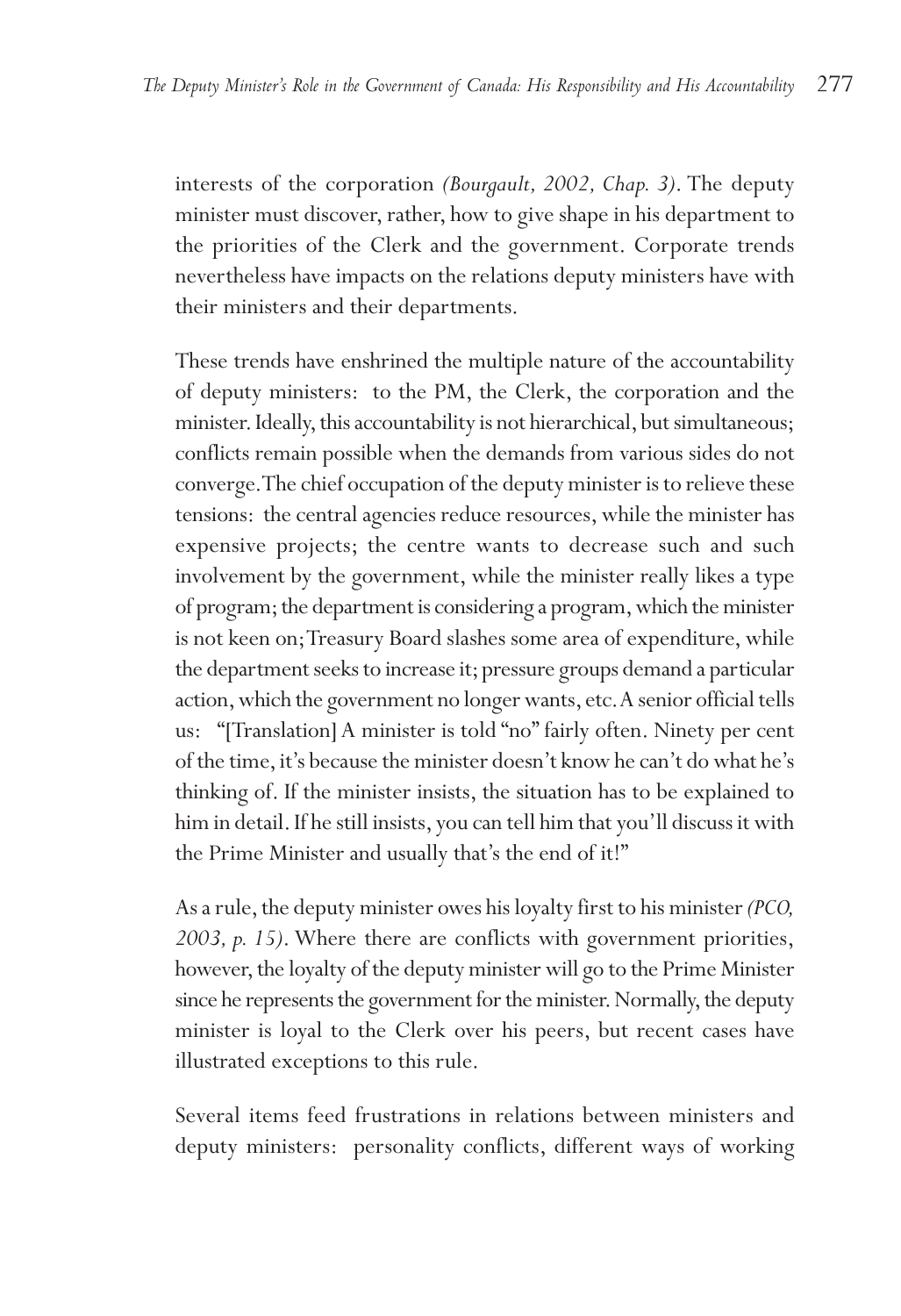(although theoretically the deputy minister should adapt to the ways of his political master), a minister's criticisms of his deputy head for having badly defended a pet project or his disappointment in his DM's lack of enthusiasm; the minister feels that the DM is not collaborating with him keenly enough; the minister would like more public exposure for his new program; or the minister wants the DM to sell his projects to his DM colleagues. It also works the other way around: deputy ministers would like their ministers not to trip up during Cabinet meetings and want their ministers to know how to convince their colleagues; and they are always worried about "spontaneous" statements made by their ministers.

When the deputy minister believes that the centre is opposed to a project, he will try to dissuade the minister. How does he know? By numerous subtle and more or less formal ways, as a former Clerk explains:

[Translation]

These interventions by PCO staff will generally take the shape [further to discussion within the specialized ministerial committee or after information from the Prime Minister] of subtly formulated suggestions to the authors of the Cabinet memorandum [minister and deputy minister of the departments concerned] and will have the effect of directly influencing policy formulation. *(Tellier 1972,p.378)*.

The minister can appeal the position of the PCO, committee or deputy minister to the PM, but he must have excellent relations with the PM, as Tellier wrote, or great influence within the party *(Tellier, 1972, pp. 379-80)*:"[Translation] For an intermediary like the PCO acting on behalf of the PM to stand up between the minister and the DM… there must be a prevailing set of circumstances: the competence and credibility of the PCO staff must be acknowledged by the Minister and DM concerned (the PCO has this according to the description given by Robertson in 1971), the minister concerned must occupy a foreground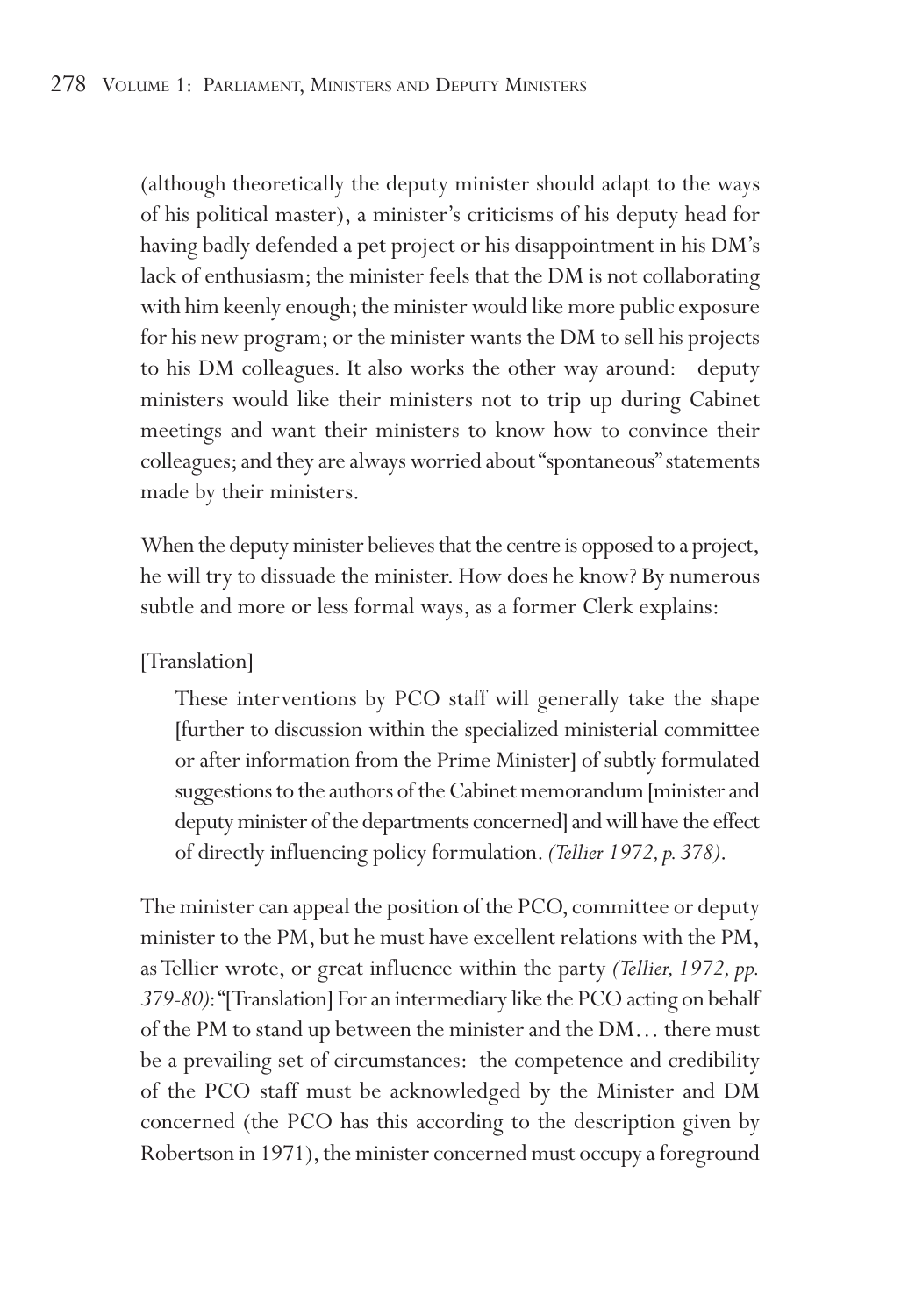position with the PM, and the DM concerned cannot be one of the privileged advisers to the head of government…" Such a minister nevertheless claimed that, in a final confrontation with his deputy head, he would win *(Savoie, 2005)* and in these matters reality checks often prove to be surprising. The general rule in these matters is that it all depends on the issues and the individuals involved.That is, the PM will appear to be intractable on certain subjects dear to his heart, regardless of who proposes them, and the confidence built up among them (PM, Chief of Staff and the Clerk) plays a fundamental role. So a veteran deputy minister is sure to win over a new, erratic minister with little support, while a pillar of the party may get his deputy head transferred.

## 4 Accountability

The accountability of deputy ministers is consistent with their legal obligations, and also the powers and mandates they are given. Many agents entrust him with them: the Prime Minister, the minister, the Clerk, the central agencies, Parliament, certain agents of Parliament, public agencies, his peers and his staff. The accountability of deputy ministers is therefore multiple. His difficulty arises from the fact that, a single action, in its various dimensions, can become the subject of several simultaneous accounts, seen from as many different and sometimes divergent angles (for example, expenditures for access to information will require accounts to be rendered to the Clerk,Treasury Board, a peer committee, the Commissioner, the Office of the Auditor General and perhaps a parliamentary committee).The deputy minister's challenge is to get commitment for actions that fulfill *all at once* the objectives and standards of all these agents, and then to account to each of them in the light of their concerns.

In relation to the Prime Minister, who selects and recommends the deputy minister for a departmental assignment and signs his performance appraisal, the deputy minister has the mandate of an agent who serves the government by being assigned to a department in order to serve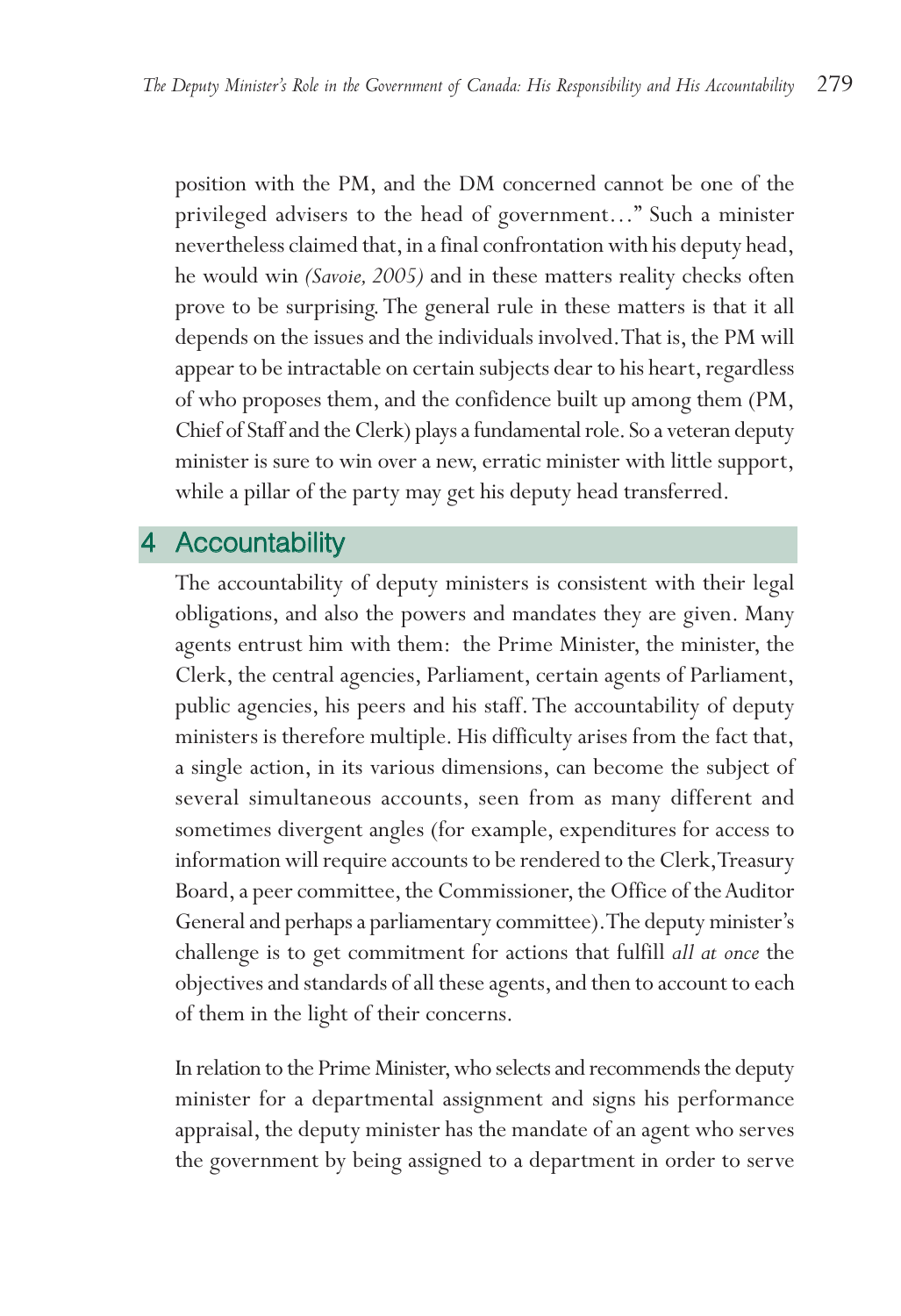the minister. He is accountable for the support provided to the minister, for implementation of the government's agenda and for the particular mandates entrusted to him by the Prime Minister or the Cabinet.<sup>7</sup>

To judge from our interviews, in everyday life, it is extremely rare for the Prime Minister to directly telephone a deputy minister to give him a directive. Many retirees who spent over 15 years as deputy minister never experienced such calls. Some particularly intense situations, such as constitutional negotiations, can give rise to calls "for information." The Prime Minister's personality plays a role here; Mulroney was less formal than Trudeau or Chrétien. So no directives are given by the PM in everyday circumstances. Calls for information from him or his office will convey concerns that any senior official with the least bit of experience will know how to interpret.At all times, the Prime Minister has the final say concerning the behaviour of a deputy minister:

The appointment of Deputy Ministers on the recommendation of the Prime Minister reflects the Prime Minister's responsibility for the government's overall performance. In the end, the Prime Minister, with the advice of the Clerk of the Privy Council, will determine what, if any, action is appropriate, with respect to the deputy minister's accountability *(PCO, 2003, p. 18)*.

When they are appointed, the ministers receive a Guide explaining to them the special relationship between the deputy minister and the Prime Minister:

As a result of their role in the collective management of the government, deputy ministers are also accountable to the Prime Minister for responding to the policies of the Ministry as a whole and to the requirements of the Treasury Board and the Public Service Commission. This includes ensuring that appropriate interdepartmental consultation occurs on any matter that may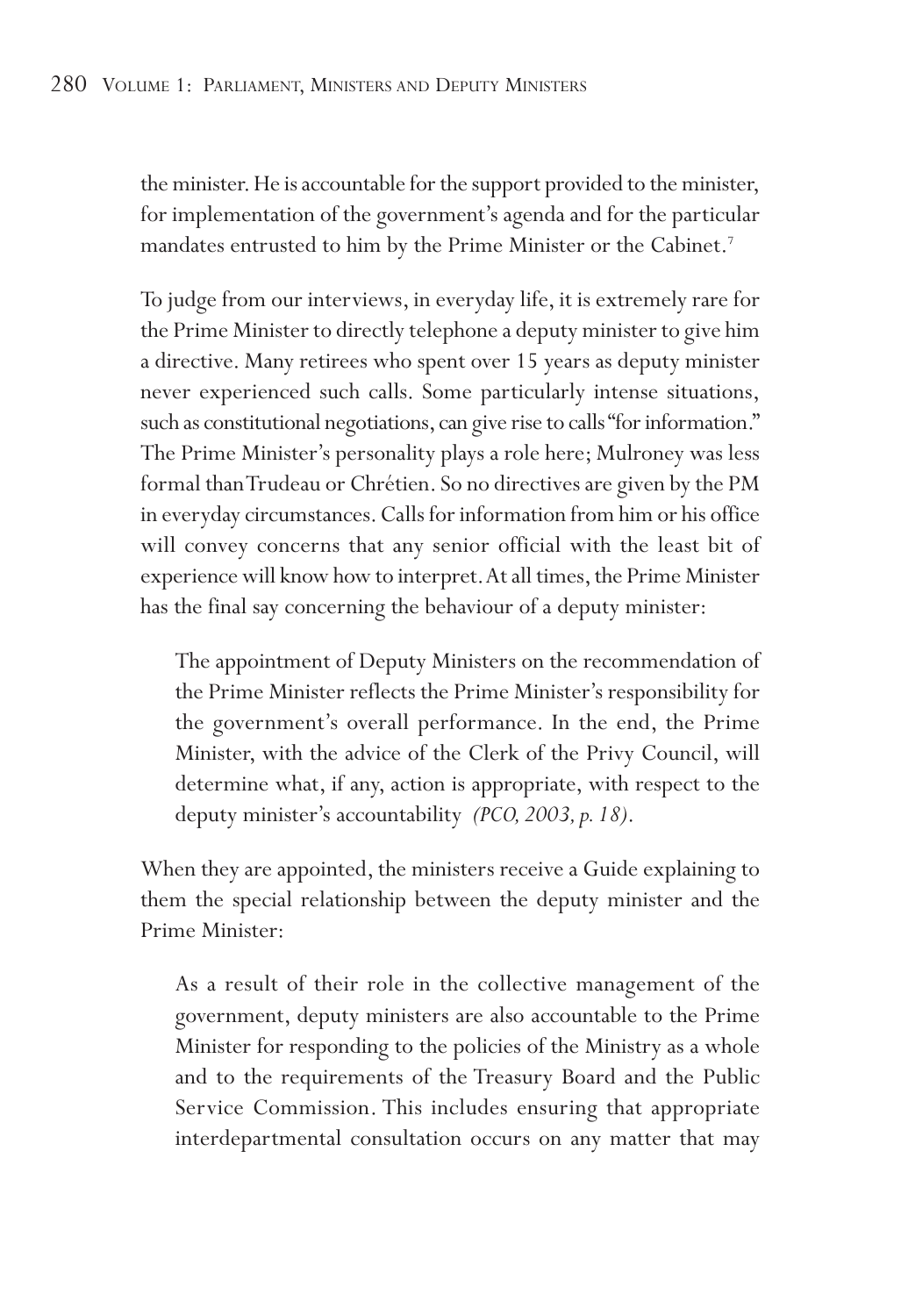touch upon broader ministerial responsibilities. In this capacity, deputy ministers are required to keep the Clerk of the Privy Council informed of any matter they consider significant enough to affect their responsibilities or those of their Minister. If the issue is of sufficient concern, the Clerk of the Privy Council will inform the Prime Minister *(PCO, 2002, p. 7)*.

This statement may be read as a warning to ministers.

The legislation clearly establishes that the deputy minister works first of all under the authority of the minister: "Thus, while Responsibility in the Constitution notes that a deputy minister's 'supreme loyalty' is to the Minister."*(PCO,2003,p.15)*.This authority ends with its exercise and legal compliance. Within legality, there are choices of appropriateness to be made and the minister remains responsible for the choices he makes in this area, with or despite the advice of the deputy minister.The most usual accountability of the deputy minister is to his minister in connection with the support provided in all aspects of the portfolio held by the minister—that is, the department and the agencies, mandates and special files.

On a day-to-day basis, a Deputy Minister's accountability is to his or her Minister. The deputy's accountability cannot be exercised without reference to the responsibility of Ministers to Parliament. Deputies act on behalf of their Ministers, exercising their Minister's statutory powers on the Minister's behalf, and playing a role in ensuring the control and supervision of the financial, personnel and other resources at the department's disposal.They are, therefore, accountable to their Ministers *(PCO, 2003, p. 16)*.

Within the department, his role in supporting the accountability of the minister consists of preventing mistakes, identifying any made as soon as possible, informing the minister of them, and taking corrective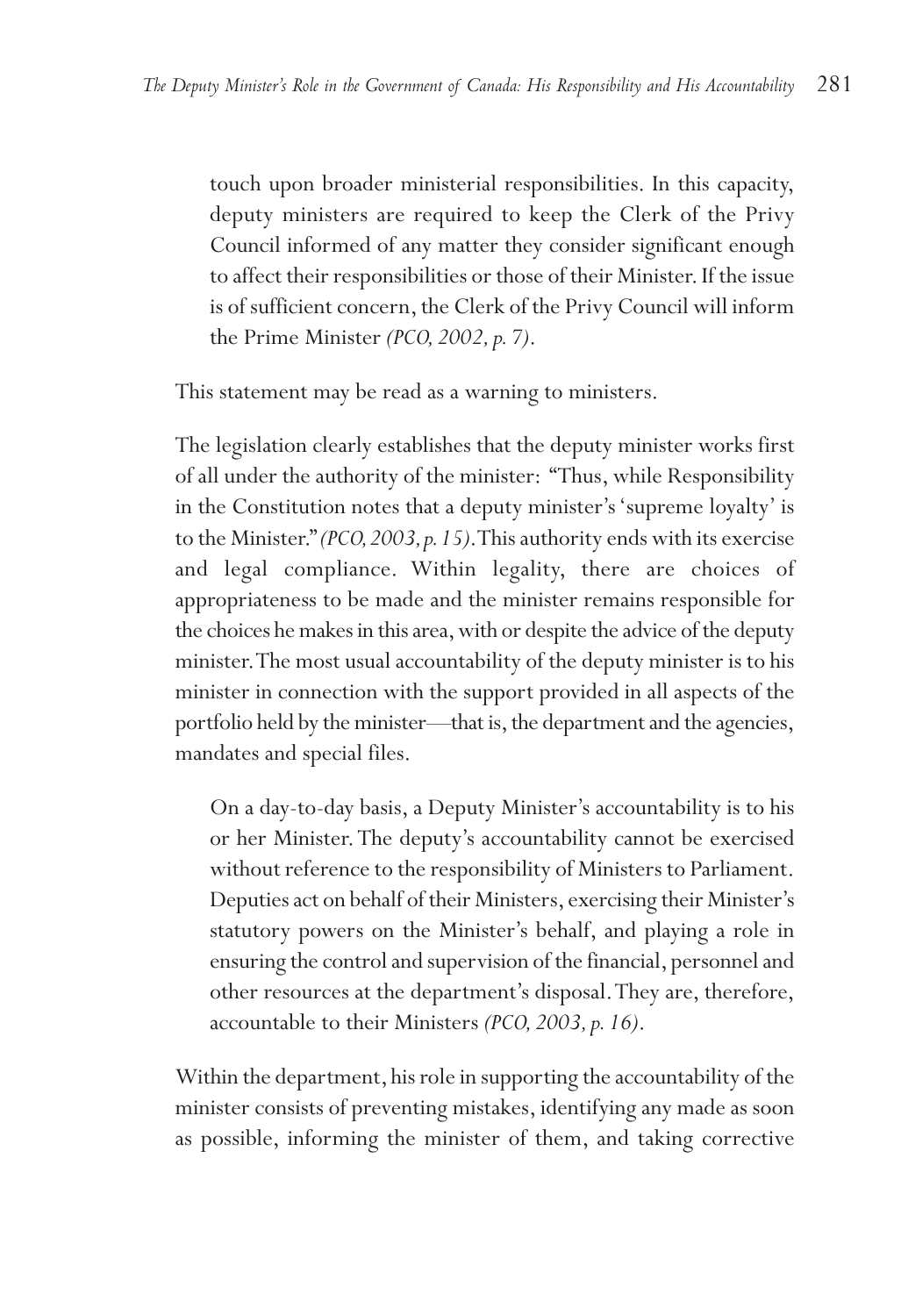action and any sanctions necessary—so that his minister can fulfill his political responsibility in the House:

The Minister is accountable, in the sense that the Minister deals with the issue in Parliament and accepts responsibility.The Minister will tell Parliament that an error was made, that he or she has investigated the circumstances and initiated measures to see that it does not recur. The Deputy Minister is responsible for the effective management of his or her department, and must account to the Minister for what went wrong… It is the Deputy Minister's duty to confront problems openly and directly, and to improve the management practices within his or her department…*(PCO, 2003, p 18).*

Accountability to the Clerk involves three main areas. First, the most personal accountability of the deputy minister concerns his performance expectations and appraisal; the Clerk recommends a performance rating and performance award to the Prime Minister. Second, in recent years, there have been the Clerk's priorities, most of which express the government's priorities in administrative terms; these will in large part form the performance agreement of the deputy ministers. Finally, the Clerk may, from time to time, give special instructions or mandates, or even issue reminders to deputy ministers (for instance, issues concerning the three aspects of their horizontal commitment).The *Guidance for Deputy Ministers* document clearly expresses this relationship of responsibility:

Deputy Ministers in the Government of Canada are also accountable to the Prime Minister, through the Clerk, to support the Minister in a way that is consistent with the agenda and direction of the government as whole. In this way, Deputy Ministers contribute to the unity of the government they serve *(PCO, 2003, pp. 15-16)*.

Beyond these formal instruments, the consequences of administrative life may give rise to accountability accompanied by sanctions: according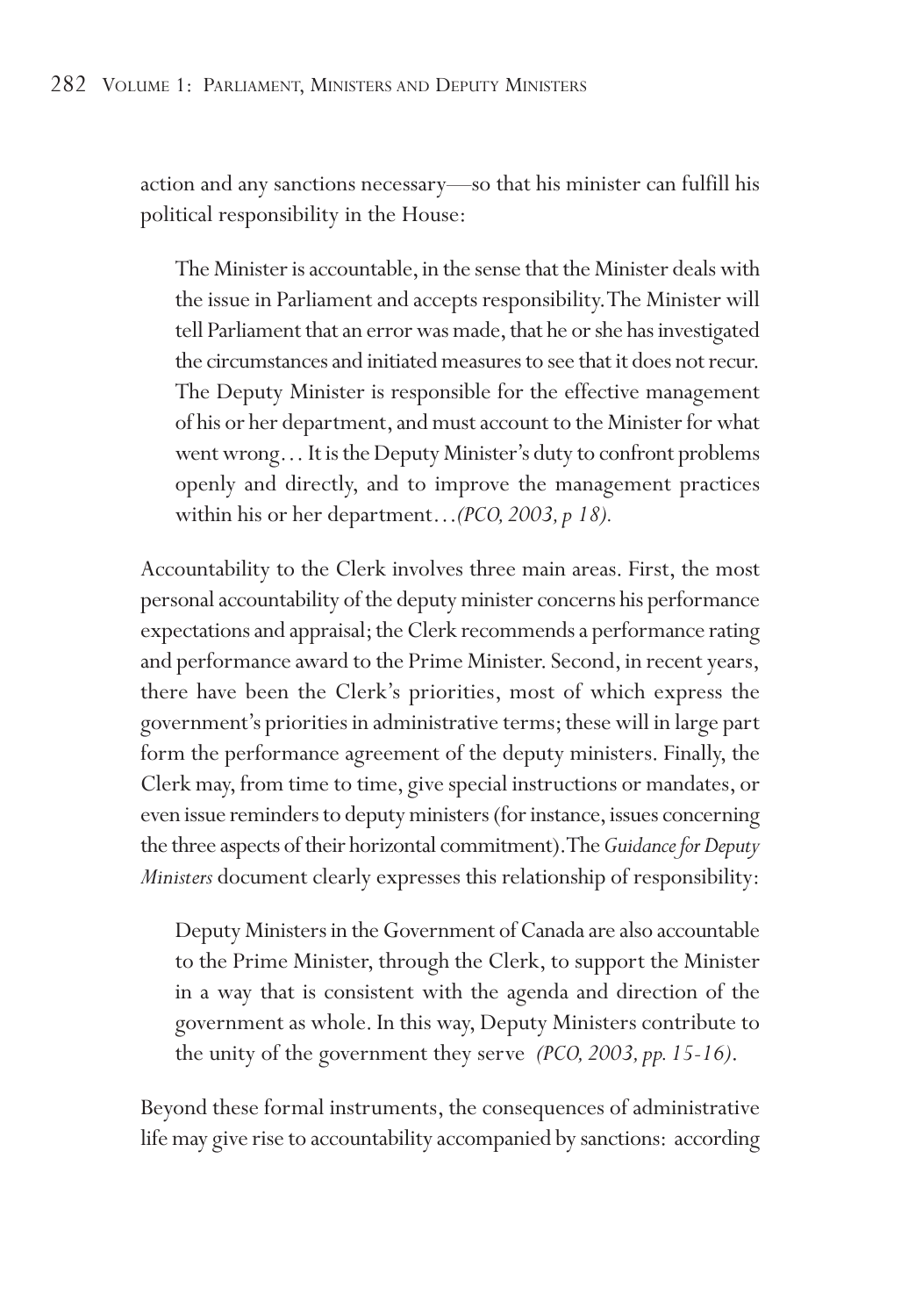to our interviews, Clerks have already "put under administrative tutelage" departments with too many problems, and deputy ministers have been moved, replaced or retired.

Central agency standards express the guidelines issued or authorized by Cabinet and departmental committees. Deputy ministers are accountable for the powers entrusted to them by the central agencies, notably concerning human and financial resources, and public property. This accountability is formally expressed through periodic and annual reports, as well as answers to questions posed by agency representatives. Conversations with central agency officials and former deputy ministers have provided material to document a few cases in which delegations of decision-making authority to departments and deputy ministers have been recalled temporarily because the central agency was not satisfied with the way in which rules and procedures were being applied in some departments and agencies.Appraisal of everyone's performance by peers, which includes consultation with the central agencies, contributes to this accountability. Conversely, deputy ministers of central agencies are also the subjects of such procedures, and this makes them accountable for their practices to their deputy minister colleagues in departments.To avoid the disapproval and consequences of management mistakes or errors of judgement, some deputy ministers may be satisfied with observing the formal prescriptions of the central agencies, rather than the spirit of accountability. For example, mental evasion and withholding of information might enable deputy ministers to avoid letting a central agency know about any difficulties in the management of a program. It would never be possible to spell out in detailed fashion all accountability provisions, but deputy ministers have always had a duty to interpret their obligations as agents broadly and proactively. For example, they have a moral duty to inform the central agencies of difficulties stemming from the management of public funds within their department.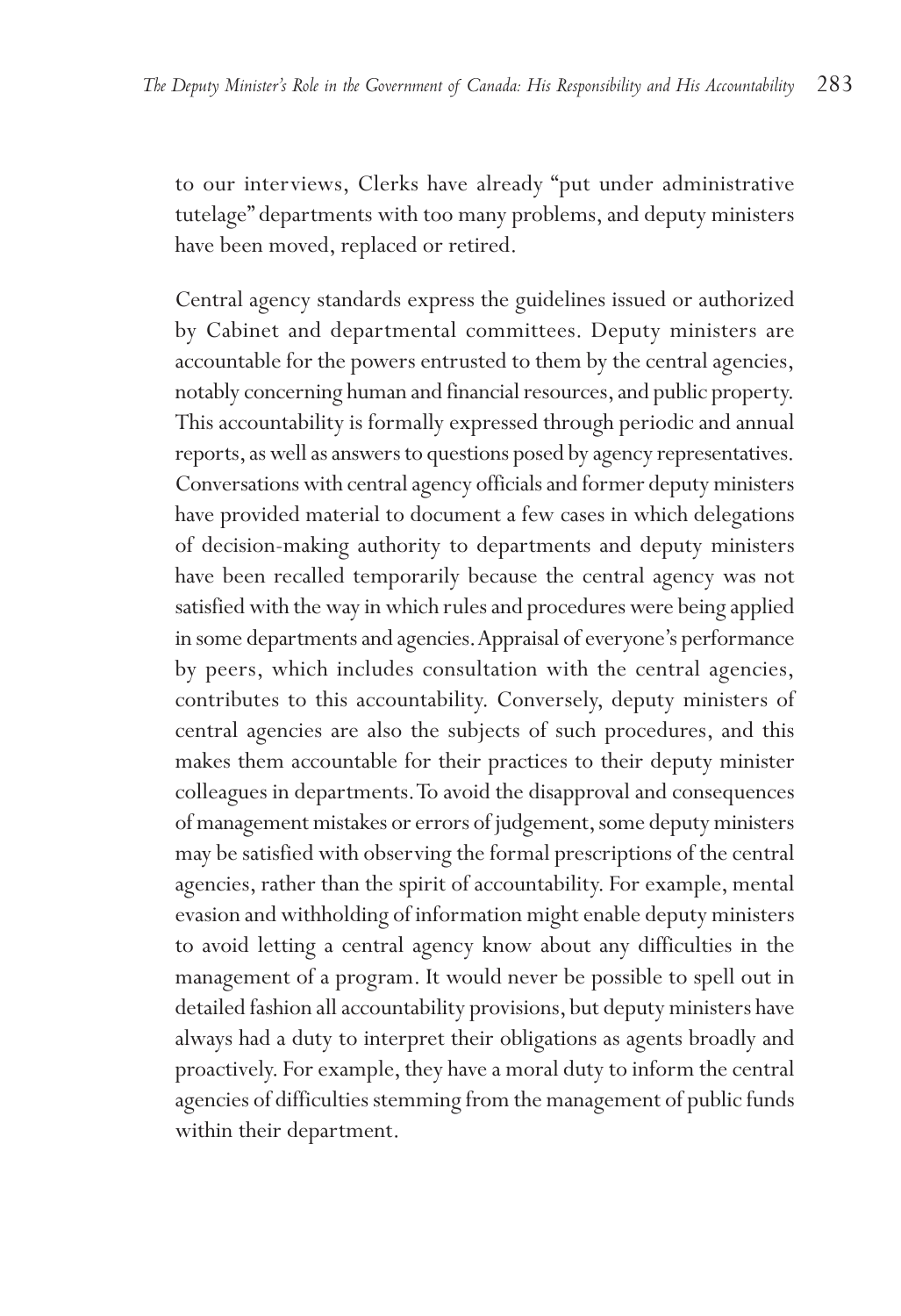Deputy ministers also report to Parliament by appearing before parliamentary committees, regarding the "supervision of the financial, personnel and other resources at the department's disposal," implementation of programs, delivery of services and assessment of their progress *(PCO, 2003, pp. 12-16)*.The rules of engagement determined by the PCO are a diluted version of what the McGrath Report proposed in 1986. On behalf of the minister and with his permission, they answer questions explaining the department's policies and actions.They do not in any way take a position on the merits of policies and do not give any information that is not available to the public.The Office of the Auditor General deems that the answerability of deputy ministers to Parliament is not clear enough in that it does not specify whether deputy ministers answer for their management in a personal capacity or on behalf of the minister. It would like the expectations of the deputy minister, which are set by the Clerk, to be communicated to the parliamentary committees and also would like the committees to make better use of the deputy ministers' accountability framework for carrying out their examinations of deputy ministers' management *(OAG,2002,2.44-2.46)*.

It remains hard to reconcile two types of accountability that frequently overlap (Minister and DM) and two reports that may prove to be contradictory. Publishing the results of investigations (was something the fault of the minister or the deputy minister?) would be harmful to the principle of anonymity of professional advice and thus to the quality of support for the minister.

## 5 Conclusion

This report emphasizes, on one hand, the evolution of the deputy minister's role, responsibilities and career and, on the other, the evolution in the practice of his functions, thus showing how, as an agent of the government, his obligations have grown in terms of execution and accountability.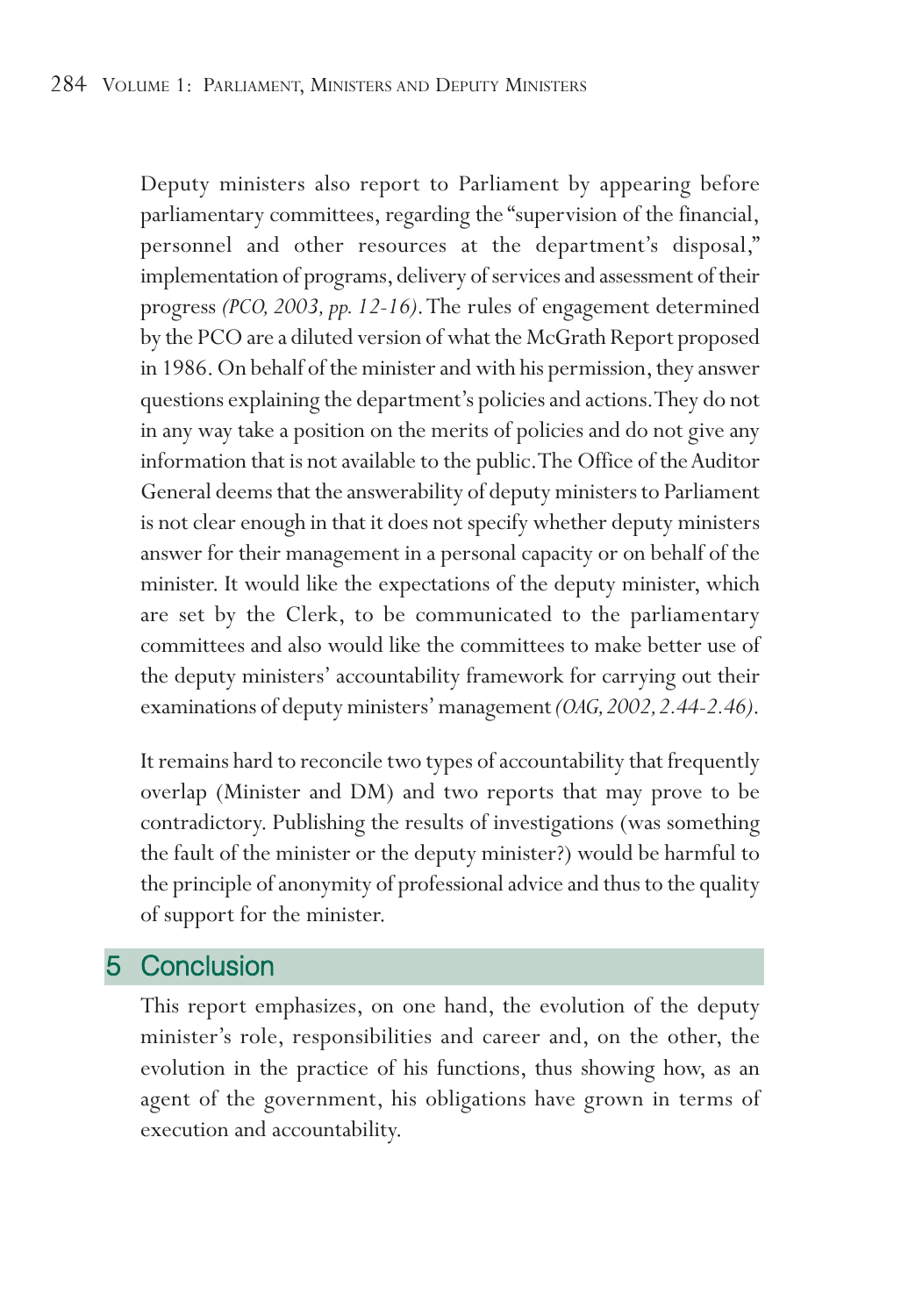Nevertheless, the deputy minister has mandates from many simultaneous sources and must account to agents whose concerns, and sometimes interests, may occasionally turn out to be concurrent, if not divergent. Furthermore, the stakes are high for a deputy minister; he holds a strategic position and any error or negligence on his part will have very significant consequences. He has a sense of public interest, which means he assigns a lot of importance to his success.He knows that many eyes are on him from within, from above and from his departmental clients *(Bourgault, 2002,Chap.4)*. Finally, he banks on a precarious professional status that does not allow for many mistakes.

In this context, we can state that deputy ministers, in their concern to simultaneously satisfy multiple, very different mandates, enjoy a certain margin of appreciation and that they act by *proprioception*. Proprioception is the ability of the human and animal brain to seek out the strong constraints in its environment and then order its organs to adapt to them. Thus, a fundamental quality of a deputy minister consists of decoding the signals in his environment, placing them in hierarchical order and then organizing an appropriate action strategy, with a view to fulfilling the restrictive expectations of this environment. A deputy minister explains: "[Translation] a deputy minister should know what's important to the Prime Minister. He should also keep abreast of any policies and initiatives under development at the centre and adjust accordingly."A former Clerk is described as "[Translation] …not liking surprises and becoming very irritable when anything went wrong." Finally, a deputy chief concludes:"[Translation] You're always looking over your shoulder to see who's watching you while you manage, especially since the Centre is more organized.You have to anticipate what others want, particularly in the central agencies."

Some of these signals are formal ones, like the expectations of the Clerk, statutes and regulations, and guidelines from the central agencies. Others are not always so clear or permanent, as is the case of directions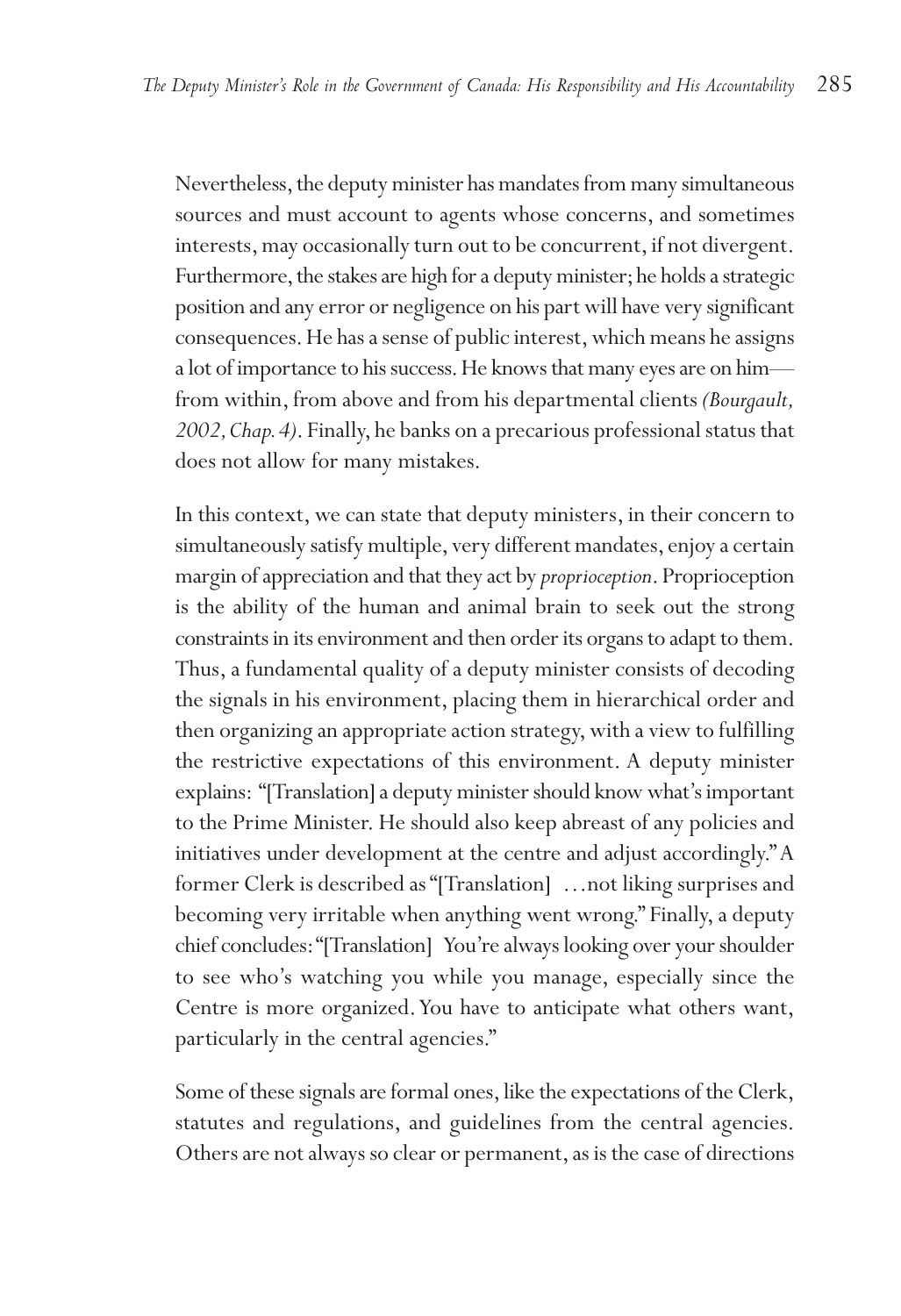taken by government and the minister. Politicians' signals and expectations are described by one deputy minister as being "[Translation] oral, informal, indirect, especially when the legal terrain isn't too firm!" Expectations change with increasing speed with the effects of globalization and the progress of scientific and legal knowledge, as was explained by one deputy minister who was interviewed: "[Translation] Often, what you end up with after a long and refined process of policy development is already out of date in some respects. Things change so quickly these days.You have to adjust continually and modify your vision of things and your plan.You do it through maximum perception of your environments and constant study of the organization." In addition, some of the signals on the radar of deputy ministers are more informal, for example, understanding conventions, interpreting traditions and organizational culture, and anticipating the expectations of the minister and the Clerk.

Anticipating the expectations of those around them, some of which are contradictory, and selecting action strategies have an effect on their decisions and therefore on their behaviour. Certainly, the formalization of the central machinery (role of the Prime Minister affirmed by the presence of electronic media, growth of the Office of the Prime Minister, activation of Committees of Ministers, expansion of the organizational capacity of the PCO, development of horizontal and corporate management) can only strengthen "central" concerns, which become the concerns of the deputy minister.This does not mean that "central" expectations did not exist in the time of MacKenzie-King. It is just that they have become more formalized and important in the past 50 years, and this alters the work perspective of deputy ministers.

In this context, is it conceivable that a deputy minister might leave program management to a minister who clearly expresses his intention to do so with strong signals? One deputy minister recalls "[Translation] that there is a well-established tradition in Canada to the effect that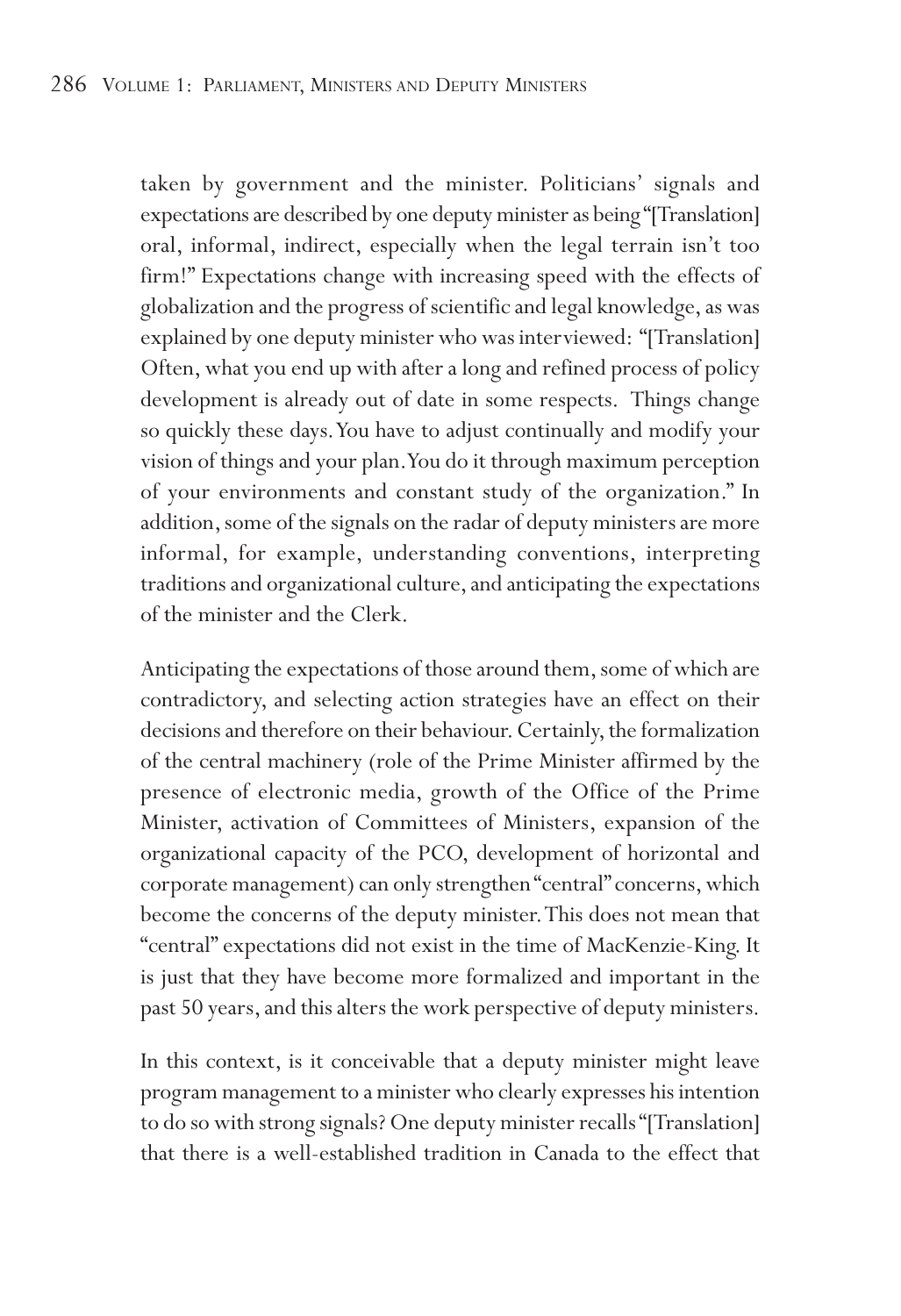politicians stay removed from program management." When asked about this, several deputy ministers commented as follows: "[Translation] When a deputy minister feels or sees that, in the particular conduct of a file, there is agreement among the Prime Minister, the President of Treasury Board,Treasury Board Secretariat and the minister, then there's no point in intervening, even if the initiative doesn't seem right to him! Why should he throw himself on the tracks in front of an oncoming train?" Others, scandalized by this type of cynical statement, retort: "[Translation] He should oppose it just because it's his role to do so and, in this system, if he doesn't do it, no one else can do it for him! As deputy head of the department, you have the responsibility. You have to correct the situation and alert the Clerk." Some others avoid the crux of the matter by commenting: "[Translation] Traditionally, we don't get mixed up in these publicity affairs of politicians. In any case, they remain marginal in the system!" Perhaps this is another example of the phenomenon of proprioception!

Is it acceptable to a deputy minister for his minister to intervene directly and regularly with his subordinates? Some reply: "[Translation] I'm not going to baby-sit while my minister contacts my staff. My employees, however, have been instructed not to agree to do anything illegal. So they have to alert me and I'll talk about it to the Minister, and if that doesn't work, I'll tell him I'll talk about it to the Prime Minister!" Some rules have been issued in this regard:

It is important to remember, however, that exempt staff of a Minister do not have the authority to give direction to public servants.When they ask for information or convey a Minister's instructions, it is normally done through the Deputy Minister *(PCO, 2003, p. 17)*.

Clear rules and conventions exist to guide these situations and they have been stated to both ministers and deputy ministers. Some of the conventions respecting such relationships are to the effect that the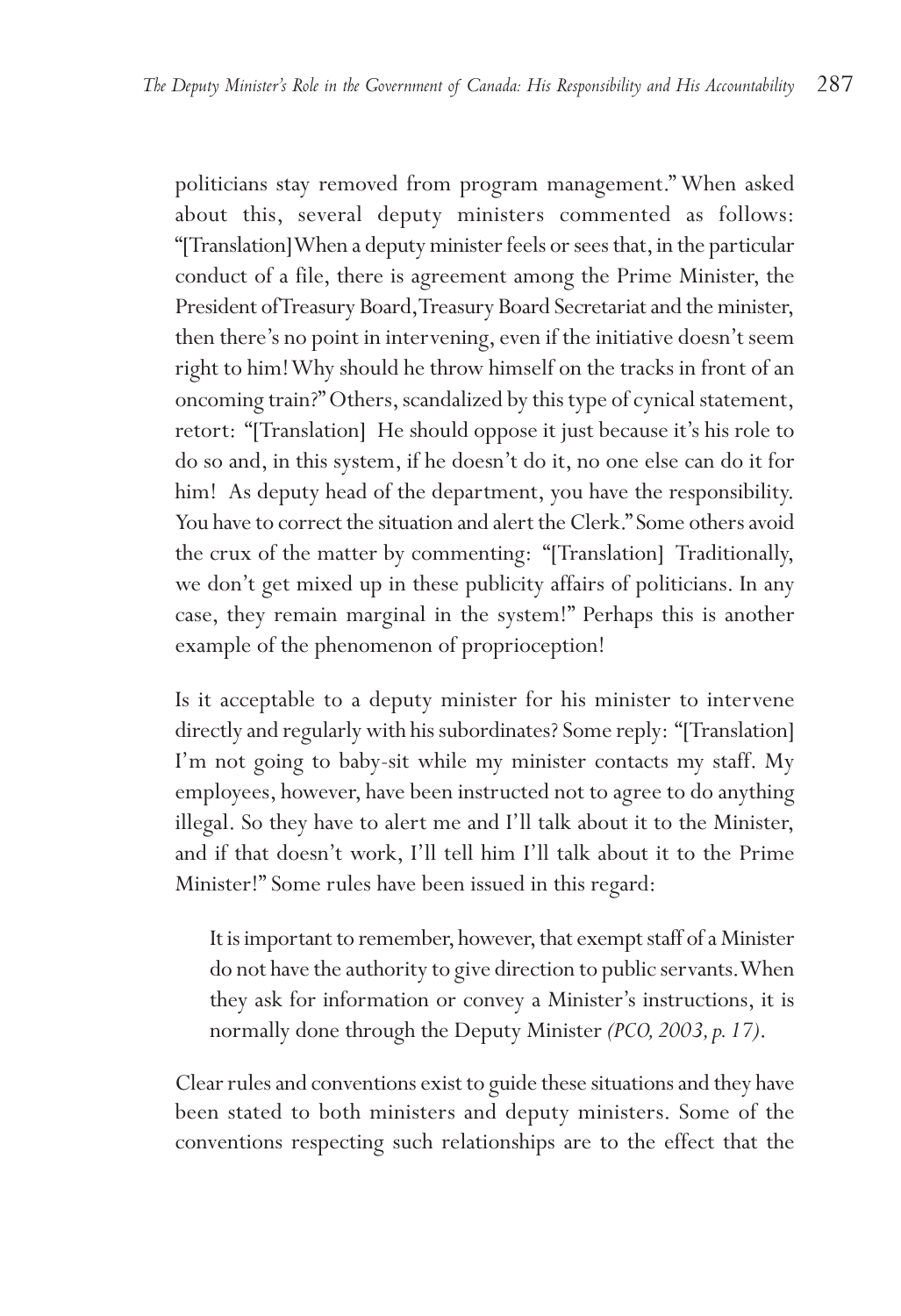minister does not get involved in the day-to-day management of the department's programs. He may, however, get all the information he wishes through information channels already established between his office and the deputy minister's. In emergencies, any sort of communication is acceptable, but the employee must then notify his deputy minister.

In 2002 and 2003, some formal rules based on conventions deemed to be well established were published in order to confirm the deputy minister's obligation to protect the collective responsibility of the government by ensuring respect for the law; they indicate to both the minister and the deputy minister what procedure to follow in the case of disputes:

They are accountable on a day-to-day basis to their Minister, and a cooperative relationship between the two is critical.The advice that Deputy Ministers provide should be objective and must respect the law. If conflict occurs between the Minister's instructions and the law, the law prevails *(PCO, 2002, p. 7)*.

Deputy Ministers should also consult the Clerk in cases where problems have occurred in the management of the department or the Minister's portfolio, and which may have an impact on the Ministry's ability as a collectivity to maintain the confidence of the House of Commons and move forward its legislative and policy agenda. In such instances, the Deputy Minister may also want to consult the Secretary of the Treasury Board *(PCO, 2003, p. 16)*.

So there are rules, and deputy ministers must constantly opt for exemplary behaviour or an appropriate course of action in dealing with the daily difficulties that arise. It is to be hoped that proprioception does not deprive deputy ministers of their reflex to respect both the letter and the spirit of the rules insofar as they wish to avoid being seen in a bad light for having put some higher-placed stakeholders in the delicate situation of having to intervene. In such cases, the withholding of information contributes to avoidance of responsibility.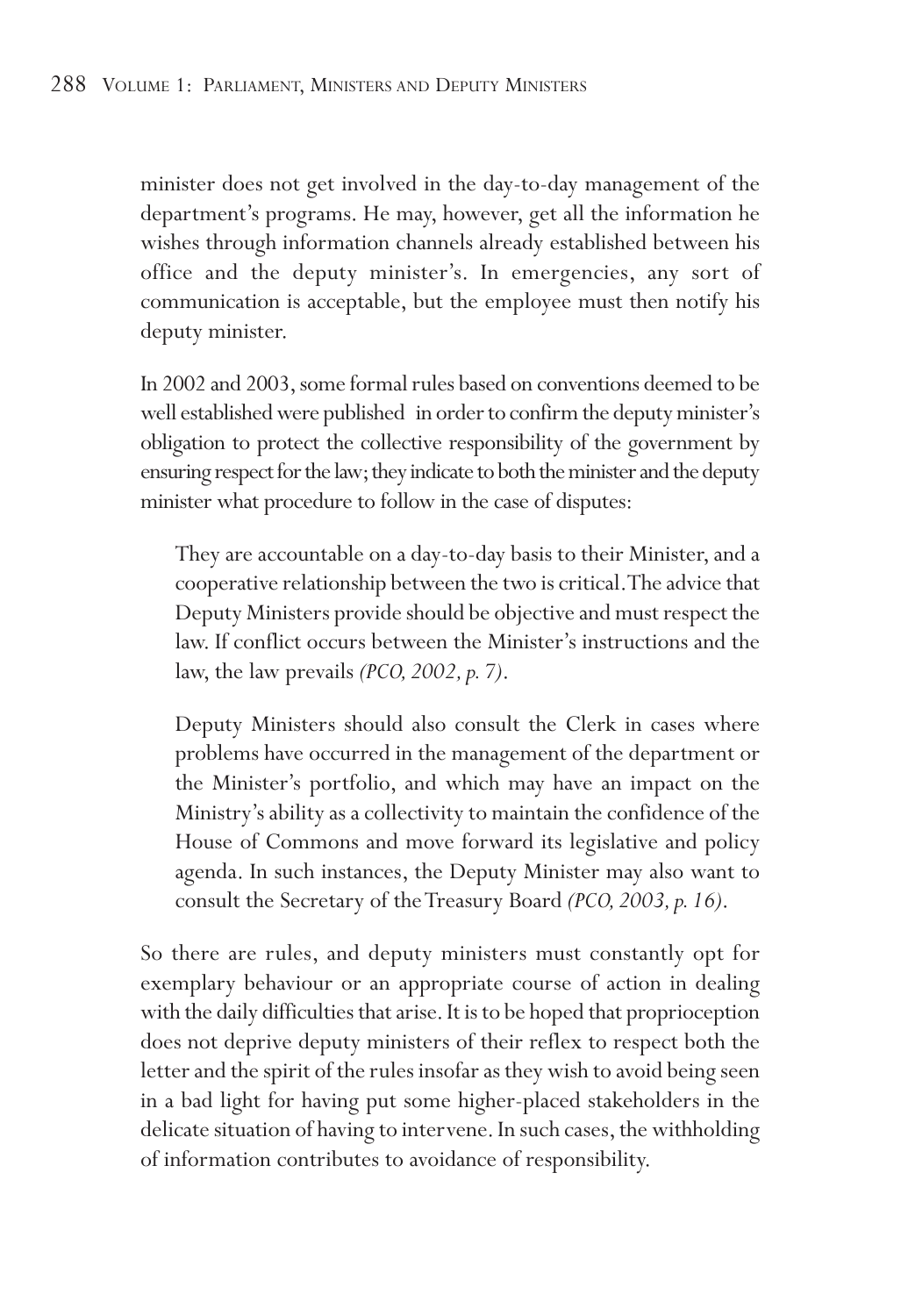In the context of comments bearing on a matter such as the so-called sponsorship affair, it would be tempting for many to make multiple spontaneous recommendations. For example, we have already heard that some suggest putting an end to discretionary appointments or to recommendations by the Prime Minister, while others hope to refocus the energy of the deputy minister on his department or to make him exclusively responsible for spending. For our part, we feel it is best to follow the logic of cause and effect: What was the problem? What were its causes? How to go back as far as possible in the causal chain?

According to our research and the elements submitted to the Commission of Inquiry that came to our knowledge, some problems occurred in several areas of public action, including that of deputy ministers, to which we will give our exclusive attention. We are confronted by a problem for which we must seek the systemic causes:

- If it were proven that a deputy minister had any knowledge or suspicion of irregularities concerning the process followed or the ways in which basic questions were handled and that he neglected to investigate, or to notify the minister; or that, if the minister was involved, the deputy minister neglected to advise him formally to proceed otherwise; or finally that the deputy minister did not warn the Privy Council authorities;
- If it were proven that a deputy minister with delegation of authority from a central agency failed to warn the agency that an internal audit report drew attention to major difficulties in this regard; and,
- If it were proven that a deputy minister had any knowledge or suspicion of irregular human resources management practices and did not or could not intervene to defend the principles of the rule of law, the security and professionalism of public employees under his orders, and the trust of citizens and the House.

Insofar as the blindness of the actor in question could not be explained by corruption, partisan politicization, blackmail or some personal gain,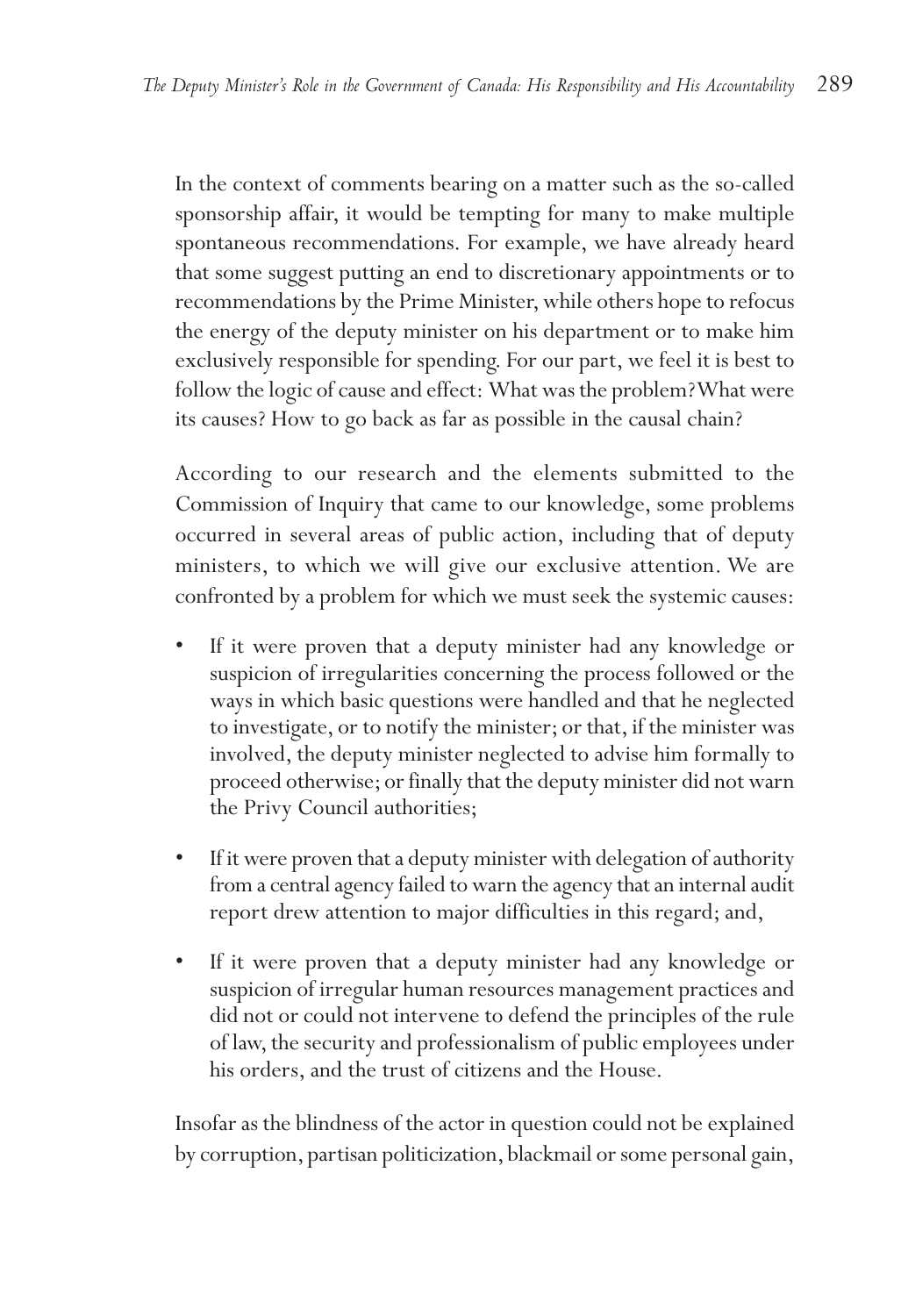we have to assume the cause of such action as being the phenomenon of proprioception, whereby an actor chooses a conduct which he thinks is consistent with the wishes of those in command.

In this case, an appointment by competition would not have affected this behaviour as much as better protection of the performance of duties would have done. Moreover, if an incumbent, in such a situation, had warned PCO management, he would have fulfilled his professional responsibilities, if not enjoyed better protection. If a deputy minister, in such a situation, had been *exclusively and personally* responsible for procedural compliance with respect to the spending of funds, he would probably have opted to intervene more vigorously to find out about the situation and, if necessary, curb and correct improper practices.

Some would like to refocus the energy of the deputy minister on his department.This backward-looking prescription does not have much to do with the problem concerned. Horizontal management affects all departments, and the difficulty involved in the inquiry affects only one department. None of the evidence showed that the department's incumbent was too busy to keep an eye on his minister or some senior officials, and even less, that horizontal management was keeping him too busy to prevent the irregularities revealed. On the contrary, if the incumbent had been more "horizontal," he would have alerted the PCO, the Treasury Board and the Public Service Commission about the practices brought to his attention. Horizontal management contributes to the quality of policies and government coordination; without it, deputy ministers would have to spend more time settling problems and crises.

From causal theory, it seems to us that the relevant recommendations pertaining to the intervention of deputy ministers should be concerned with four areas: ministerial intervention in program management, retention of staff, exclusive responsibility for processes, and the promotion and monitoring of adequate leadership values among deputy ministers.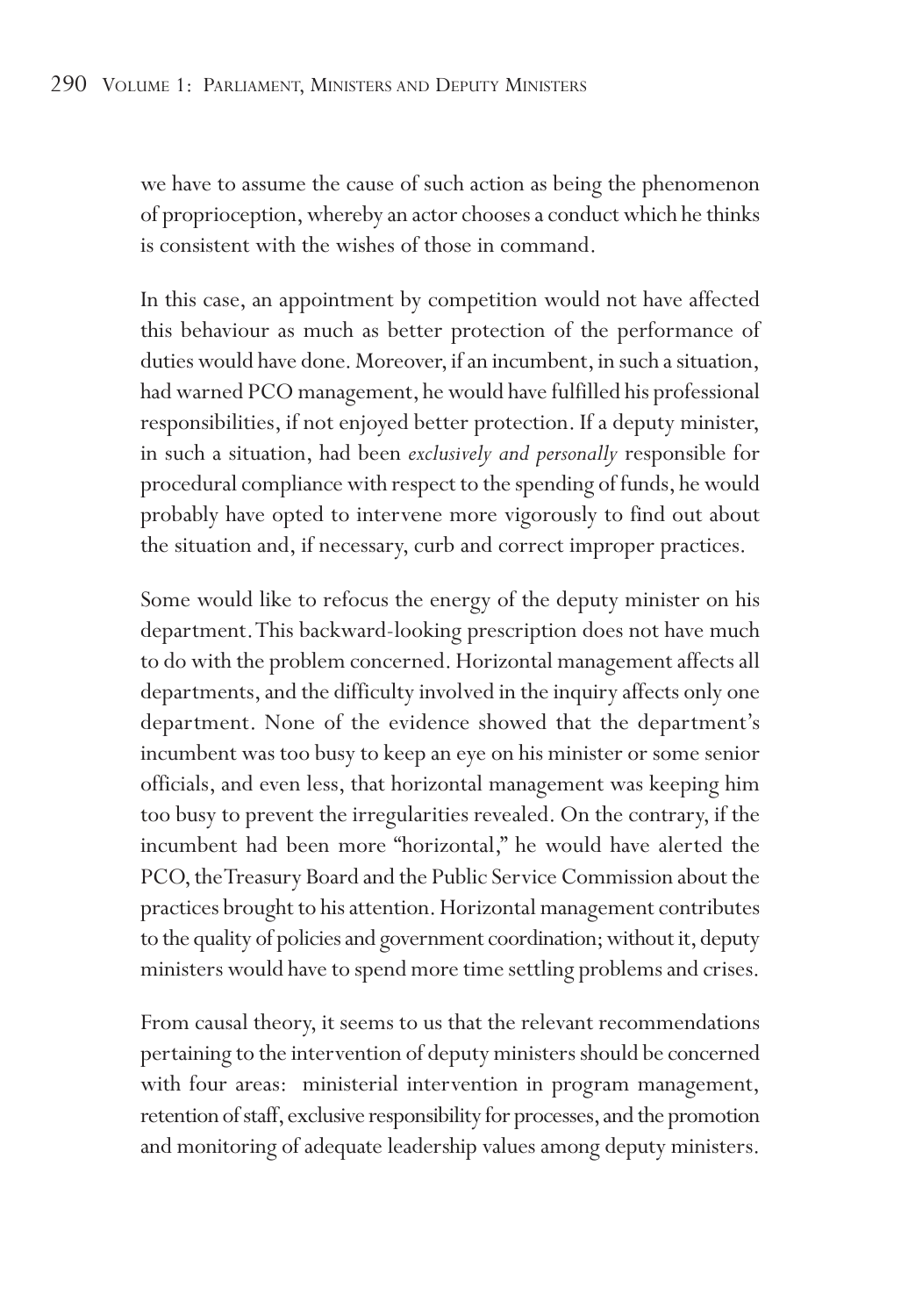- *• Intervention by the minister in the department is a firmly rooted right, reinforced by the full accountability of the minister to Parliament.Canada's executive power operates largely on conventions. Convention requires him to use it with reserve and according to the agreement concluded with the DM where program management is involved.It might be advisable to adopt a practice that would formalize and systematize this type of agreement so as to ensure concordance on the circumstances and terms.*
- *• Retention of staff is currently decided by the Prime Minister at his discretion.This democratic principle of primary importance should be kept but accompanied by a provision enabling a deputy minister who is dismissed to draw the Commissioner's attention to the ethical aspect if he feels that his dismissal was linked to an intervention aimed at avoiding irregular practices.Such a situation would have comforted the incumbent in his role as protector of public funds and interests.*
- *Decisions respecting budget allocations must remain the minister's privilege. Respect for procedural rules, however, can no longer remain the subject of ambiguous or shared responsibility between the minister and deputy minister.The deputy minister must be ultimately, exclusively and personally responsible to both the mandating central authorities and the parliamentary committees that examine these areas of responsibility.Such a situation would have given the incumbent sufficient legitimacy and interest to better ascertain and perhaps oppose any irregular practices.*
- *Because of the changing challenges and modes of intervention in the public sector,irreproachable leadership is required—one that is exemplary and founded on appropriate, adequately promoted values reinforced by increased vigilance from those responsible for the public management system.Monitoring of leadership should become the focus of constant attention by central agency officials and be reflected both in performance agreements and performance appraisals.Every leadership has a proactive dimension respecting the values sought rather than just the strict and reactive compliance with legal prescriptions stemming from already very numerous,though little exercised,controls inasmuch as the conditions for exercising them are not consolidated.*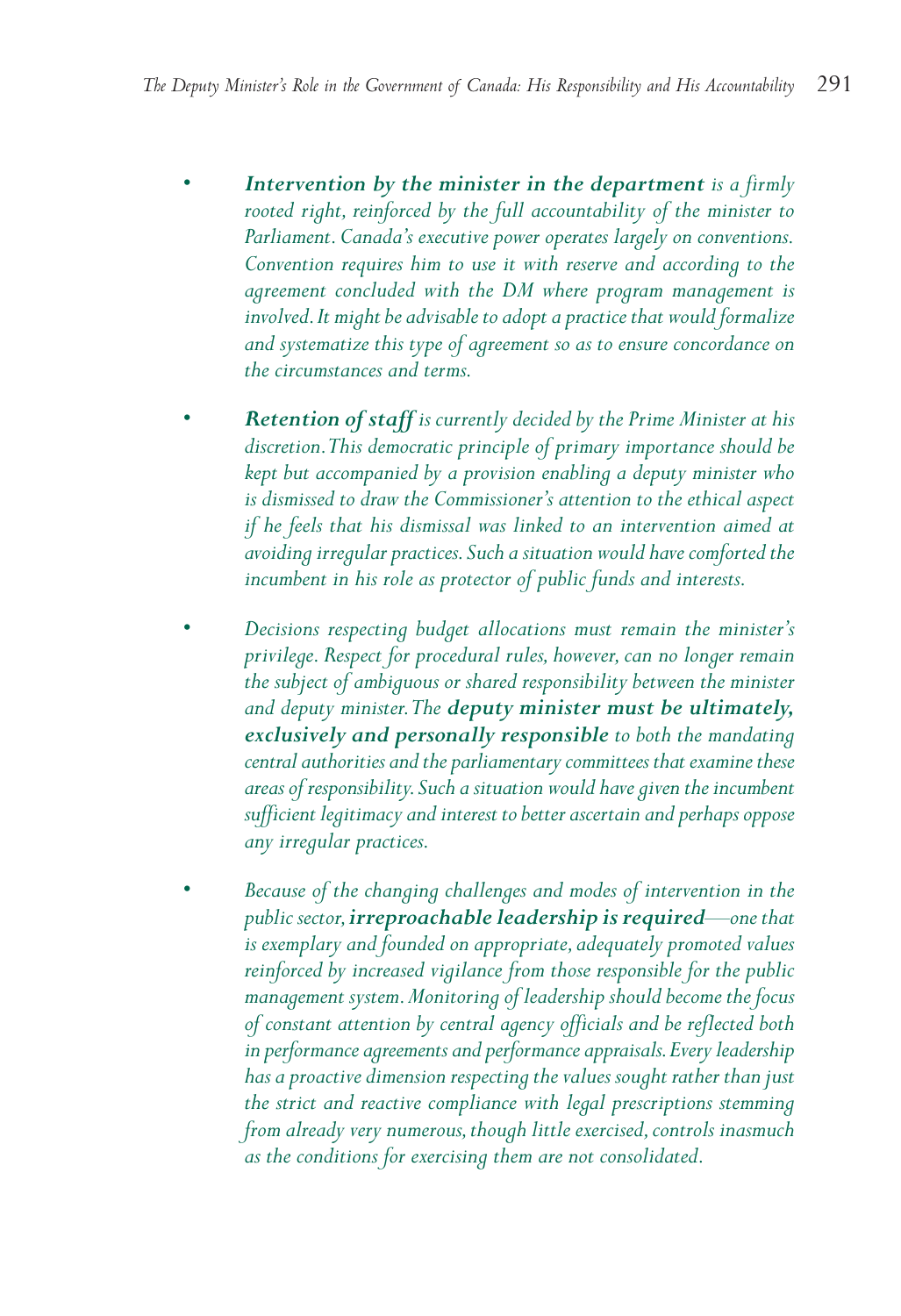#### 292 VOLUME 1: PARLIAMENT, MINISTERS AND DEPUTY MINISTERS

During crises, bureaucratic systems react spontaneously by creating additional rules and controls.The current system does not lack rules, or central control features—on the contrary! Adding more would only help suffocate the system and add to the costs of the public service, without having any effect on the root of the problem.What is needed, rather, is the creation of conditions conducive to vigilant and constant enforcement.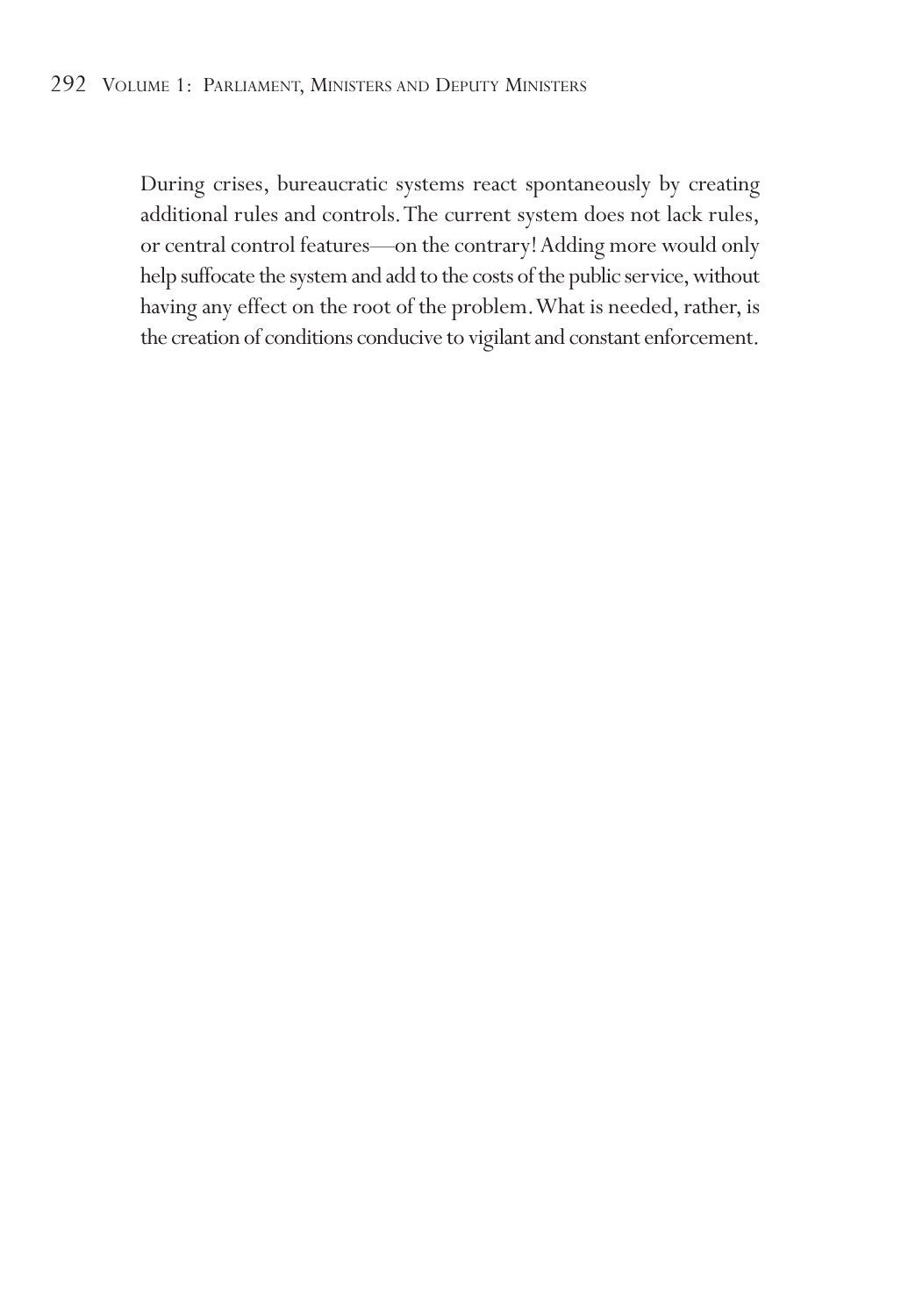## **Endnotes**

- <sup>1</sup> The author wishes to thank his anonymous evaluators and Professors James Iain Gow and Donald Savoie for their comments; he remains solely responsible for any opinions or mistakes contained in this text.
- As is the custom, we have promised our sources confidentiality, and therefore have not attributed the quotations to anyone or named anyone in the excerpts. I plan of course to fulfill these commitments scrupulously.
- <sup>3</sup> The instrument, initiated by the Prime Minister, is then signed by two Ministers before being signed by the Governor General since a quorum of four members of the Privy Council is sufficient for the holding of a meeting. Some sections of the *Public Service Employment Act* provide a framework for the status and appointment of deputy ministers.
- <sup>4</sup> See also Privy Council Office, *Guidance for Deputy Ministers*, p. 17.
- <sup>5</sup> These data may be misleading for three reasons. The first is that, in a group of about 25 people, two or three numbers have a heavy effect on the average.The second is "musical chair" appointments, that is, five to eight appointments at a time, some years even twice (December and June); if we look at the data just after such switches, the averages drop. For example, as at July 1, 2003, the average was 1.6 years since these major changes had occurred only a few weeks before.The third reason is that the averages take into account time spent up to the present in a position and we can never know how much time some people will stay in the same position.
- <sup>6</sup> Osbaldeston observed that deputy ministers in 1987 had been in their positions for less than two years. His study, along with the studies by Bourgault and Dion (1988 and 1990), were an alarm signal within the community.
- <sup>7</sup> The tradition is to mention that service to the public and the clientele should be among the criteria of accountability.These are ideal pretexts on which bureaucrats rely to raise themselves above democratically elected politicians.These criteria must apply to elected members rather than bureaucrats of all ranks, since bureaucrats themselves could take this approach in order to promote their own corporate interests. The performance objectives assigned by the Clerk to deputy ministers are informed by the government's agenda and always include a component to address these concerns.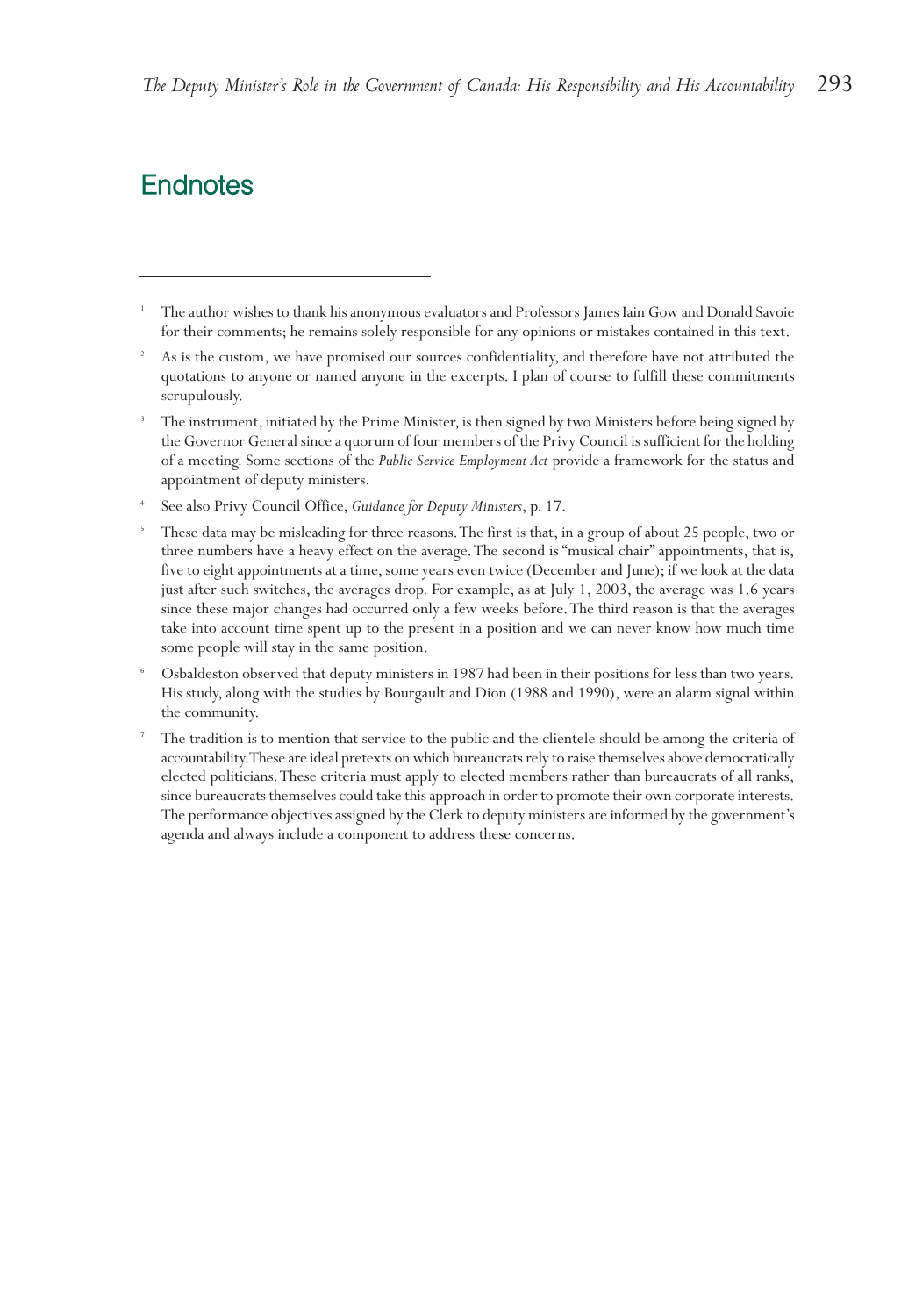## **Bibliography**

Aberbach, Joel, R. Putnam and B. Rockman. 1981. *Bureaucrats and Politicians in Western Democracies*. Cambridge, MA: Harvard University Press.

Bernier, Luc, K. Brownsey and M. Howlett. (ed.) 2005. *Executive Styles in Canada*.Toronto: University of Toronto Press.

Bourgault, Jacques. 1982. "Paramètres synergiques du pouvoir des hauts fonctionnaires." *Revue canadienne de science politique*, vol. 26, no. 2, 1983: pp. 227-256.

Bourgault, Jacques and S. Dion. 1993. *Comment évaluer un haut fonctionnaire? La réponse des sous-ministres fédéraux*. Ottawa: Canadian Centre for Management Development.

Bourgault, Jacques. 1998. *La satisfaction des ministres des Gouvernements Mulroney face à leurs sous-ministres 1984-1993*. Ottawa: Canadian Centre for Management Development, research note 22.

Bourgault, Jacques. 2001. *Le rôle et les défis contemporains des sous-ministres du gouvernement du Canada*, ccMD, September 30, 2002.

Bourgault, Jacques. 2005a. *Corporate Management Practices in Governments of Canada:A Fact-Finding Report and Networking Initiative*. Ottawa: Canada School of Public Service.

Bourgault, Jacques. 2005b, *Les Greffiers*, publication forthcoming in 2006, IPAC.

Bourgault, Jacques. 2005c. *Profil des sous-ministres du gouvernement fédéral du Canada (1867-2003) : une approche comparative*, Canada School of Public Service, pp. 19-29.

Bourgault, Jacques. 2002."The Role of Deputy Ministers in Canadian Government" in C. Dunn (ed.) *The Handbook of Canadian Public Administration*. Oxford University Press, pp. 430-449.

Campbell, Colin. 1989, "Review Article: The Political Roles of Senior Government Officials in Advanced Democracies." *British Journal of Political Science*, 18: pp. 243-272.

Canada. Privy Council Office. 2003. *Guidance for Deputy Ministers*. Ottawa: Privy Council Office.

Canada.Privy Council Office.2002.*A Guide for Ministers and Ministers of State*.Ottawa:Privy Council Office.

Canada. *Guidance for Deputy Ministers*,Website, May 2005.

Canada. Office of the Auditor General of Canada. *Report of the Auditor General to the House of Commons, November 2002*. Chap 2.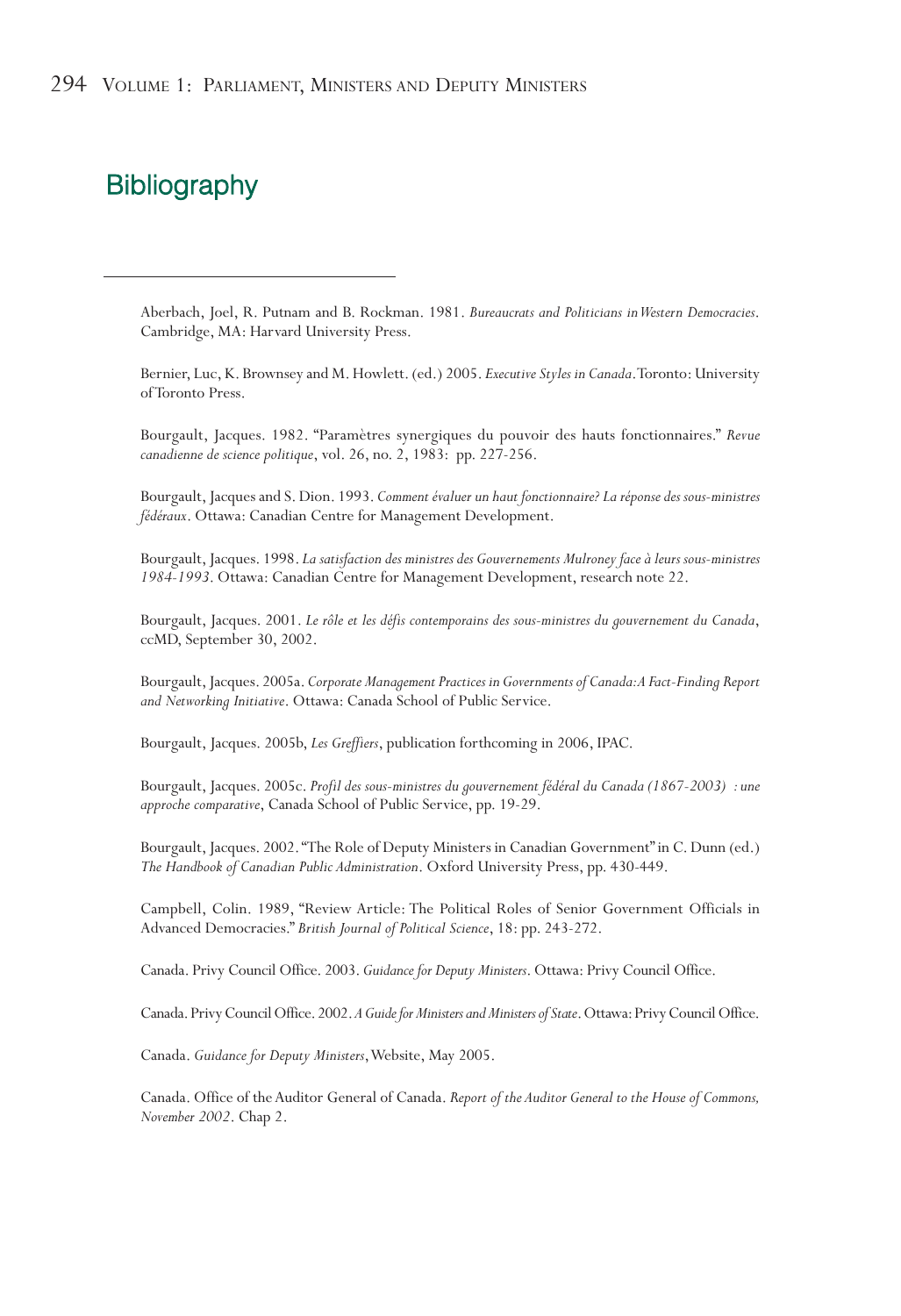Davis, Henry. 1968."Nature of the Privy Council." *Canadian Legal Studies/Les études juridiques*, 1 (5): pp. 300-306.

Dunn, Christopher. 1995. The Institutionalized Cabinet: Governing the Western Provinces. Toronto: McGill-Queen's.

Dunn, Christopher. 2005."The Persistence of the Institutionalized Cabinet:The Central Executive in Newfoundland and Labrador," in Bernier, Luc, K. Brownsey and M. Howlett (ed.), 2005, *Executive Styles in Canada*.Toronto: University of Toronto Press, pp. 47-74.

Foster, Peter. 1982. The Sorcerer's Apprentices: Canada's Super-Bureaucrats and the Energy Mess .Toronto: Collins.

Granatstein, Jack. 1982. *The Ottawa Men,The Civil Service Mandarins*, 1935-1957. Toronto: Oxford University Press.

Gray, Charlotte. 1985. "The Fixer." *Saturday Night*, December: pp. 13-17.

Halliday,W.E.D. 1959. "The Executive of the Government of Canada," *Canadian Public Administration*, pp. 229-241.

Hay, Murray A. 1982. "Understanding the PCO: the Ultimate Facilitator." *Optimum*, 13 (1): pp. 5-21.

Hyson, Stewart. "Governing from the Centre in New Brunswick," in Bernier, Luc, Brownsey, K. and Howlett, M. (ed.), 2005. *Executive Styles in Canada*.Toronto: University of Toronto Press, pp. 75-90.

Jauvin, Nicole. 1997. "*Le pouvoir executif*." in Bourgault J. et al. *Administration publique et management public : expériences canadiennes*, Publications du Québec.

Lalonde, Marc. 1971."*The Changing Role of the Prime Minister's Office.*" Canadian Public Administration, pp. 509-537.

Osbaldeston, Gordon. 1992. *Organizing to Govern*,Toronto: McGraw-Hill.

Pitfield, Michael. 1976. *"The Shape of Government in the 1980s: techniques for policy and instruments for policy formulation at the federal level." Canadian Public Administration*, 19 (1): pp. 8-20.

Robertson, Gordon. 1971. "The Changing Role of the Privy Council Office." *Canadian Public Administration*, pp. 487-508.

Robertson, Gordon. 2000. *Memoirs of a Very Senior Civil Servant*.Toronto: University of Toronto Press.

Ruff, Norman J."The West Annex: Executive structure and Administrative Style in British Columbia", in Bernier *et al* (eds.), 2005, *Executive Styles in Canada*, pp. 225-244.

Savoie Donald. 2005."The Federal Government: Revisiting Court Government in Canada." in Bernier *et al* (eds.), 2005, *Executive Styles in Canada*, pp. 17-46.

Sharp, Mitchell. 1976. "Decision-making in the Federal Cabinet." *Canadian Public Administration*, 19 (1): pp. 1-7.